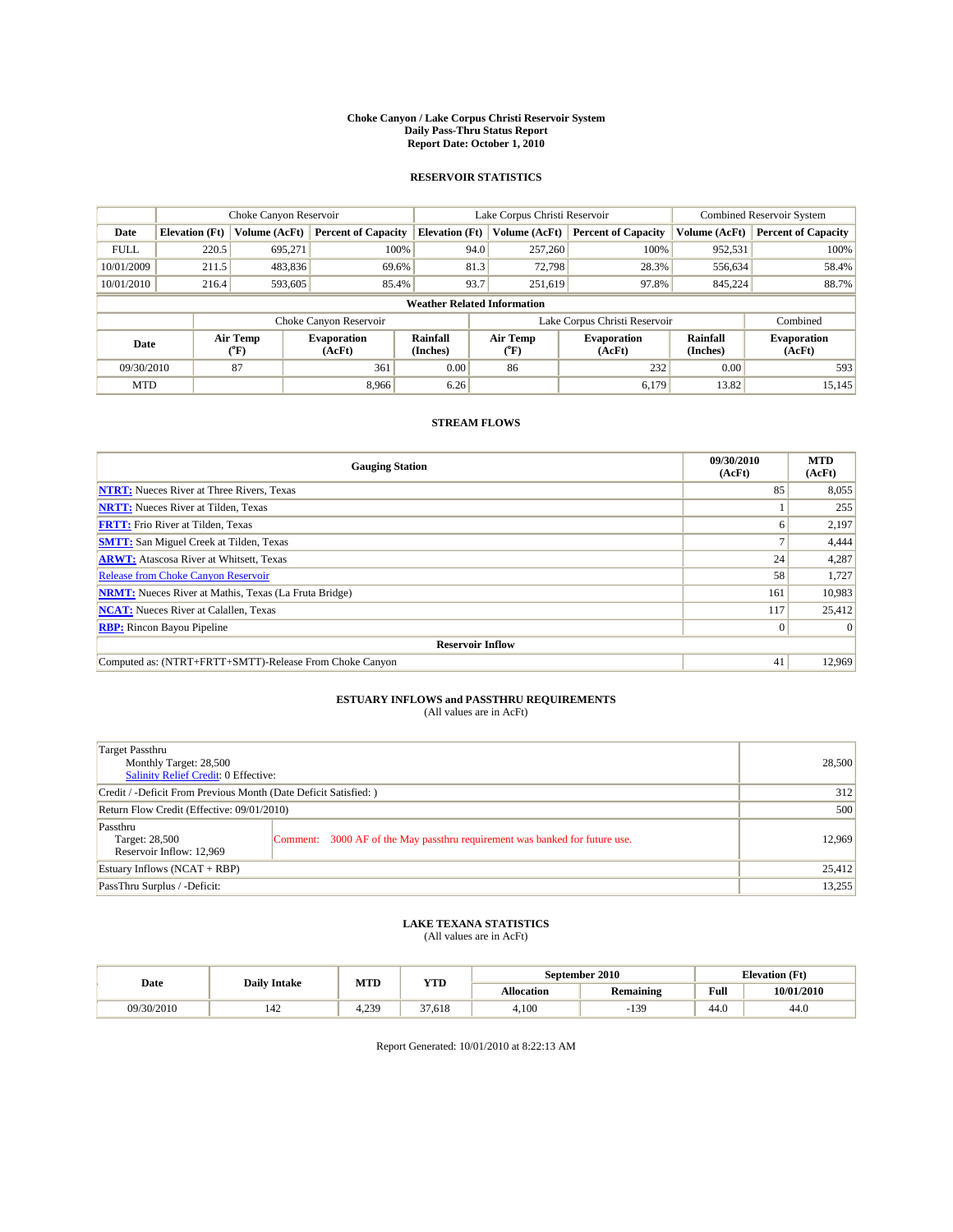#### **Choke Canyon / Lake Corpus Christi Reservoir System Daily Pass-Thru Status Report Report Date: October 2, 2010**

## **RESERVOIR STATISTICS**

|             | Choke Canyon Reservoir             |                  |                              |                       | Lake Corpus Christi Reservoir |                               |                      | <b>Combined Reservoir System</b> |  |  |
|-------------|------------------------------------|------------------|------------------------------|-----------------------|-------------------------------|-------------------------------|----------------------|----------------------------------|--|--|
| Date        | <b>Elevation</b> (Ft)              | Volume (AcFt)    | <b>Percent of Capacity</b>   | <b>Elevation</b> (Ft) | Volume (AcFt)                 | <b>Percent of Capacity</b>    | Volume (AcFt)        | <b>Percent of Capacity</b>       |  |  |
| <b>FULL</b> | 220.5                              | 695,271          | 100%                         | 94.0                  | 257,260                       | 100%                          | 952,531              | 100%                             |  |  |
| 10/02/2009  | 211.4                              | 482,792          | 69.4%                        | 81.3                  | 72,986                        | 28.4%                         | 555,778              | 58.3%                            |  |  |
| 10/02/2010  | 216.4                              | 592,657          | 85.2%                        | 93.7                  | 251,438                       | 97.7%                         | 844,095              | 88.6%                            |  |  |
|             | <b>Weather Related Information</b> |                  |                              |                       |                               |                               |                      |                                  |  |  |
|             |                                    |                  | Choke Canyon Reservoir       |                       |                               | Lake Corpus Christi Reservoir |                      | Combined                         |  |  |
| Date        |                                    | Air Temp<br>(°F) | <b>Evaporation</b><br>(AcFt) | Rainfall<br>(Inches)  | Air Temp<br>(°F)              | <b>Evaporation</b><br>(AcFt)  | Rainfall<br>(Inches) | <b>Evaporation</b><br>(AcFt)     |  |  |
| 10/01/2010  |                                    | 88               | 346                          | 0.00                  | 87                            | 401                           | 0.00                 | 747                              |  |  |
| <b>MTD</b>  |                                    |                  | 346                          | 0.00                  |                               | 401                           | 0.00                 | 747                              |  |  |

## **STREAM FLOWS**

| <b>Gauging Station</b>                                       | 10/01/2010<br>(AcFt) | <b>MTD</b><br>(AcFt) |
|--------------------------------------------------------------|----------------------|----------------------|
| <b>NTRT:</b> Nueces River at Three Rivers, Texas             | 81                   | 81                   |
| <b>NRTT:</b> Nueces River at Tilden, Texas                   |                      |                      |
| <b>FRTT:</b> Frio River at Tilden, Texas                     | h                    | 6                    |
| <b>SMTT:</b> San Miguel Creek at Tilden, Texas               |                      | 6                    |
| <b>ARWT:</b> Atascosa River at Whitsett, Texas               | 24                   | 24                   |
| Release from Choke Canyon Reservoir                          | 58                   | 58                   |
| <b>NRMT:</b> Nueces River at Mathis, Texas (La Fruta Bridge) | 161                  | 161                  |
| <b>NCAT:</b> Nueces River at Calallen, Texas                 | 87                   | 87                   |
| <b>RBP:</b> Rincon Bayou Pipeline                            | $\Omega$             | $\Omega$             |
| <b>Reservoir Inflow</b>                                      |                      |                      |
| Computed as: (NTRT+FRTT+SMTT)-Release From Choke Canyon      | 36                   | 36                   |

# **ESTUARY INFLOWS and PASSTHRU REQUIREMENTS**<br>(All values are in AcFt)

| Target Passthru<br>Monthly Target: 20,000<br>Salinity Relief Credit: 0 Effective: |                                                                             | 20,000          |
|-----------------------------------------------------------------------------------|-----------------------------------------------------------------------------|-----------------|
| Credit / -Deficit From Previous Month (Date Deficit Satisfied: )                  | 10,000                                                                      |                 |
| Return Flow Credit (Effective: 10/01/2010)                                        | 500                                                                         |                 |
| Passthru<br>Target: 20,000<br>Reservoir Inflow: 36                                | Comment: 3000 AF of the May passthru requirement was banked for future use. | 36              |
| Estuary Inflows $(NCAT + RBP)$                                                    |                                                                             | 87              |
| PassThru Surplus / -Deficit:                                                      |                                                                             | $\vert 0 \vert$ |

# **LAKE TEXANA STATISTICS** (All values are in AcFt)

|            | <b>Daily Intake</b> | MTD | <b>YTD</b> | October 2010<br><b>Elevation</b> (Ft) |                  |      |            |
|------------|---------------------|-----|------------|---------------------------------------|------------------|------|------------|
| Date       |                     |     |            | Allocation                            | <b>Remaining</b> | Full | 10/02/2010 |
| 10/01/2010 | 142                 | 142 | 37,760     | 3.050                                 | 2.908            | 44.0 | 43.9       |

Report Generated: 10/02/2010 at 9:13:50 AM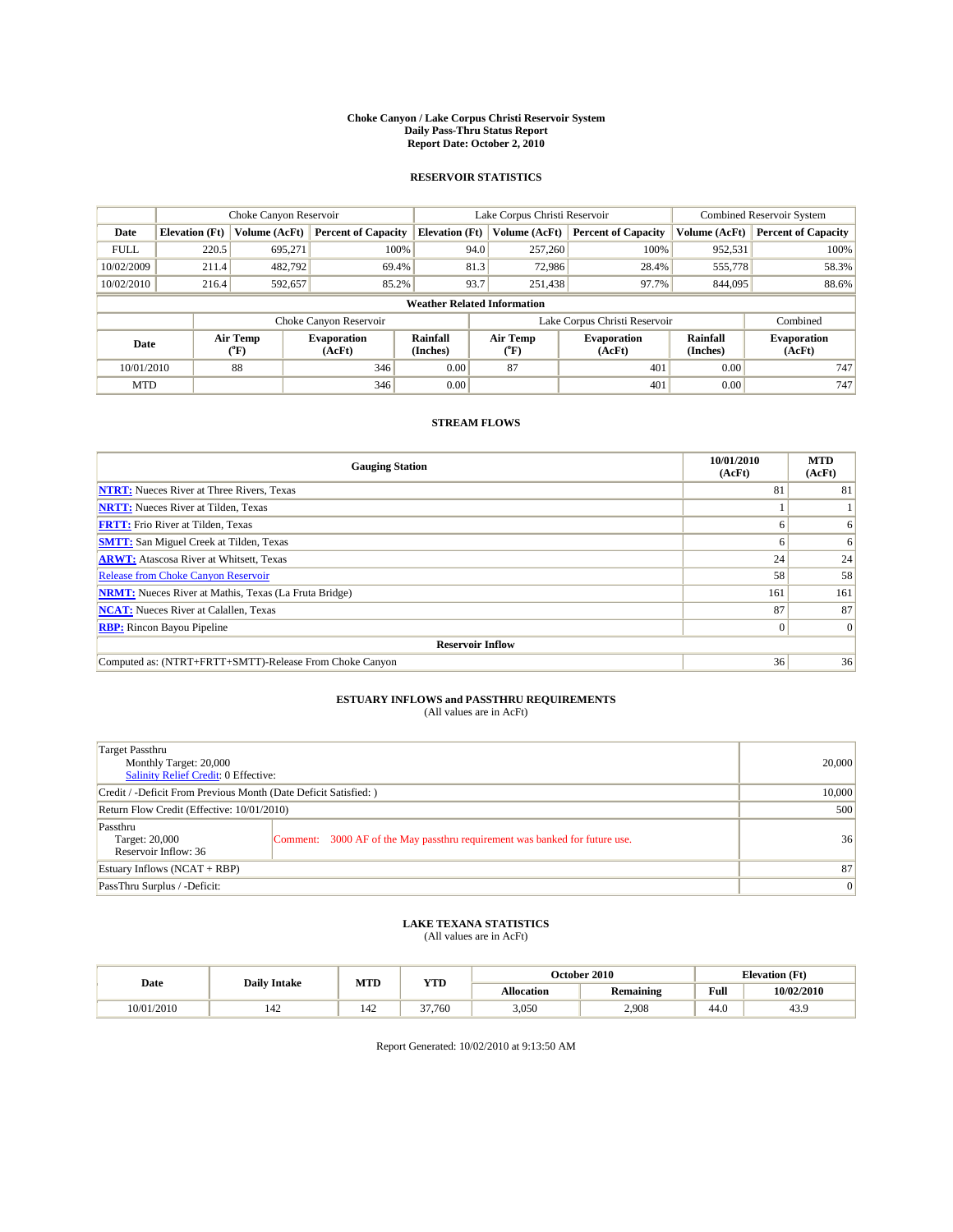#### **Choke Canyon / Lake Corpus Christi Reservoir System Daily Pass-Thru Status Report Report Date: October 3, 2010**

## **RESERVOIR STATISTICS**

|             | Choke Canyon Reservoir             |                  |                              |                       | Lake Corpus Christi Reservoir |                              |                      | <b>Combined Reservoir System</b> |  |  |
|-------------|------------------------------------|------------------|------------------------------|-----------------------|-------------------------------|------------------------------|----------------------|----------------------------------|--|--|
| Date        | <b>Elevation</b> (Ft)              | Volume (AcFt)    | <b>Percent of Capacity</b>   | <b>Elevation</b> (Ft) | Volume (AcFt)                 | <b>Percent of Capacity</b>   | Volume (AcFt)        | <b>Percent of Capacity</b>       |  |  |
| <b>FULL</b> | 220.5                              | 695,271          | 100%                         | 94.0                  | 257,260                       | 100%                         | 952,531              | 100%                             |  |  |
| 10/03/2009  | 211.5                              | 484,463          | 69.7%                        | 81.3                  | 72,610                        | 28.2%                        | 557,073              | 58.5%                            |  |  |
| 10/03/2010  | 216.4                              | 592,420          | 85.2%                        | 93.6                  | 250,713                       | 97.5%                        | 843,133              | 88.5%                            |  |  |
|             | <b>Weather Related Information</b> |                  |                              |                       |                               |                              |                      |                                  |  |  |
|             |                                    |                  | Choke Canyon Reservoir       |                       | Lake Corpus Christi Reservoir |                              |                      | Combined                         |  |  |
| Date        |                                    | Air Temp<br>(°F) | <b>Evaporation</b><br>(AcFt) | Rainfall<br>(Inches)  | Air Temp<br>(°F)              | <b>Evaporation</b><br>(AcFt) | Rainfall<br>(Inches) | <b>Evaporation</b><br>(AcFt)     |  |  |
| 10/02/2010  |                                    | 85               | 402                          | 0.00                  | 84                            | 95                           | 0.00                 | 497                              |  |  |
| <b>MTD</b>  |                                    |                  | 748                          | 0.00                  |                               | 496                          | 0.00                 | 1,244                            |  |  |

## **STREAM FLOWS**

| <b>Gauging Station</b>                                       | 10/02/2010<br>(AcFt) | <b>MTD</b><br>(AcFt) |
|--------------------------------------------------------------|----------------------|----------------------|
| <b>NTRT:</b> Nueces River at Three Rivers, Texas             | 77                   | 159                  |
| <b>NRTT:</b> Nueces River at Tilden, Texas                   |                      |                      |
| <b>FRTT:</b> Frio River at Tilden, Texas                     |                      | 11                   |
| <b>SMTT:</b> San Miguel Creek at Tilden, Texas               |                      | 10                   |
| <b>ARWT:</b> Atascosa River at Whitsett, Texas               | 20                   | 44                   |
| <b>Release from Choke Canyon Reservoir</b>                   | 58                   | 115                  |
| <b>NRMT:</b> Nueces River at Mathis, Texas (La Fruta Bridge) | 159                  | 320                  |
| <b>NCAT:</b> Nueces River at Calallen, Texas                 | 62                   | 149                  |
| <b>RBP:</b> Rincon Bayou Pipeline                            | $\vert 0 \vert$      | $\Omega$             |
| <b>Reservoir Inflow</b>                                      |                      |                      |
| Computed as: (NTRT+FRTT+SMTT)-Release From Choke Canyon      | 29                   | 65                   |

# **ESTUARY INFLOWS and PASSTHRU REQUIREMENTS**<br>(All values are in AcFt)

| Target Passthru<br>Monthly Target: 20,000<br>Salinity Relief Credit: 0 Effective: |                                                                             | 20,000 |
|-----------------------------------------------------------------------------------|-----------------------------------------------------------------------------|--------|
| Credit / -Deficit From Previous Month (Date Deficit Satisfied: )                  | 10,000                                                                      |        |
| Return Flow Credit (Effective: 10/01/2010)                                        | 500                                                                         |        |
| Passthru<br>Target: 20,000<br>Reservoir Inflow: 65                                | Comment: 3000 AF of the May passthru requirement was banked for future use. | 65     |
| Estuary Inflows (NCAT + RBP)                                                      | 149                                                                         |        |
| PassThru Surplus / -Deficit:                                                      | 0                                                                           |        |

# **LAKE TEXANA STATISTICS** (All values are in AcFt)

|            | <b>Daily Intake</b> | MTD | <b>YTD</b> | October 2010<br><b>Elevation</b> (Ft) |           |             |            |
|------------|---------------------|-----|------------|---------------------------------------|-----------|-------------|------------|
| Date       |                     |     |            | Allocation                            | Remaining | <b>Full</b> | 10/03/2010 |
| 10/02/2010 | 141                 | 283 | 37.901     | 3,050                                 | 2.767     | 44.0        | 43.9       |

Report Generated: 10/03/2010 at 8:35:41 AM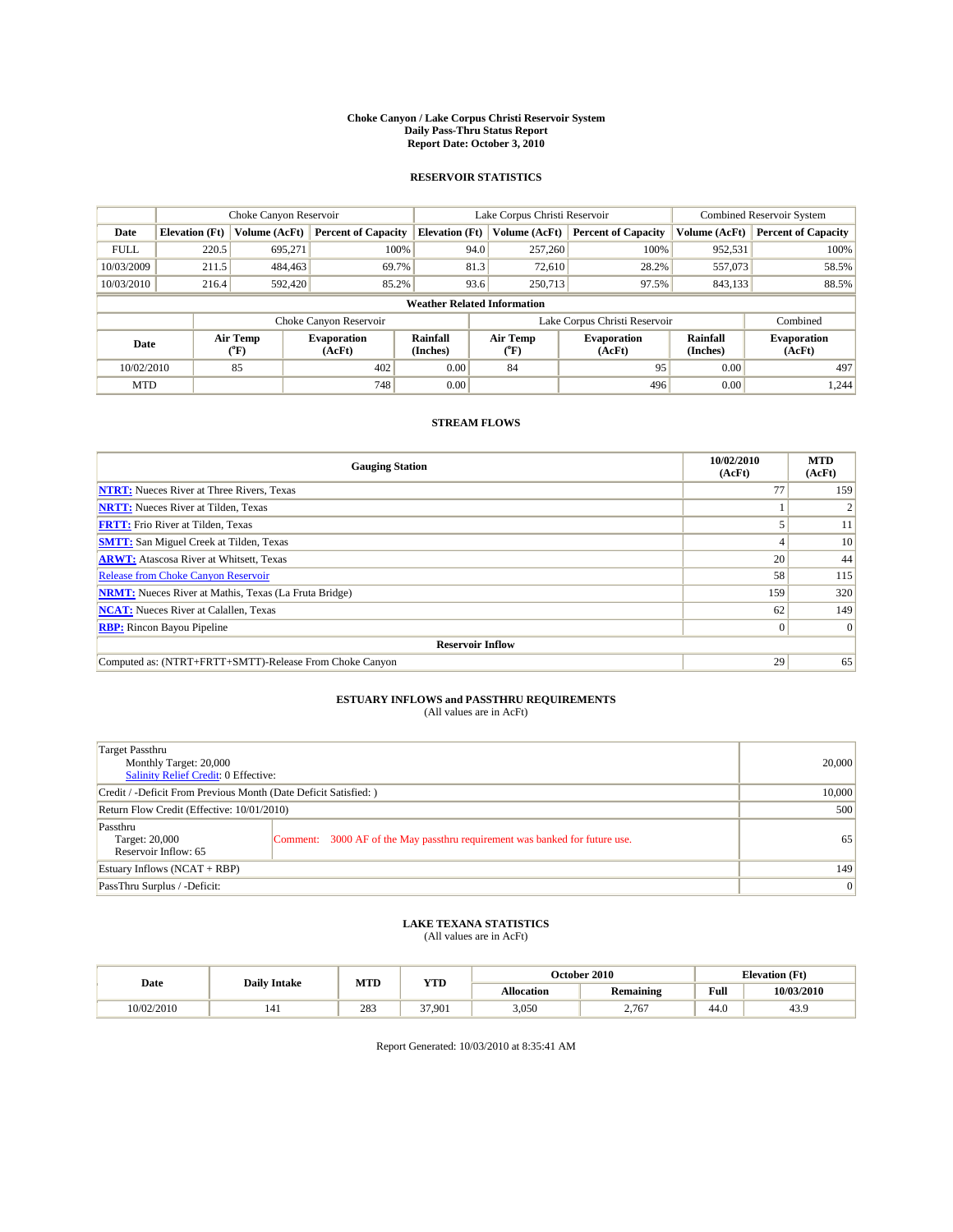#### **Choke Canyon / Lake Corpus Christi Reservoir System Daily Pass-Thru Status Report Report Date: October 4, 2010**

## **RESERVOIR STATISTICS**

|             | Choke Canyon Reservoir             |                                           |                              |                       | Lake Corpus Christi Reservoir | <b>Combined Reservoir System</b> |                      |                              |  |  |
|-------------|------------------------------------|-------------------------------------------|------------------------------|-----------------------|-------------------------------|----------------------------------|----------------------|------------------------------|--|--|
| Date        | <b>Elevation</b> (Ft)              | Volume (AcFt)                             | <b>Percent of Capacity</b>   | <b>Elevation</b> (Ft) | Volume (AcFt)                 | <b>Percent of Capacity</b>       | Volume (AcFt)        | <b>Percent of Capacity</b>   |  |  |
| <b>FULL</b> | 220.5                              | 695.271                                   | 100%                         | 94.0                  | 257,260                       | 100%                             | 952,531              | 100%                         |  |  |
| 10/04/2009  | 211.5                              | 483,627                                   | 69.6%                        | 81.5                  | 74,895                        | 29.1%                            | 558,522              | 58.6%                        |  |  |
| 10/04/2010  | 216.3                              | 591,711                                   | 85.1%                        | 93.6                  | 250,169                       | 97.2%                            | 841,880              | 88.4%                        |  |  |
|             | <b>Weather Related Information</b> |                                           |                              |                       |                               |                                  |                      |                              |  |  |
|             |                                    |                                           | Choke Canyon Reservoir       |                       | Lake Corpus Christi Reservoir |                                  |                      | Combined                     |  |  |
| Date        |                                    | Air Temp<br>$({}^{\mathrm{o}}\mathrm{F})$ | <b>Evaporation</b><br>(AcFt) | Rainfall<br>(Inches)  | Air Temp<br>(°F)              | <b>Evaporation</b><br>(AcFt)     | Rainfall<br>(Inches) | <b>Evaporation</b><br>(AcFt) |  |  |
| 10/03/2010  |                                    | 84                                        | 360                          | 0.00                  | 82                            | 327                              | 0.00                 | 687                          |  |  |
| <b>MTD</b>  |                                    |                                           | 1.108                        | 0.00                  |                               | 823                              | 0.00                 | 1,931                        |  |  |

## **STREAM FLOWS**

| <b>Gauging Station</b>                                       | 10/03/2010<br>(AcFt) | <b>MTD</b><br>(AcFt) |
|--------------------------------------------------------------|----------------------|----------------------|
| <b>NTRT:</b> Nueces River at Three Rivers, Texas             | 75                   | 234                  |
| <b>NRTT:</b> Nueces River at Tilden, Texas                   |                      |                      |
| <b>FRTT:</b> Frio River at Tilden, Texas                     |                      | 16                   |
| <b>SMTT:</b> San Miguel Creek at Tilden, Texas               | n                    | 16                   |
| <b>ARWT:</b> Atascosa River at Whitsett, Texas               | 19                   | 63                   |
| <b>Release from Choke Canyon Reservoir</b>                   | 58                   | 173                  |
| <b>NRMT:</b> Nueces River at Mathis, Texas (La Fruta Bridge) | 153                  | 472                  |
| <b>NCAT:</b> Nueces River at Calallen, Texas                 | 48                   | 197                  |
| <b>RBP:</b> Rincon Bayou Pipeline                            | $\overline{0}$       | $\Omega$             |
| <b>Reservoir Inflow</b>                                      |                      |                      |
| Computed as: (NTRT+FRTT+SMTT)-Release From Choke Canyon      | 28                   | 93                   |

# **ESTUARY INFLOWS and PASSTHRU REQUIREMENTS**<br>(All values are in AcFt)

| Target Passthru<br>Monthly Target: 20,000<br>Salinity Relief Credit: 0 Effective: | 20,000                                                                      |                 |
|-----------------------------------------------------------------------------------|-----------------------------------------------------------------------------|-----------------|
| Credit / -Deficit From Previous Month (Date Deficit Satisfied: )                  | 10,000                                                                      |                 |
| Return Flow Credit (Effective: 10/01/2010)                                        | 500                                                                         |                 |
| Passthru<br>Target: 20,000<br>Reservoir Inflow: 93                                | Comment: 3000 AF of the May passthru requirement was banked for future use. | 93 <sub>1</sub> |
| Estuary Inflows $(NCAT + RBP)$                                                    | 197                                                                         |                 |
| PassThru Surplus / -Deficit:                                                      | $\vert 0 \vert$                                                             |                 |

# **LAKE TEXANA STATISTICS** (All values are in AcFt)

|            | <b>Daily Intake</b> | MTD | YTD    |                   | October 2010     |                                             | <b>Elevation</b> (Ft) |
|------------|---------------------|-----|--------|-------------------|------------------|---------------------------------------------|-----------------------|
| Date       |                     |     |        | <b>Allocation</b> | <b>Remaining</b> | Full<br>the contract of the contract of the | 10/04/2010            |
| 10/03/2010 | 141                 | 424 | 38,042 | 3,050             | 2.626            | 44.0                                        | 43.9                  |

Report Generated: 10/04/2010 at 9:17:33 AM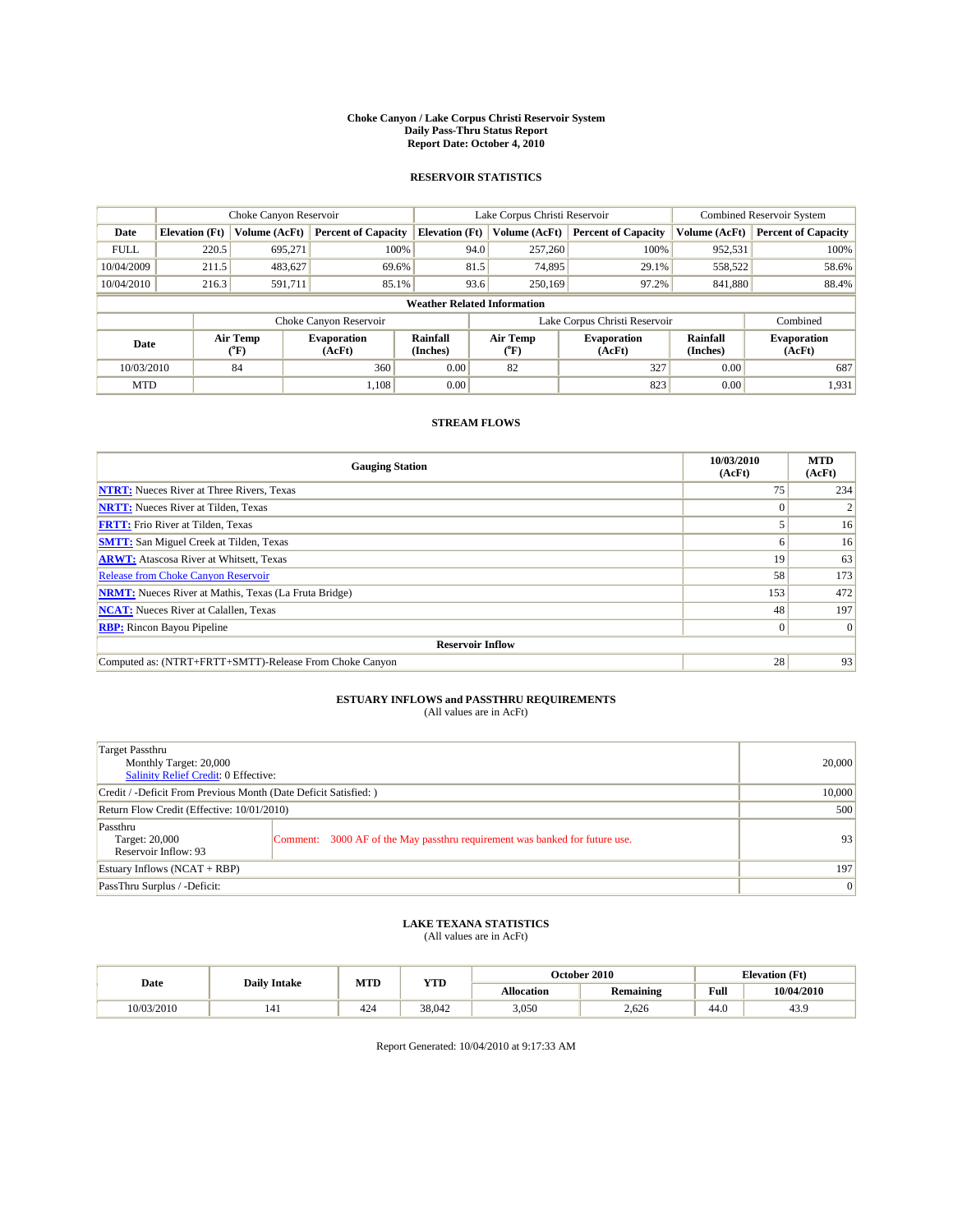#### **Choke Canyon / Lake Corpus Christi Reservoir System Daily Pass-Thru Status Report Report Date: October 5, 2010**

## **RESERVOIR STATISTICS**

|             |                                    | Choke Canyon Reservoir |                              |                             | Lake Corpus Christi Reservoir |                              |                      | <b>Combined Reservoir System</b> |  |  |
|-------------|------------------------------------|------------------------|------------------------------|-----------------------------|-------------------------------|------------------------------|----------------------|----------------------------------|--|--|
| Date        | <b>Elevation</b> (Ft)              | Volume (AcFt)          | <b>Percent of Capacity</b>   | <b>Elevation (Ft)</b>       | Volume (AcFt)                 | <b>Percent of Capacity</b>   | Volume (AcFt)        | <b>Percent of Capacity</b>       |  |  |
| <b>FULL</b> | 220.5                              | 695,271                | 100%                         | 94.0                        | 257,260                       | 100%                         | 952,531              | 100%                             |  |  |
| 10/05/2009  | 211.5                              | 484,672                | 69.7%                        | 81.5                        | 74,703                        | 29.0%                        | 559,375              | 58.7%                            |  |  |
| 10/05/2010  | 216.4                              | 592,657                | 85.2%                        | 93.7                        | 251,801                       | 97.9%                        | 844,458              | 88.7%                            |  |  |
|             | <b>Weather Related Information</b> |                        |                              |                             |                               |                              |                      |                                  |  |  |
|             |                                    |                        | Choke Canyon Reservoir       |                             | Lake Corpus Christi Reservoir |                              |                      | Combined                         |  |  |
| Date        |                                    | Air Temp<br>(°F)       | <b>Evaporation</b><br>(AcFt) | <b>Rainfall</b><br>(Inches) | Air Temp<br>(°F)              | <b>Evaporation</b><br>(AcFt) | Rainfall<br>(Inches) | <b>Evaporation</b><br>(AcFt)     |  |  |
| 10/04/2010  |                                    | 79                     | 374                          | 0.00                        | 78                            | 243                          | 0.00                 | 617                              |  |  |
| <b>MTD</b>  |                                    |                        | 1,482                        | 0.00                        |                               | 1,066                        | 0.00                 | 2.548                            |  |  |

## **STREAM FLOWS**

| <b>Gauging Station</b>                                       | 10/04/2010<br>(AcFt) | <b>MTD</b><br>(AcFt) |
|--------------------------------------------------------------|----------------------|----------------------|
| <b>NTRT:</b> Nueces River at Three Rivers, Texas             | 73                   | 308                  |
| <b>NRTT:</b> Nueces River at Tilden, Texas                   |                      |                      |
| <b>FRTT:</b> Frio River at Tilden, Texas                     |                      | 20                   |
| <b>SMTT:</b> San Miguel Creek at Tilden, Texas               | n                    | 22                   |
| <b>ARWT:</b> Atascosa River at Whitsett, Texas               | 17                   | 80                   |
| <b>Release from Choke Canyon Reservoir</b>                   | 58                   | 230                  |
| <b>NRMT:</b> Nueces River at Mathis, Texas (La Fruta Bridge) | 147                  | 619                  |
| <b>NCAT:</b> Nueces River at Calallen, Texas                 | 14                   | 211                  |
| <b>RBP:</b> Rincon Bayou Pipeline                            | $\overline{0}$       | $\Omega$             |
| <b>Reservoir Inflow</b>                                      |                      |                      |
| Computed as: (NTRT+FRTT+SMTT)-Release From Choke Canyon      | 26                   | 119                  |

# **ESTUARY INFLOWS and PASSTHRU REQUIREMENTS**<br>(All values are in AcFt)

| Target Passthru<br>Monthly Target: 20,000<br>Salinity Relief Credit: 0 Effective: | 20,000                                                                      |     |
|-----------------------------------------------------------------------------------|-----------------------------------------------------------------------------|-----|
| Credit / -Deficit From Previous Month (Date Deficit Satisfied: )                  | 10,000                                                                      |     |
| Return Flow Credit (Effective: 10/01/2010)                                        | 500                                                                         |     |
| Passthru<br>Target: 20,000<br>Reservoir Inflow: 119                               | Comment: 3000 AF of the May passthru requirement was banked for future use. | 119 |
| Estuary Inflows $(NCAT + RBP)$                                                    |                                                                             | 211 |
| PassThru Surplus / -Deficit:                                                      | $\vert 0 \vert$                                                             |     |

# **LAKE TEXANA STATISTICS** (All values are in AcFt)

|            | <b>Daily Intake</b> | MTD | <b>YTD</b> | October 2010 |                  | <b>Elevation</b> (Ft) |            |
|------------|---------------------|-----|------------|--------------|------------------|-----------------------|------------|
| Date       |                     |     |            | Allocation   | <b>Remaining</b> | <b>Full</b>           | 10/05/2010 |
| 10/04/2010 | 110                 | 543 | 38.161     | 3,050        | 2.507            | 44.0                  | 43.8       |

Report Generated: 10/05/2010 at 8:52:26 AM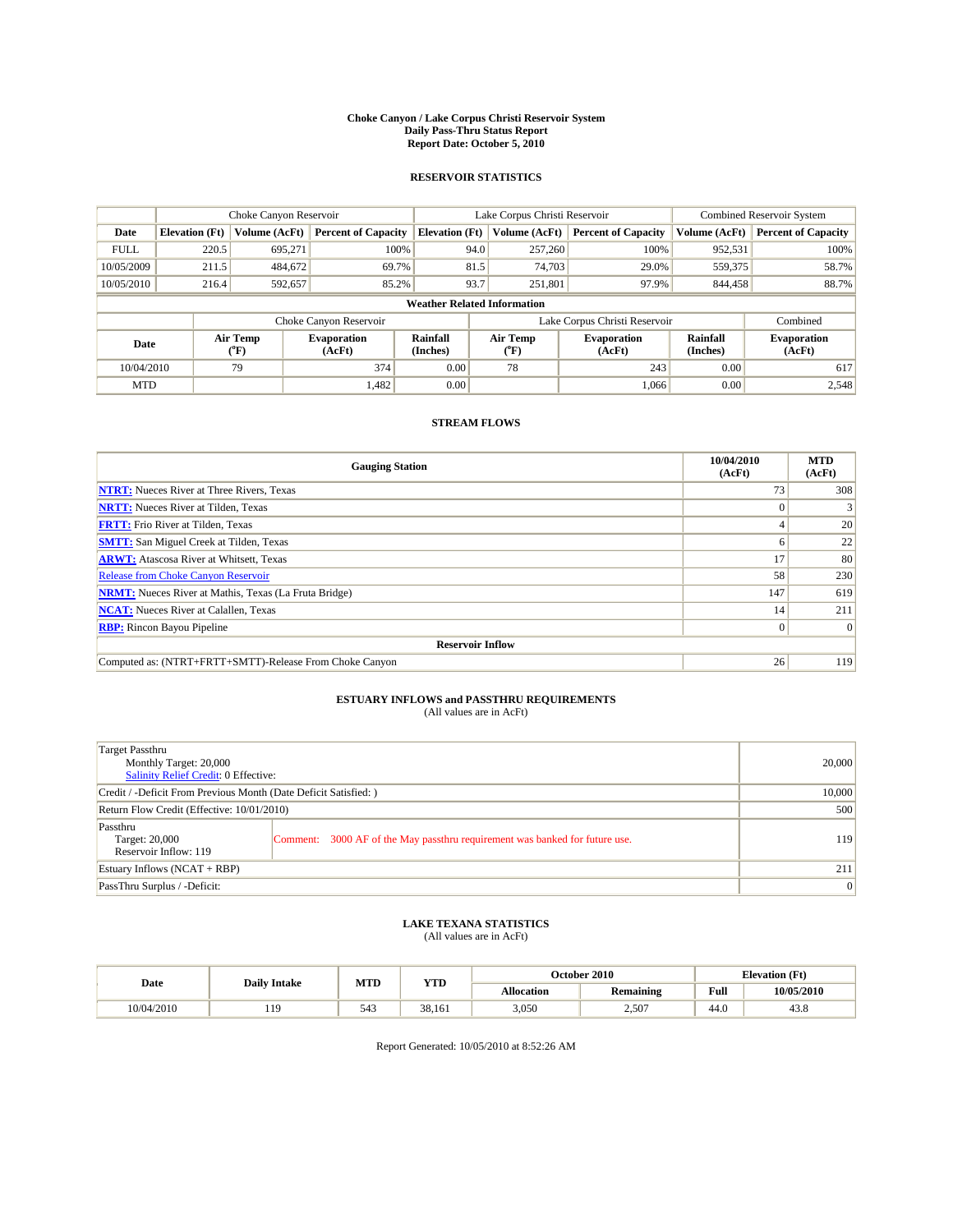#### **Choke Canyon / Lake Corpus Christi Reservoir System Daily Pass-Thru Status Report Report Date: October 6, 2010**

## **RESERVOIR STATISTICS**

|             | Choke Canyon Reservoir             |                                           |                              |                       | Lake Corpus Christi Reservoir | <b>Combined Reservoir System</b> |                      |                              |  |  |
|-------------|------------------------------------|-------------------------------------------|------------------------------|-----------------------|-------------------------------|----------------------------------|----------------------|------------------------------|--|--|
| Date        | <b>Elevation</b> (Ft)              | Volume (AcFt)                             | <b>Percent of Capacity</b>   | <b>Elevation</b> (Ft) | Volume (AcFt)                 | <b>Percent of Capacity</b>       | Volume (AcFt)        | <b>Percent of Capacity</b>   |  |  |
| <b>FULL</b> | 220.5                              | 695.271                                   | 100%                         | 94.0                  | 257,260                       | 100%                             | 952,531              | 100%                         |  |  |
| 10/06/2009  | 211.5                              | 483,836                                   | 69.6%                        | 81.5                  | 74,223                        | 28.9%                            | 558,059              | 58.6%                        |  |  |
| 10/06/2010  | 216.3                              | 591,474                                   | 85.1%                        | 93.7                  | 251,256                       | 97.7%                            | 842,730              | 88.5%                        |  |  |
|             | <b>Weather Related Information</b> |                                           |                              |                       |                               |                                  |                      |                              |  |  |
|             |                                    |                                           | Choke Canyon Reservoir       |                       | Lake Corpus Christi Reservoir |                                  |                      | Combined                     |  |  |
| Date        |                                    | Air Temp<br>$({}^{\mathrm{o}}\mathrm{F})$ | <b>Evaporation</b><br>(AcFt) | Rainfall<br>(Inches)  | Air Temp<br>(°F)              | <b>Evaporation</b><br>(AcFt)     | Rainfall<br>(Inches) | <b>Evaporation</b><br>(AcFt) |  |  |
| 10/05/2010  |                                    | 80                                        | 318                          | 0.00                  | 79                            | 253                              | 0.00                 | 571                          |  |  |
| <b>MTD</b>  |                                    |                                           | 1,800                        | 0.00                  |                               | 1.319                            | 0.00                 | 3.119                        |  |  |

## **STREAM FLOWS**

| <b>Gauging Station</b>                                       | 10/05/2010<br>(AcFt) | <b>MTD</b><br>(AcFt) |
|--------------------------------------------------------------|----------------------|----------------------|
| <b>NTRT:</b> Nueces River at Three Rivers, Texas             | 71                   | 379                  |
| <b>NRTT:</b> Nueces River at Tilden, Texas                   |                      |                      |
| <b>FRTT:</b> Frio River at Tilden, Texas                     |                      | 24                   |
| <b>SMTT:</b> San Miguel Creek at Tilden, Texas               |                      | 27                   |
| <b>ARWT:</b> Atascosa River at Whitsett, Texas               | 17                   | 97                   |
| Release from Choke Canyon Reservoir                          | 58                   | 288                  |
| <b>NRMT:</b> Nueces River at Mathis, Texas (La Fruta Bridge) | 125                  | 744                  |
| <b>NCAT:</b> Nueces River at Calallen, Texas                 | 64                   | 274                  |
| <b>RBP:</b> Rincon Bayou Pipeline                            | $\overline{0}$       | $\Omega$             |
| <b>Reservoir Inflow</b>                                      |                      |                      |
| Computed as: (NTRT+FRTT+SMTT)-Release From Choke Canyon      | 23                   | 142                  |

# **ESTUARY INFLOWS and PASSTHRU REQUIREMENTS**<br>(All values are in AcFt)

| Target Passthru<br>Monthly Target: 20,000<br>Salinity Relief Credit: 0 Effective: |                                                                             | 20,000 |
|-----------------------------------------------------------------------------------|-----------------------------------------------------------------------------|--------|
| Credit / -Deficit From Previous Month (Date Deficit Satisfied: )                  | 10,000                                                                      |        |
| Return Flow Credit (Effective: 10/01/2010)                                        | 500                                                                         |        |
| Passthru<br>Target: 20,000<br>Reservoir Inflow: 142                               | Comment: 3000 AF of the May passthru requirement was banked for future use. | 142    |
| Estuary Inflows (NCAT + RBP)                                                      | 274                                                                         |        |
| PassThru Surplus / -Deficit:                                                      | 0                                                                           |        |

# **LAKE TEXANA STATISTICS** (All values are in AcFt)

|            | <b>Daily Intake</b> | MTD | <b>YTD</b>        |            | October 2010  |                                             | <b>Elevation</b> (Ft) |
|------------|---------------------|-----|-------------------|------------|---------------|---------------------------------------------|-----------------------|
| Date       |                     |     |                   | Allocation | Remaining     | Full<br>the contract of the contract of the | 10/06/2010            |
| 10/05/2010 | <b>1</b> / <b>1</b> |     | 20.221<br>30.SS I | 3,050      | 0.227<br>رردے | 44.0                                        | 43.7                  |

Report Generated: 10/06/2010 at 8:46:00 AM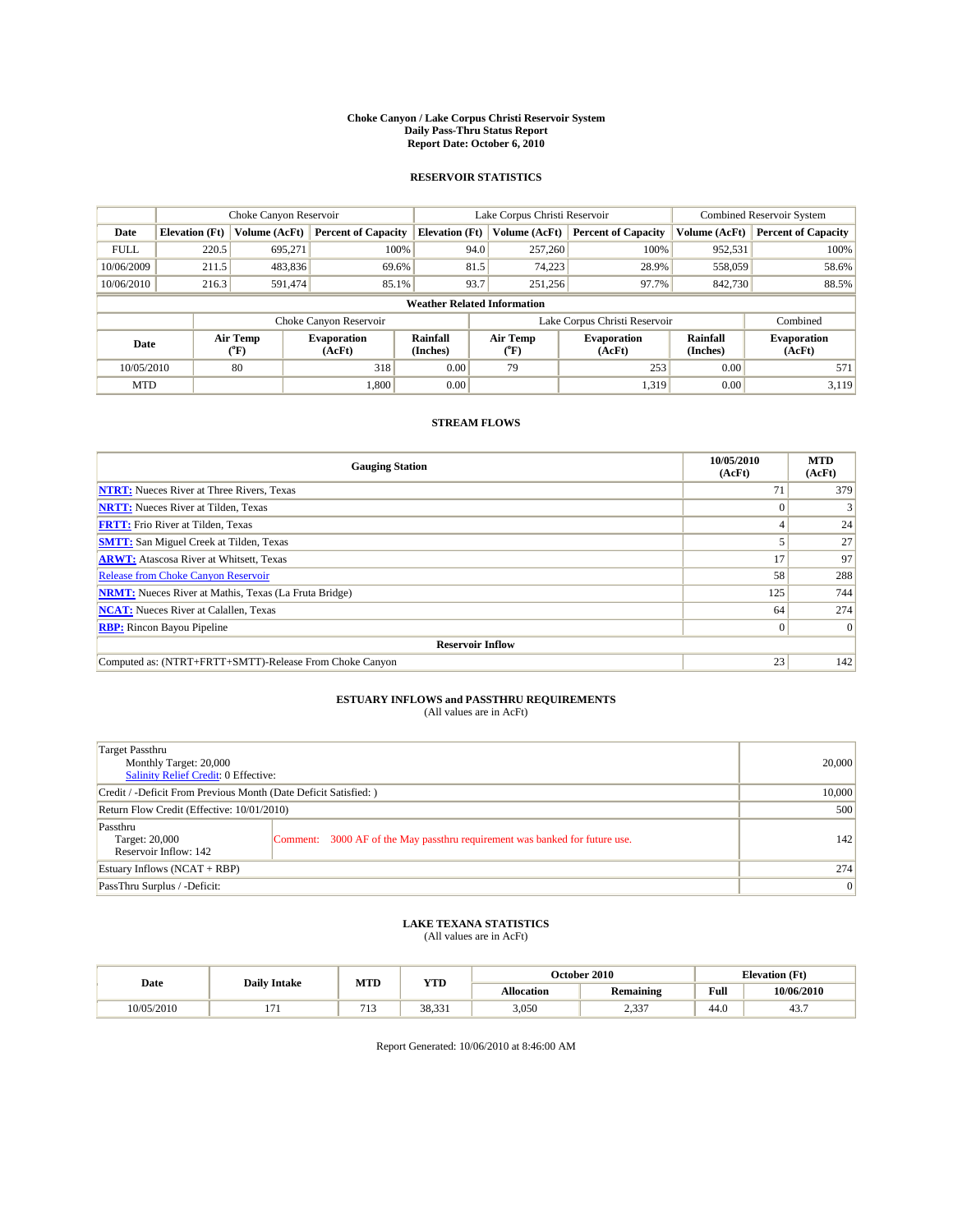#### **Choke Canyon / Lake Corpus Christi Reservoir System Daily Pass-Thru Status Report Report Date: October 7, 2010**

## **RESERVOIR STATISTICS**

|             | Choke Canyon Reservoir             |                  |                              |                             | Lake Corpus Christi Reservoir |                              |                      | <b>Combined Reservoir System</b> |  |
|-------------|------------------------------------|------------------|------------------------------|-----------------------------|-------------------------------|------------------------------|----------------------|----------------------------------|--|
| Date        | <b>Elevation</b> (Ft)              | Volume (AcFt)    | <b>Percent of Capacity</b>   | <b>Elevation</b> (Ft)       | Volume (AcFt)                 | <b>Percent of Capacity</b>   | Volume (AcFt)        | <b>Percent of Capacity</b>       |  |
| <b>FULL</b> | 220.5                              | 695,271          | 100%                         | 94.0                        | 257,260                       | 100%                         | 952,531              | 100%                             |  |
| 10/07/2009  | 211.5                              | 484,463          | 69.7%                        |                             | 81.5<br>74,606                | 29.0%                        | 559,069              | 58.7%                            |  |
| 10/07/2010  | 216.2                              | 589,091          | 84.7%                        | 93.7                        | 250,894                       | 97.5%                        | 839,985              | 88.2%                            |  |
|             | <b>Weather Related Information</b> |                  |                              |                             |                               |                              |                      |                                  |  |
|             |                                    |                  | Choke Canyon Reservoir       |                             | Lake Corpus Christi Reservoir |                              |                      | Combined                         |  |
| Date        |                                    | Air Temp<br>(°F) | <b>Evaporation</b><br>(AcFt) | <b>Rainfall</b><br>(Inches) | Air Temp<br>(°F)              | <b>Evaporation</b><br>(AcFt) | Rainfall<br>(Inches) | <b>Evaporation</b><br>(AcFt)     |  |
| 10/06/2010  |                                    | 80               | 304                          | 0.00                        | 81                            | 243                          | 0.00                 | 547                              |  |
| <b>MTD</b>  |                                    |                  | 2.104                        | 0.00                        |                               | 1,562                        | 0.00                 | 3,666                            |  |

## **STREAM FLOWS**

| <b>Gauging Station</b>                                       | 10/06/2010<br>(AcFt) | <b>MTD</b><br>(AcFt) |  |  |  |  |
|--------------------------------------------------------------|----------------------|----------------------|--|--|--|--|
| <b>NTRT:</b> Nueces River at Three Rivers, Texas             | 71                   | 451                  |  |  |  |  |
| <b>NRTT:</b> Nueces River at Tilden, Texas                   |                      |                      |  |  |  |  |
| <b>FRTT:</b> Frio River at Tilden, Texas                     | $\sim$               | 26                   |  |  |  |  |
| <b>SMTT:</b> San Miguel Creek at Tilden, Texas               |                      | 32                   |  |  |  |  |
| <b>ARWT:</b> Atascosa River at Whitsett, Texas               | 16 <sup>1</sup>      | 113                  |  |  |  |  |
| <b>Release from Choke Canyon Reservoir</b>                   | 58                   | 345                  |  |  |  |  |
| <b>NRMT:</b> Nueces River at Mathis, Texas (La Fruta Bridge) | 125                  | 869                  |  |  |  |  |
| <b>NCAT:</b> Nueces River at Calallen, Texas                 | 58                   | 332                  |  |  |  |  |
| <b>RBP:</b> Rincon Bayou Pipeline                            | $\overline{0}$       | $\Omega$             |  |  |  |  |
| <b>Reservoir Inflow</b>                                      |                      |                      |  |  |  |  |
| Computed as: (NTRT+FRTT+SMTT)-Release From Choke Canyon      | 21                   | 163                  |  |  |  |  |

# **ESTUARY INFLOWS and PASSTHRU REQUIREMENTS**<br>(All values are in AcFt)

| Target Passthru<br>Monthly Target: 20,000<br><b>Salinity Relief Credit: 0 Effective:</b> | 20,000                                                                      |     |
|------------------------------------------------------------------------------------------|-----------------------------------------------------------------------------|-----|
| Credit / -Deficit From Previous Month (Date Deficit Satisfied: )                         | 10,000                                                                      |     |
| Return Flow Credit (Effective: 10/01/2010)                                               | 500                                                                         |     |
| Passthru<br>Target: 20,000<br>Reservoir Inflow: 163                                      | Comment: 3000 AF of the May passthru requirement was banked for future use. | 163 |
| Estuary Inflows $(NCAT + RBP)$                                                           | 332                                                                         |     |
| PassThru Surplus / -Deficit:                                                             | $\vert 0 \vert$                                                             |     |

# **LAKE TEXANA STATISTICS** (All values are in AcFt)

|            | <b>Daily Intake</b> | MTD | YTD    |                   | October 2010     |                                             | <b>Elevation</b> (Ft) |
|------------|---------------------|-----|--------|-------------------|------------------|---------------------------------------------|-----------------------|
| Date       |                     |     |        | <b>Allocation</b> | <b>Remaining</b> | Full<br>the contract of the contract of the | 10/07/2010            |
| 10/06/2010 | 149                 | 862 | 38.481 | 3,050             | 2.188            | 44.0                                        | 43.6                  |

Report Generated: 10/07/2010 at 9:08:02 AM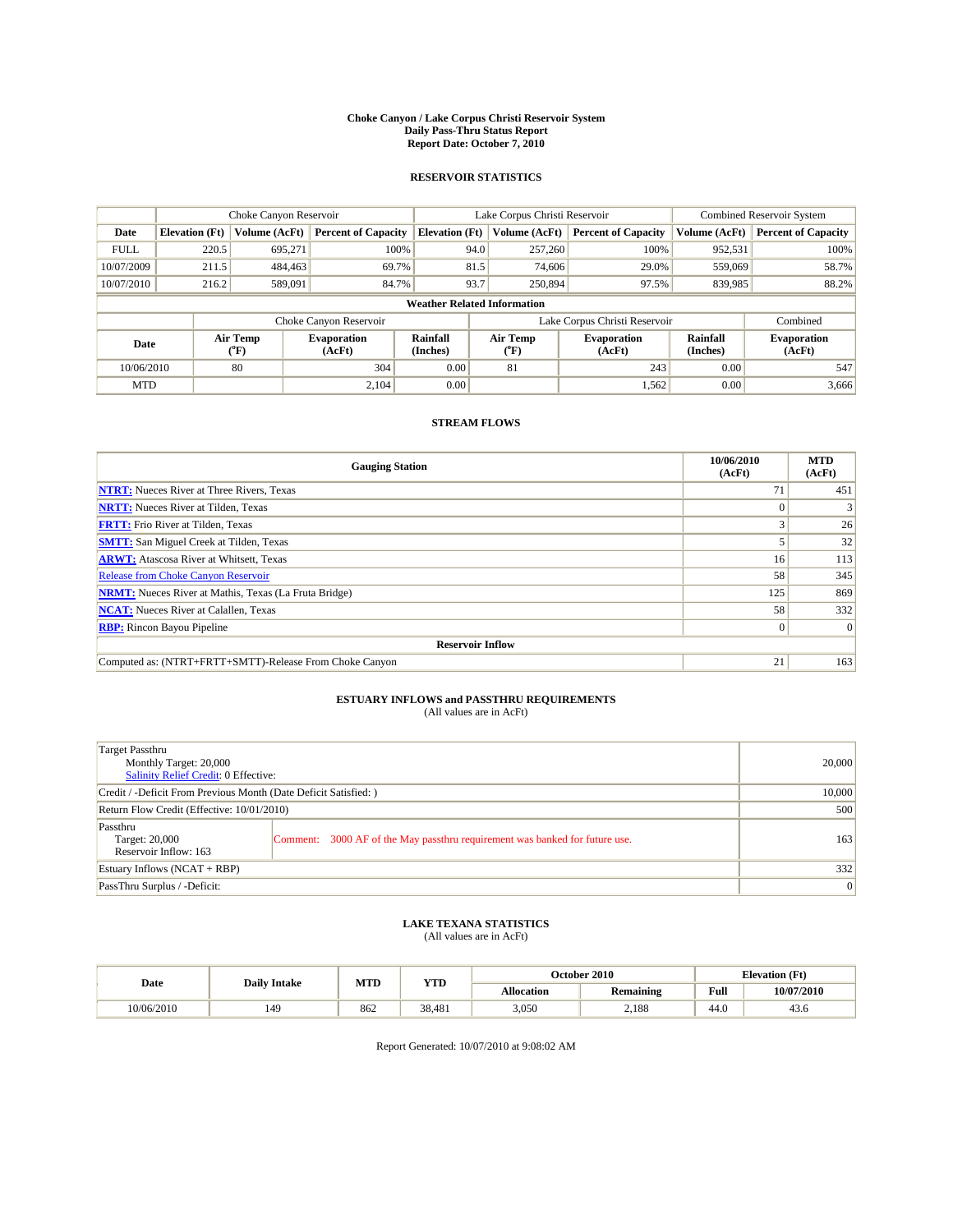#### **Choke Canyon / Lake Corpus Christi Reservoir System Daily Pass-Thru Status Report Report Date: October 8, 2010**

## **RESERVOIR STATISTICS**

|             | Choke Canyon Reservoir             |                  |                              |                             | Lake Corpus Christi Reservoir |                              |                      | <b>Combined Reservoir System</b> |  |
|-------------|------------------------------------|------------------|------------------------------|-----------------------------|-------------------------------|------------------------------|----------------------|----------------------------------|--|
| Date        | <b>Elevation</b> (Ft)              | Volume (AcFt)    | <b>Percent of Capacity</b>   | <b>Elevation</b> (Ft)       | Volume (AcFt)                 | <b>Percent of Capacity</b>   | Volume (AcFt)        | <b>Percent of Capacity</b>       |  |
| <b>FULL</b> | 220.5                              | 695,271          | 100%                         | 94.0                        | 257,260                       | 100%                         | 952,531              | 100%                             |  |
| 10/08/2009  | 211.4                              | 482,583          | 69.4%                        | 81.6                        | 75,475                        | 29.3%                        | 558,058              | 58.6%                            |  |
| 10/08/2010  | 216.2                              | 588,852          | 84.7%                        | 93.6                        | 250,350                       | 97.3%                        | 839,202              | 88.1%                            |  |
|             | <b>Weather Related Information</b> |                  |                              |                             |                               |                              |                      |                                  |  |
|             |                                    |                  | Choke Canyon Reservoir       |                             | Lake Corpus Christi Reservoir |                              |                      | Combined                         |  |
| Date        |                                    | Air Temp<br>(°F) | <b>Evaporation</b><br>(AcFt) | <b>Rainfall</b><br>(Inches) | Air Temp<br>(°F)              | <b>Evaporation</b><br>(AcFt) | Rainfall<br>(Inches) | <b>Evaporation</b><br>(AcFt)     |  |
| 10/07/2010  |                                    | 82               | 276                          | 0.00                        | 82                            | 253                          | 0.00                 | 529                              |  |
| <b>MTD</b>  |                                    |                  | 2,380                        | 0.00                        |                               | 1,815                        | 0.00                 | 4,195                            |  |

## **STREAM FLOWS**

| <b>Gauging Station</b>                                       | 10/07/2010<br>(AcFt) | <b>MTD</b><br>(AcFt) |
|--------------------------------------------------------------|----------------------|----------------------|
| <b>NTRT:</b> Nueces River at Three Rivers, Texas             | 67                   | 518                  |
| <b>NRTT:</b> Nueces River at Tilden, Texas                   |                      |                      |
| <b>FRTT:</b> Frio River at Tilden, Texas                     | $\sim$               | 28                   |
| <b>SMTT:</b> San Miguel Creek at Tilden, Texas               |                      | 36                   |
| <b>ARWT:</b> Atascosa River at Whitsett, Texas               | 15 <sup>1</sup>      | 127                  |
| Release from Choke Canyon Reservoir                          | 58                   | 403                  |
| <b>NRMT:</b> Nueces River at Mathis, Texas (La Fruta Bridge) | 125                  | 994                  |
| <b>NCAT:</b> Nueces River at Calallen, Texas                 |                      | 333                  |
| <b>RBP:</b> Rincon Bayou Pipeline                            | $\Omega$             | $\Omega$             |
| <b>Reservoir Inflow</b>                                      |                      |                      |
| Computed as: (NTRT+FRTT+SMTT)-Release From Choke Canyon      | 16                   | 179                  |

# **ESTUARY INFLOWS and PASSTHRU REQUIREMENTS**<br>(All values are in AcFt)

| Target Passthru<br>Monthly Target: 20,000<br>Salinity Relief Credit: 0 Effective: | 20,000                                                                      |     |
|-----------------------------------------------------------------------------------|-----------------------------------------------------------------------------|-----|
| Credit / -Deficit From Previous Month (Date Deficit Satisfied: )                  | 10,000                                                                      |     |
| Return Flow Credit (Effective: 10/01/2010)                                        | 500                                                                         |     |
| Passthru<br>Target: 20,000<br>Reservoir Inflow: 179                               | Comment: 3000 AF of the May passthru requirement was banked for future use. | 179 |
| Estuary Inflows $(NCAT + RBP)$                                                    | 333                                                                         |     |
| PassThru Surplus / -Deficit:                                                      | 0                                                                           |     |

# **LAKE TEXANA STATISTICS** (All values are in AcFt)

|            |                     | MTD   | <b>YTD</b> | October 2010<br><b>Elevation</b> (Ft) |                  |                                         |            |
|------------|---------------------|-------|------------|---------------------------------------|------------------|-----------------------------------------|------------|
| Date       | <b>Daily Intake</b> |       |            | Allocation                            | <b>Remaining</b> | Full<br>the contract of the contract of | 10/08/2010 |
| 10/07/2010 | 142                 | 1.005 | 38.623     | 3,050                                 | 2.045            | 44.0                                    | 45.5       |

Report Generated: 10/08/2010 at 9:41:50 AM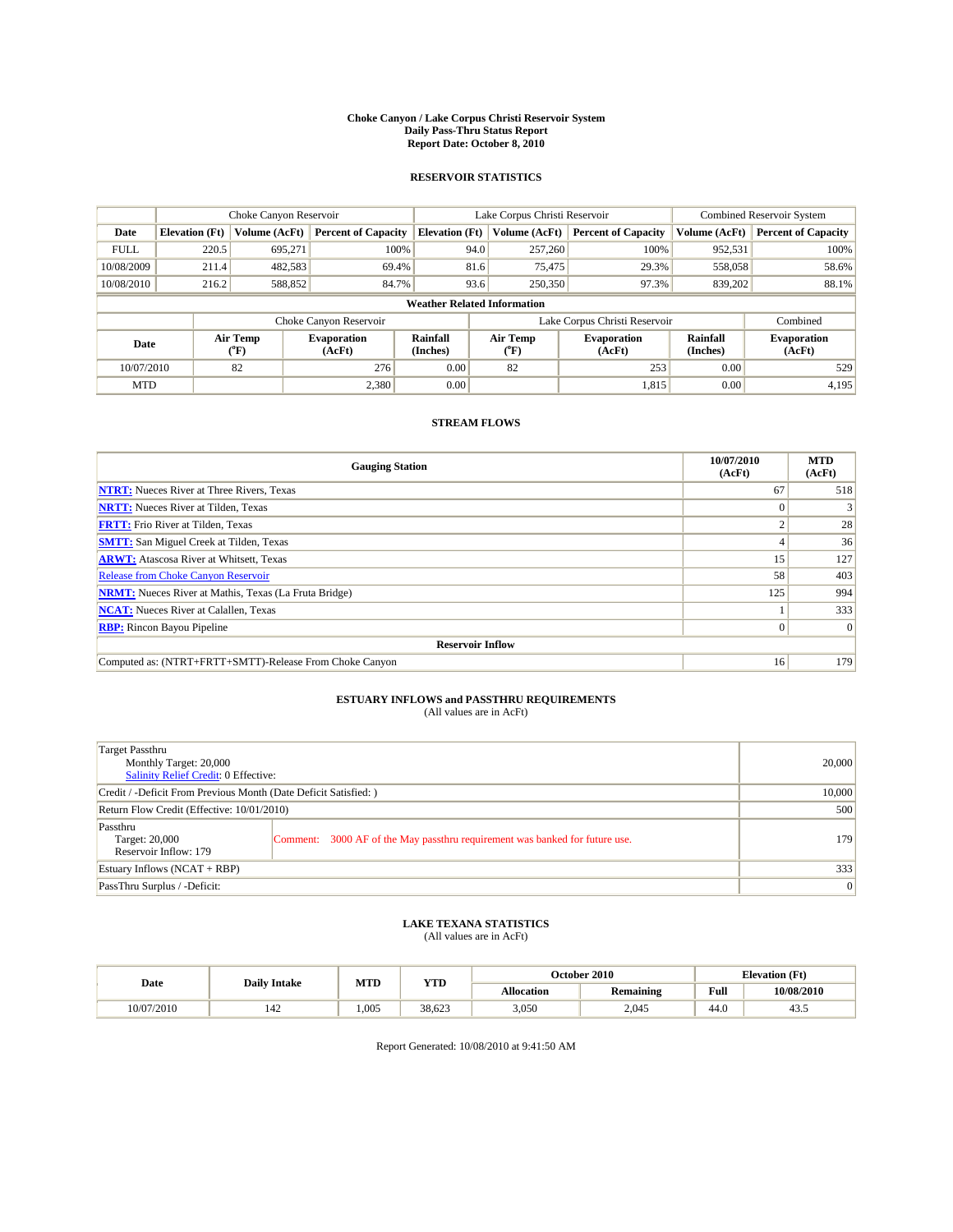#### **Choke Canyon / Lake Corpus Christi Reservoir System Daily Pass-Thru Status Report Report Date: October 9, 2010**

## **RESERVOIR STATISTICS**

|             | Choke Canyon Reservoir             |                  |                              |                             | Lake Corpus Christi Reservoir |                              |                      | <b>Combined Reservoir System</b> |  |
|-------------|------------------------------------|------------------|------------------------------|-----------------------------|-------------------------------|------------------------------|----------------------|----------------------------------|--|
| Date        | <b>Elevation</b> (Ft)              | Volume (AcFt)    | <b>Percent of Capacity</b>   | <b>Elevation</b> (Ft)       | Volume (AcFt)                 | <b>Percent of Capacity</b>   | Volume (AcFt)        | <b>Percent of Capacity</b>       |  |
| <b>FULL</b> | 220.5                              | 695,271          | 100%                         | 94.0                        | 257,260                       | 100%                         | 952,531              | 100%                             |  |
| 10/09/2009  | 211.4                              | 482,583          | 69.4%                        |                             | 81.6<br>75,864                | 29.5%                        | 558,447              | 58.6%                            |  |
| 10/09/2010  | 216.3                              | 590,046          | 84.9%                        | 93.6                        | 249,988                       | 97.2%                        | 840,034              | 88.2%                            |  |
|             | <b>Weather Related Information</b> |                  |                              |                             |                               |                              |                      |                                  |  |
|             |                                    |                  | Choke Canyon Reservoir       |                             | Lake Corpus Christi Reservoir |                              |                      | Combined                         |  |
| Date        |                                    | Air Temp<br>(°F) | <b>Evaporation</b><br>(AcFt) | <b>Rainfall</b><br>(Inches) | Air Temp<br>(°F)              | <b>Evaporation</b><br>(AcFt) | Rainfall<br>(Inches) | <b>Evaporation</b><br>(AcFt)     |  |
| 10/08/2010  |                                    | 83               | 304                          | 0.00                        | 82                            | 253                          | 0.00                 | 557                              |  |
| <b>MTD</b>  |                                    |                  | 2,684                        | 0.00                        |                               | 2,068                        | 0.00                 | 4,752                            |  |

## **STREAM FLOWS**

| <b>Gauging Station</b>                                       | 10/08/2010<br>(AcFt) | <b>MTD</b><br>(AcFt) |  |  |  |  |  |
|--------------------------------------------------------------|----------------------|----------------------|--|--|--|--|--|
| <b>NTRT:</b> Nueces River at Three Rivers, Texas             | 67                   | 586                  |  |  |  |  |  |
| <b>NRTT:</b> Nueces River at Tilden, Texas                   |                      |                      |  |  |  |  |  |
| <b>FRTT:</b> Frio River at Tilden, Texas                     |                      | 29                   |  |  |  |  |  |
| <b>SMTT:</b> San Miguel Creek at Tilden, Texas               |                      | 40                   |  |  |  |  |  |
| <b>ARWT:</b> Atascosa River at Whitsett, Texas               | 14                   | 141                  |  |  |  |  |  |
| Release from Choke Canyon Reservoir                          | 58                   | 461                  |  |  |  |  |  |
| <b>NRMT:</b> Nueces River at Mathis, Texas (La Fruta Bridge) | 137                  | 1,131                |  |  |  |  |  |
| <b>NCAT:</b> Nueces River at Calallen, Texas                 | $\theta$             | 333                  |  |  |  |  |  |
| <b>RBP:</b> Rincon Bayou Pipeline                            | $\Omega$             | $\Omega$             |  |  |  |  |  |
| <b>Reservoir Inflow</b>                                      |                      |                      |  |  |  |  |  |
| Computed as: (NTRT+FRTT+SMTT)-Release From Choke Canyon      | 15                   | 194                  |  |  |  |  |  |

# **ESTUARY INFLOWS and PASSTHRU REQUIREMENTS**<br>(All values are in AcFt)

| Target Passthru<br>Monthly Target: 20,000<br>Salinity Relief Credit: 0 Effective: | 20,000                                                                      |     |
|-----------------------------------------------------------------------------------|-----------------------------------------------------------------------------|-----|
| Credit / -Deficit From Previous Month (Date Deficit Satisfied: )                  | 10,000                                                                      |     |
| Return Flow Credit (Effective: 10/01/2010)                                        | 500                                                                         |     |
| Passthru<br>Target: 20,000<br>Reservoir Inflow: 194                               | Comment: 3000 AF of the May passthru requirement was banked for future use. | 194 |
| Estuary Inflows (NCAT + RBP)                                                      | 333                                                                         |     |
| PassThru Surplus / -Deficit:                                                      | 0                                                                           |     |

# **LAKE TEXANA STATISTICS** (All values are in AcFt)

|            | <b>Daily Intake</b> | MTD  | <b>YTD</b> | October 2010<br><b>Elevation</b> (Ft) |                  |                                         |            |
|------------|---------------------|------|------------|---------------------------------------|------------------|-----------------------------------------|------------|
| Date       |                     |      |            | Allocation                            | <b>Remaining</b> | Full<br>the contract of the contract of | 10/09/2010 |
| 10/08/2010 | 141                 | .146 | 38.764     | 3,050                                 | .904             | $\sim$<br>44.0                          | 45.5       |

Report Generated: 10/09/2010 at 8:34:20 AM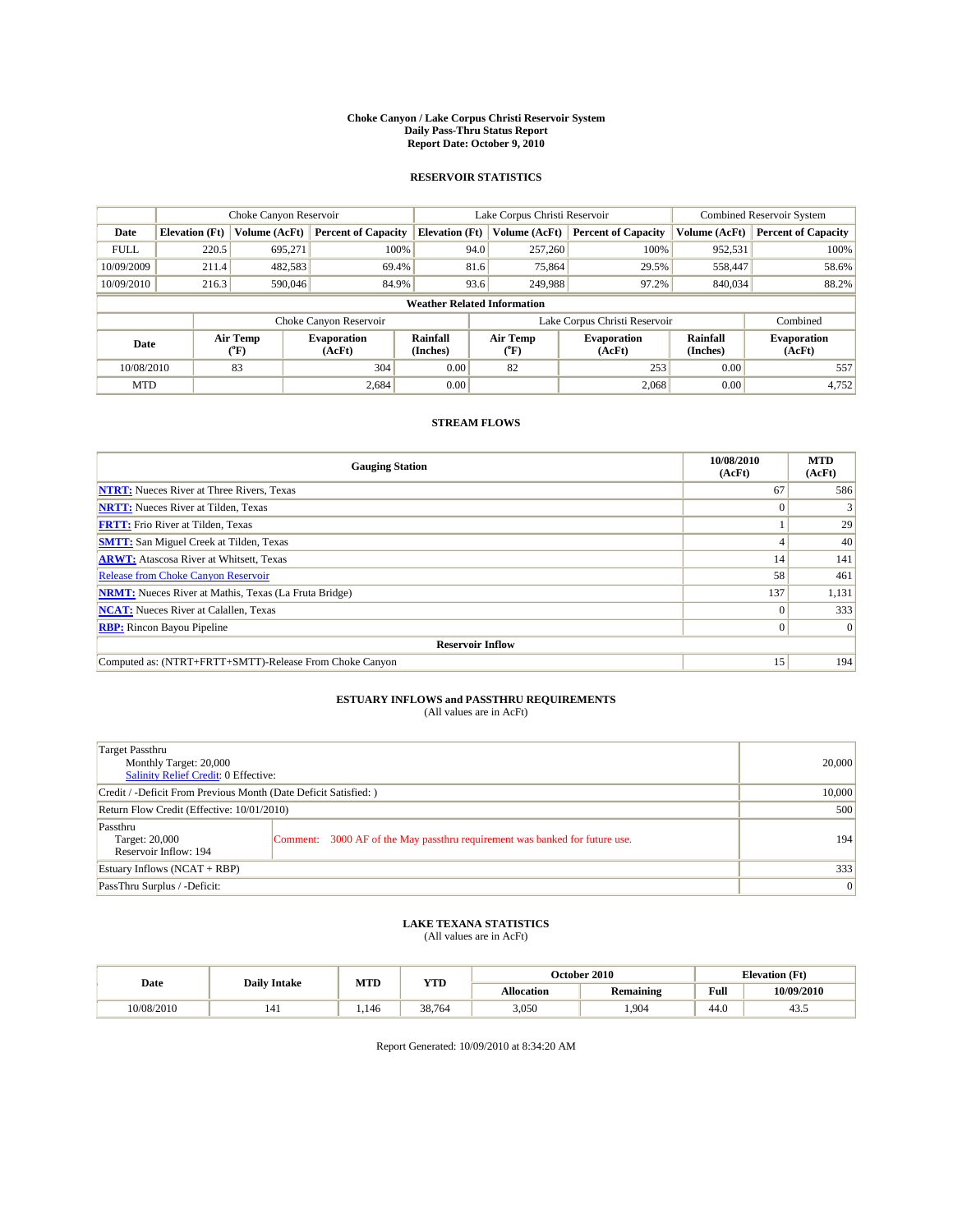#### **Choke Canyon / Lake Corpus Christi Reservoir System Daily Pass-Thru Status Report Report Date: October 10, 2010**

## **RESERVOIR STATISTICS**

|             | Choke Canyon Reservoir             |                                           |                              |                       | Lake Corpus Christi Reservoir | <b>Combined Reservoir System</b> |                      |                              |  |  |
|-------------|------------------------------------|-------------------------------------------|------------------------------|-----------------------|-------------------------------|----------------------------------|----------------------|------------------------------|--|--|
| Date        | <b>Elevation</b> (Ft)              | Volume (AcFt)                             | <b>Percent of Capacity</b>   | <b>Elevation</b> (Ft) | Volume (AcFt)                 | <b>Percent of Capacity</b>       | Volume (AcFt)        | <b>Percent of Capacity</b>   |  |  |
| <b>FULL</b> | 220.5                              | 695.271                                   | 100%                         | 94.0                  | 257,260                       | 100%                             | 952,531              | 100%                         |  |  |
| 10/10/2009  | 211.5                              | 483,001                                   | 69.5%                        | 81.7                  | 75,549                        | 29.4%                            | 558,550              | 58.6%                        |  |  |
| 10/10/2010  | 216.2                              | 589,091                                   | 84.7%                        | 93.6                  | 249,626                       | 97.0%                            | 838,717              | 88.1%                        |  |  |
|             | <b>Weather Related Information</b> |                                           |                              |                       |                               |                                  |                      |                              |  |  |
|             |                                    |                                           | Choke Canyon Reservoir       |                       |                               | Lake Corpus Christi Reservoir    |                      | Combined                     |  |  |
| Date        |                                    | Air Temp<br>$({}^{\mathrm{o}}\mathrm{F})$ | <b>Evaporation</b><br>(AcFt) | Rainfall<br>(Inches)  | Air Temp<br>(°F)              | <b>Evaporation</b><br>(AcFt)     | Rainfall<br>(Inches) | <b>Evaporation</b><br>(AcFt) |  |  |
| 10/09/2010  |                                    | 83                                        | 331                          | 0.00                  | 84                            | 242                              | 0.00                 | 573                          |  |  |
| <b>MTD</b>  |                                    |                                           | 3.015                        | 0.00                  |                               | 2.310                            | 0.00                 | 5,325                        |  |  |

## **STREAM FLOWS**

| <b>Gauging Station</b>                                       | 10/09/2010<br>(AcFt) | <b>MTD</b><br>(AcFt) |  |  |  |  |  |
|--------------------------------------------------------------|----------------------|----------------------|--|--|--|--|--|
| <b>NTRT:</b> Nueces River at Three Rivers, Texas             | 67                   | 653                  |  |  |  |  |  |
| <b>NRTT:</b> Nueces River at Tilden, Texas                   |                      |                      |  |  |  |  |  |
| <b>FRTT:</b> Frio River at Tilden, Texas                     |                      | 30                   |  |  |  |  |  |
| <b>SMTT:</b> San Miguel Creek at Tilden, Texas               |                      | 44                   |  |  |  |  |  |
| <b>ARWT:</b> Atascosa River at Whitsett, Texas               | 14                   | 155                  |  |  |  |  |  |
| <b>Release from Choke Canyon Reservoir</b>                   | 58                   | 518                  |  |  |  |  |  |
| <b>NRMT:</b> Nueces River at Mathis, Texas (La Fruta Bridge) | 149                  | 1,280                |  |  |  |  |  |
| <b>NCAT:</b> Nueces River at Calallen, Texas                 | $\theta$             | 333                  |  |  |  |  |  |
| <b>RBP:</b> Rincon Bayou Pipeline                            | $\Omega$             | $\Omega$             |  |  |  |  |  |
| <b>Reservoir Inflow</b>                                      |                      |                      |  |  |  |  |  |
| Computed as: (NTRT+FRTT+SMTT)-Release From Choke Canyon      | 15 <sup>1</sup>      | 209                  |  |  |  |  |  |

# **ESTUARY INFLOWS and PASSTHRU REQUIREMENTS**<br>(All values are in AcFt)

| Target Passthru<br>Monthly Target: 20,000<br>Salinity Relief Credit: 0 Effective: | 20,000                                                                      |     |
|-----------------------------------------------------------------------------------|-----------------------------------------------------------------------------|-----|
| Credit / -Deficit From Previous Month (Date Deficit Satisfied: )                  | 10,000                                                                      |     |
| Return Flow Credit (Effective: 10/01/2010)                                        | 500                                                                         |     |
| Passthru<br>Target: 20,000<br>Reservoir Inflow: 209                               | Comment: 3000 AF of the May passthru requirement was banked for future use. | 209 |
| Estuary Inflows $(NCAT + RBP)$                                                    | 333                                                                         |     |
| PassThru Surplus / -Deficit:                                                      | $\vert 0 \vert$                                                             |     |

# **LAKE TEXANA STATISTICS** (All values are in AcFt)

|            |                     | MTD  | <b>YTD</b> |            | October 2010     | <b>Elevation</b> (Ft)                   |            |
|------------|---------------------|------|------------|------------|------------------|-----------------------------------------|------------|
| Date       | <b>Daily Intake</b> |      |            | Allocation | <b>Remaining</b> | Full<br>the contract of the contract of | 10/10/2010 |
| 10/09/2010 | 141                 | .287 | 38.905     | 3.050      | .763             | $\sim$<br>44.U                          | 45.5       |

Report Generated: 10/10/2010 at 8:15:01 AM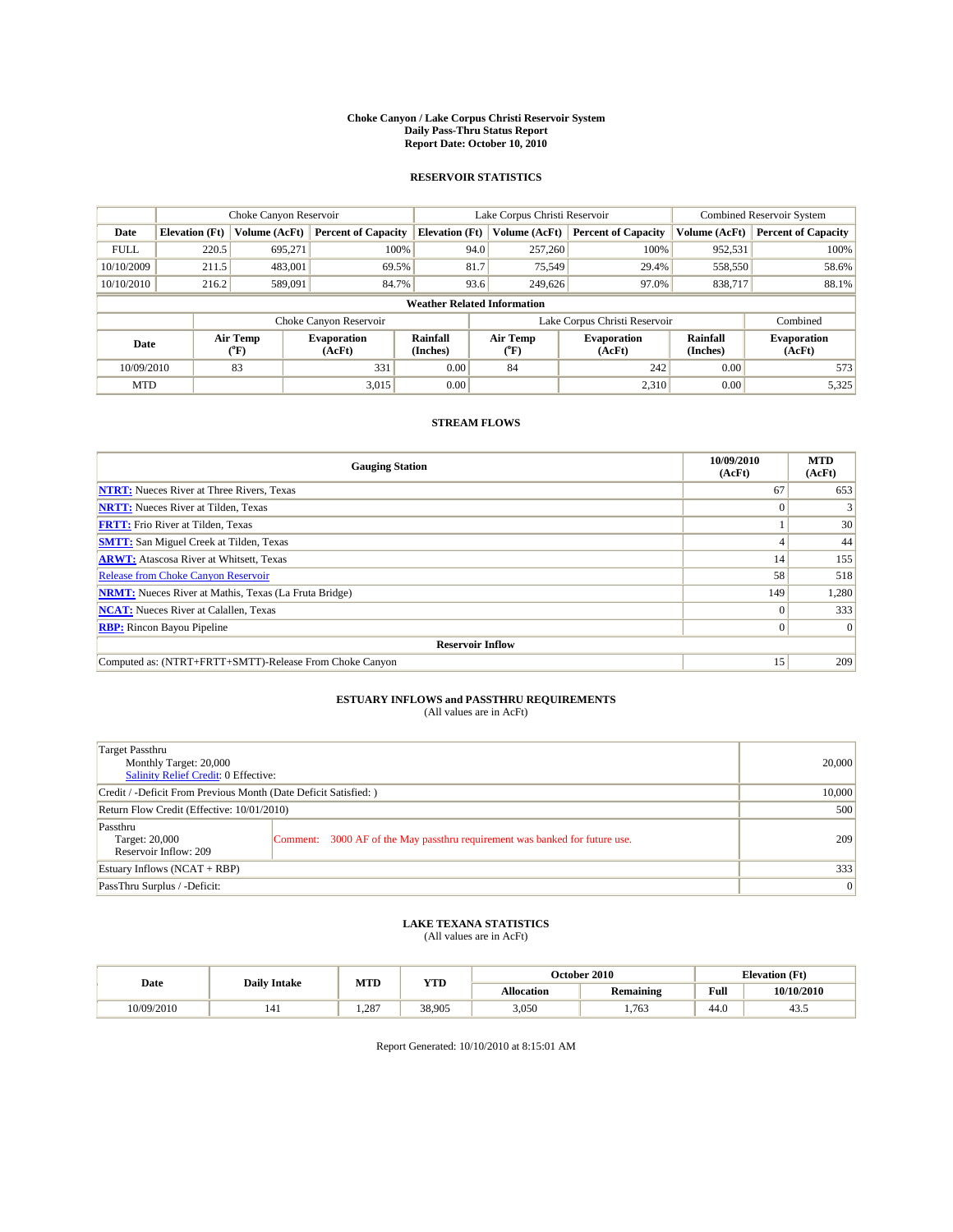#### **Choke Canyon / Lake Corpus Christi Reservoir System Daily Pass-Thru Status Report Report Date: October 11, 2010**

## **RESERVOIR STATISTICS**

|             | Choke Canyon Reservoir             |                                           |                              |                       | Lake Corpus Christi Reservoir | <b>Combined Reservoir System</b> |                      |                              |  |  |
|-------------|------------------------------------|-------------------------------------------|------------------------------|-----------------------|-------------------------------|----------------------------------|----------------------|------------------------------|--|--|
| Date        | <b>Elevation</b> (Ft)              | Volume (AcFt)                             | <b>Percent of Capacity</b>   | <b>Elevation</b> (Ft) | Volume (AcFt)                 | <b>Percent of Capacity</b>       | Volume (AcFt)        | <b>Percent of Capacity</b>   |  |  |
| <b>FULL</b> | 220.5                              | 695.271                                   | 100%                         |                       | 94.0<br>257,260               | 100%                             | 952,531              | 100%                         |  |  |
| 10/11/2009  | 211.5                              | 483,627                                   | 69.6%                        | 81.7                  | 76,353                        | 29.7%                            | 559,980              | 58.8%                        |  |  |
| 10/11/2010  | 216.2                              | 589,091                                   | 84.7%                        |                       | 93.6<br>249,264               | 96.9%                            | 838,355              | 88.0%                        |  |  |
|             | <b>Weather Related Information</b> |                                           |                              |                       |                               |                                  |                      |                              |  |  |
|             |                                    |                                           | Choke Canyon Reservoir       |                       | Lake Corpus Christi Reservoir |                                  |                      | Combined                     |  |  |
| Date        |                                    | Air Temp<br>$({}^{\mathrm{o}}\mathrm{F})$ | <b>Evaporation</b><br>(AcFt) | Rainfall<br>(Inches)  | Air Temp<br>(°F)              | <b>Evaporation</b><br>(AcFt)     | Rainfall<br>(Inches) | <b>Evaporation</b><br>(AcFt) |  |  |
| 10/10/2010  |                                    | 86                                        | 331                          | 0.00                  | 88                            | 179                              | 0.00                 | 510                          |  |  |
| <b>MTD</b>  |                                    |                                           | 3.346                        | 0.00                  |                               | 2.489                            | 0.00                 | 5,835                        |  |  |

## **STREAM FLOWS**

| <b>Gauging Station</b>                                       | 10/10/2010<br>(AcFt) | <b>MTD</b><br>(AcFt) |  |  |  |  |  |
|--------------------------------------------------------------|----------------------|----------------------|--|--|--|--|--|
| <b>NTRT:</b> Nueces River at Three Rivers, Texas             | 67                   | 721                  |  |  |  |  |  |
| <b>NRTT:</b> Nueces River at Tilden, Texas                   |                      |                      |  |  |  |  |  |
| <b>FRTT:</b> Frio River at Tilden, Texas                     |                      | 30                   |  |  |  |  |  |
| <b>SMTT:</b> San Miguel Creek at Tilden, Texas               |                      | 48                   |  |  |  |  |  |
| <b>ARWT:</b> Atascosa River at Whitsett, Texas               | 13                   | 168                  |  |  |  |  |  |
| <b>Release from Choke Canyon Reservoir</b>                   | 58                   | 576                  |  |  |  |  |  |
| <b>NRMT:</b> Nueces River at Mathis, Texas (La Fruta Bridge) | 149                  | 1,429                |  |  |  |  |  |
| <b>NCAT:</b> Nueces River at Calallen, Texas                 |                      | 338                  |  |  |  |  |  |
| <b>RBP:</b> Rincon Bayou Pipeline                            | $\Omega$             | $\Omega$             |  |  |  |  |  |
| <b>Reservoir Inflow</b>                                      |                      |                      |  |  |  |  |  |
| Computed as: (NTRT+FRTT+SMTT)-Release From Choke Canyon      | 14                   | 223                  |  |  |  |  |  |

# **ESTUARY INFLOWS and PASSTHRU REQUIREMENTS**<br>(All values are in AcFt)

| Target Passthru<br>Monthly Target: 20,000<br>Salinity Relief Credit: 0 Effective: | 20,000                                                                      |     |
|-----------------------------------------------------------------------------------|-----------------------------------------------------------------------------|-----|
| Credit / -Deficit From Previous Month (Date Deficit Satisfied: )                  | 10,000                                                                      |     |
| Return Flow Credit (Effective: 10/01/2010)                                        | 500                                                                         |     |
| Passthru<br>Target: 20,000<br>Reservoir Inflow: 223                               | Comment: 3000 AF of the May passthru requirement was banked for future use. | 223 |
| Estuary Inflows $(NCAT + RBP)$                                                    | 338                                                                         |     |
| PassThru Surplus / -Deficit:                                                      | 0                                                                           |     |

# **LAKE TEXANA STATISTICS** (All values are in AcFt)

|            |                     | MTD   | <b>YTD</b> | October 2010<br><b>Elevation</b> (Ft) |                  |                                         |            |
|------------|---------------------|-------|------------|---------------------------------------|------------------|-----------------------------------------|------------|
| Date       | <b>Daily Intake</b> |       |            | Allocation                            | <b>Remaining</b> | Full<br>the contract of the contract of | 10/11/2010 |
| 10/10/2010 | 140                 | 1.427 | 39,045     | 3,050                                 | .623             | 44.0                                    | 43.5       |

Report Generated: 10/11/2010 at 9:31:08 AM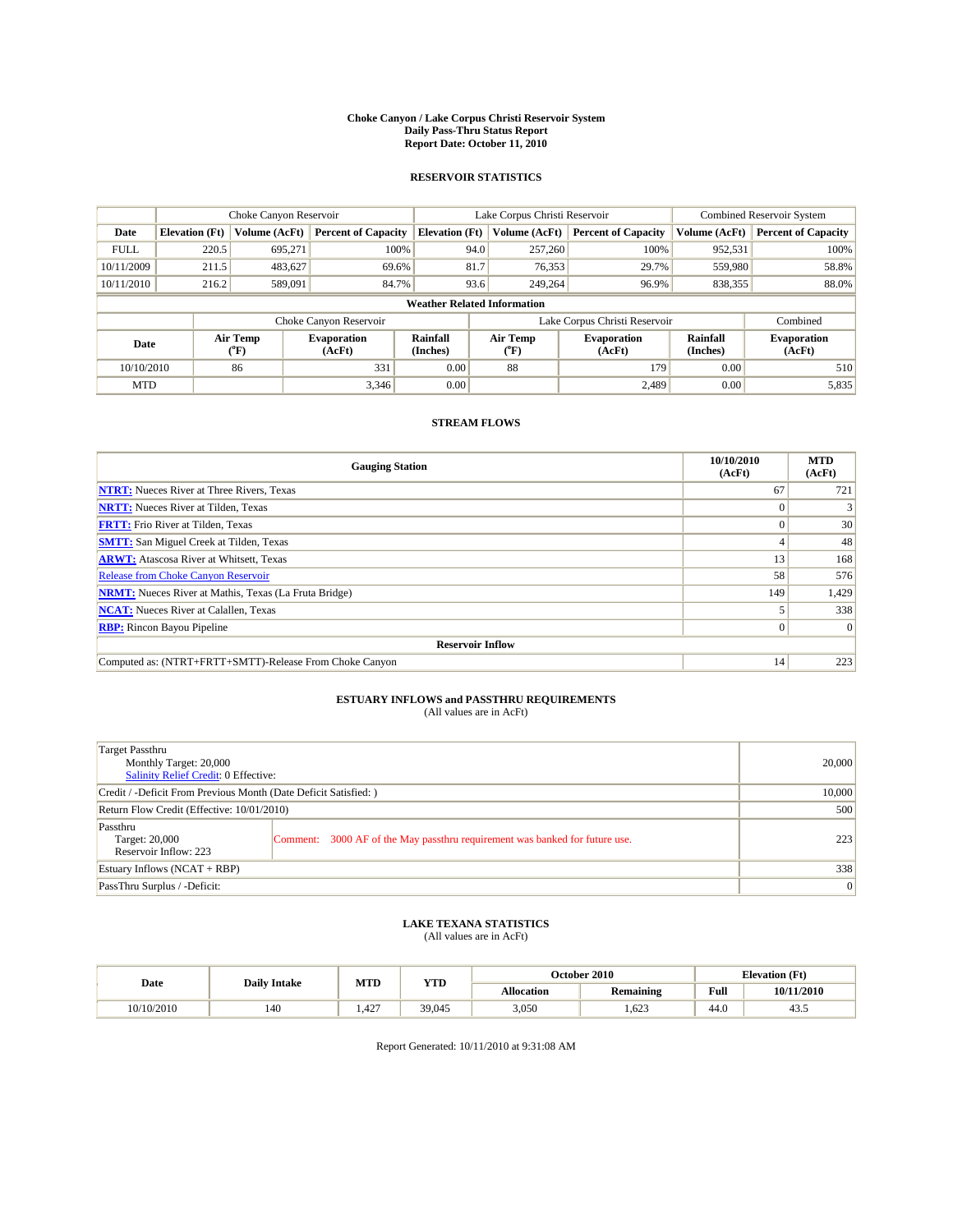#### **Choke Canyon / Lake Corpus Christi Reservoir System Daily Pass-Thru Status Report Report Date: October 12, 2010**

## **RESERVOIR STATISTICS**

|             | Choke Canyon Reservoir             |                  |                              |                       | Lake Corpus Christi Reservoir |                               |                      | <b>Combined Reservoir System</b> |  |  |
|-------------|------------------------------------|------------------|------------------------------|-----------------------|-------------------------------|-------------------------------|----------------------|----------------------------------|--|--|
| Date        | <b>Elevation</b> (Ft)              | Volume (AcFt)    | <b>Percent of Capacity</b>   | <b>Elevation</b> (Ft) | Volume (AcFt)                 | <b>Percent of Capacity</b>    | Volume (AcFt)        | <b>Percent of Capacity</b>       |  |  |
| <b>FULL</b> | 220.5                              | 695,271          | 100%                         | 94.0                  | 257,260                       | 100%                          | 952,531              | 100%                             |  |  |
| 10/12/2009  | 211.4                              | 482,792          | 69.4%                        | 81.7                  | 76,157                        | 29.6%                         | 558,949              | 58.7%                            |  |  |
| 10/12/2010  | 216.2                              | 588,140          | 84.6%                        | 93.6                  | 249,264                       | 96.9%                         | 837,404              | 87.9%                            |  |  |
|             | <b>Weather Related Information</b> |                  |                              |                       |                               |                               |                      |                                  |  |  |
|             |                                    |                  | Choke Canyon Reservoir       |                       |                               | Lake Corpus Christi Reservoir |                      | Combined                         |  |  |
| Date        |                                    | Air Temp<br>(°F) | <b>Evaporation</b><br>(AcFt) | Rainfall<br>(Inches)  | Air Temp<br>("F)              | <b>Evaporation</b><br>(AcFt)  | Rainfall<br>(Inches) | <b>Evaporation</b><br>(AcFt)     |  |  |
| 10/11/2010  |                                    | 87               | 345                          | 0.00                  | 87                            | 263                           | 0.00                 | 608                              |  |  |
| <b>MTD</b>  |                                    |                  | 3.691                        | 0.00                  |                               | 2,752                         | 0.00                 | 6,443                            |  |  |

## **STREAM FLOWS**

| <b>Gauging Station</b>                                       | 10/11/2010<br>(AcFt) | <b>MTD</b><br>(AcFt) |  |  |  |  |
|--------------------------------------------------------------|----------------------|----------------------|--|--|--|--|
| <b>NTRT:</b> Nueces River at Three Rivers, Texas             | 66                   | 786                  |  |  |  |  |
| <b>NRTT:</b> Nueces River at Tilden, Texas                   |                      |                      |  |  |  |  |
| <b>FRTT:</b> Frio River at Tilden, Texas                     |                      | 30                   |  |  |  |  |
| <b>SMTT:</b> San Miguel Creek at Tilden, Texas               |                      | 52                   |  |  |  |  |
| <b>ARWT:</b> Atascosa River at Whitsett, Texas               | 12                   | 180                  |  |  |  |  |
| <b>Release from Choke Canyon Reservoir</b>                   | 58                   | 633                  |  |  |  |  |
| <b>NRMT:</b> Nueces River at Mathis, Texas (La Fruta Bridge) | 139                  | 1,568                |  |  |  |  |
| <b>NCAT:</b> Nueces River at Calallen, Texas                 | 36                   | 373                  |  |  |  |  |
| <b>RBP:</b> Rincon Bayou Pipeline                            | $\theta$             | $\Omega$             |  |  |  |  |
| <b>Reservoir Inflow</b>                                      |                      |                      |  |  |  |  |
| Computed as: (NTRT+FRTT+SMTT)-Release From Choke Canyon      | 12                   | 234                  |  |  |  |  |

# **ESTUARY INFLOWS and PASSTHRU REQUIREMENTS**<br>(All values are in AcFt)

| Target Passthru<br>Monthly Target: 20,000<br><b>Salinity Relief Credit: 0 Effective:</b> |                                                                             | 20,000 |
|------------------------------------------------------------------------------------------|-----------------------------------------------------------------------------|--------|
| Credit / -Deficit From Previous Month (Date Deficit Satisfied: )                         | 10,000                                                                      |        |
| Return Flow Credit (Effective: 10/01/2010)                                               | 500                                                                         |        |
| Passthru<br>Target: 20,000<br>Reservoir Inflow: 234                                      | Comment: 3000 AF of the May passthru requirement was banked for future use. | 234    |
| Estuary Inflows $(NCAT + RBP)$                                                           | 373                                                                         |        |
| PassThru Surplus / -Deficit:                                                             | $\vert 0 \vert$                                                             |        |

## **LAKE TEXANA STATISTICS** (All values are in AcFt)

|        |                     | MTD   | <b>YTD</b> |            | October 2010     |                                         | <b>Elevation</b> (Ft) |
|--------|---------------------|-------|------------|------------|------------------|-----------------------------------------|-----------------------|
| Date   | <b>Daily Intake</b> |       |            | Allocation | <b>Remaining</b> | Full<br>the contract of the contract of | 10/12/2010            |
| 1/2010 | 140                 | 1.567 | 39,185     | 3,050      | ,483             | 44.0                                    | 43.5                  |

Report Generated: 10/12/2010 at 9:06:01 AM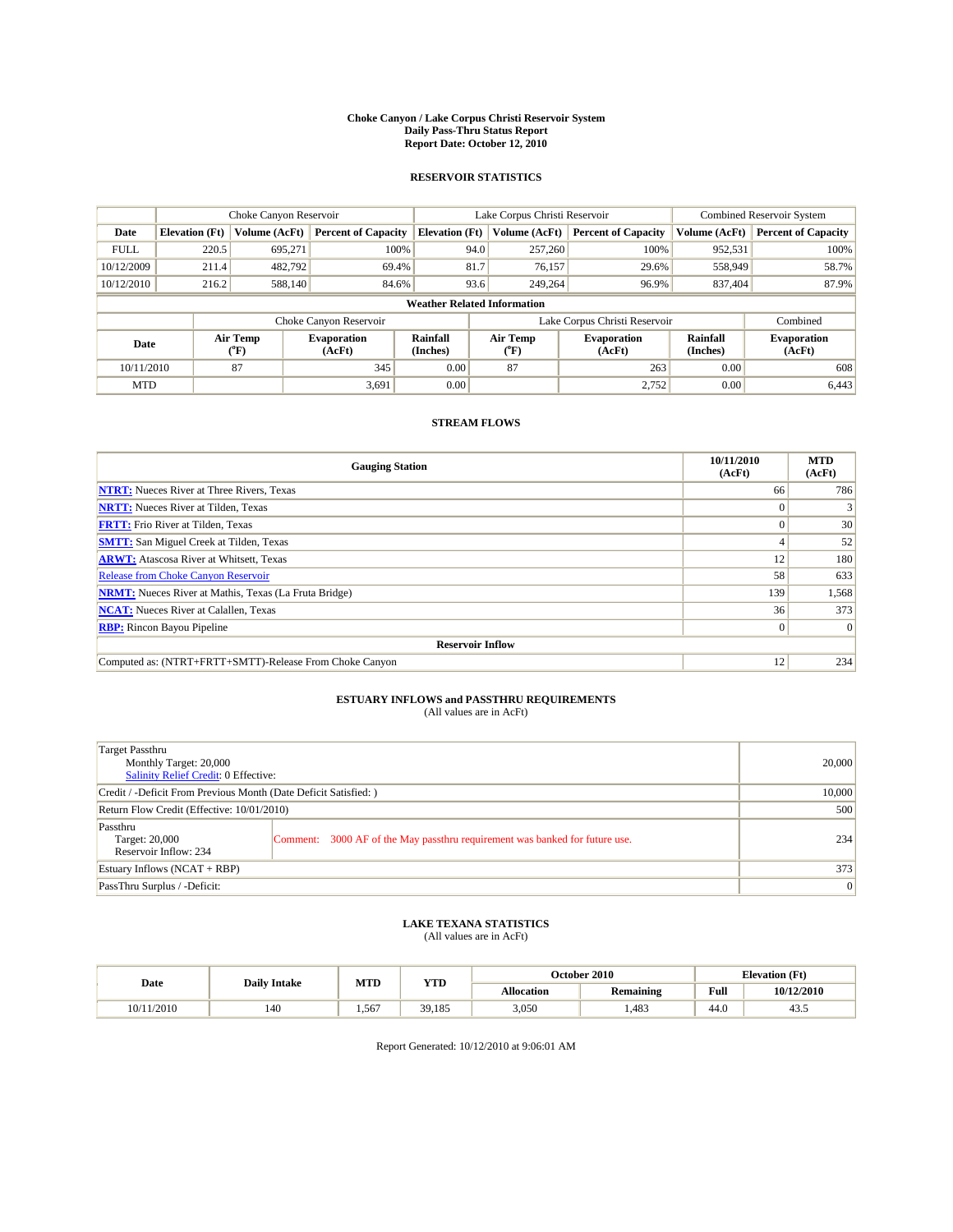#### **Choke Canyon / Lake Corpus Christi Reservoir System Daily Pass-Thru Status Report Report Date: October 13, 2010**

## **RESERVOIR STATISTICS**

|             |                       | Choke Canyon Reservoir |                              |                                    | Lake Corpus Christi Reservoir                                            |                               |               | <b>Combined Reservoir System</b> |  |
|-------------|-----------------------|------------------------|------------------------------|------------------------------------|--------------------------------------------------------------------------|-------------------------------|---------------|----------------------------------|--|
| Date        | <b>Elevation</b> (Ft) | Volume (AcFt)          | <b>Percent of Capacity</b>   | <b>Elevation</b> (Ft)              | Volume (AcFt)                                                            | <b>Percent of Capacity</b>    | Volume (AcFt) | <b>Percent of Capacity</b>       |  |
| <b>FULL</b> | 220.5                 | 695,271                | 100%                         | 94.0                               | 257,260                                                                  | 100%                          | 952,531       | 100%                             |  |
| 10/13/2009  | 211.4                 | 482,165                | 69.3%                        |                                    | 81.8<br>76,942                                                           | 29.9%                         | 559,107       | 58.7%                            |  |
| 10/13/2010  | 216.2                 | 588,140                | 84.6%                        | 93.5                               | 248,903                                                                  | 96.8%                         | 837,043       | 87.9%                            |  |
|             |                       |                        |                              | <b>Weather Related Information</b> |                                                                          |                               |               |                                  |  |
|             |                       |                        | Choke Canyon Reservoir       |                                    |                                                                          | Lake Corpus Christi Reservoir |               | Combined                         |  |
| Date        |                       | Air Temp<br>(°F)       | <b>Evaporation</b><br>(AcFt) | <b>Rainfall</b><br>(Inches)        | Rainfall<br>Air Temp<br><b>Evaporation</b><br>(Inches)<br>(AcFt)<br>(°F) |                               |               | <b>Evaporation</b><br>(AcFt)     |  |
| 10/12/2010  |                       | 88                     | 262                          | 0.03                               | 89                                                                       | 253                           | 0.00          | 515                              |  |
| <b>MTD</b>  |                       |                        | 3,953                        | 0.03                               |                                                                          | 3,005                         | 0.00          | 6,958                            |  |

## **STREAM FLOWS**

| <b>Gauging Station</b>                                       | 10/12/2010<br>(AcFt) | <b>MTD</b><br>(AcFt) |  |  |  |  |
|--------------------------------------------------------------|----------------------|----------------------|--|--|--|--|
| <b>NTRT:</b> Nueces River at Three Rivers, Texas             | 66                   | 852                  |  |  |  |  |
| <b>NRTT:</b> Nueces River at Tilden, Texas                   | $\Omega$             |                      |  |  |  |  |
| <b>FRTT:</b> Frio River at Tilden, Texas                     | $\sim$               | 31                   |  |  |  |  |
| <b>SMTT:</b> San Miguel Creek at Tilden, Texas               |                      | 55                   |  |  |  |  |
| <b>ARWT:</b> Atascosa River at Whitsett, Texas               | 13                   | 193                  |  |  |  |  |
| <b>Release from Choke Canyon Reservoir</b>                   | 58                   | 691                  |  |  |  |  |
| <b>NRMT:</b> Nueces River at Mathis, Texas (La Fruta Bridge) | 145                  | 1,713                |  |  |  |  |
| <b>NCAT:</b> Nueces River at Calallen, Texas                 | 28                   | 401                  |  |  |  |  |
| <b>RBP:</b> Rincon Bayou Pipeline                            | $\overline{0}$       | $\Omega$             |  |  |  |  |
| <b>Reservoir Inflow</b>                                      |                      |                      |  |  |  |  |
| Computed as: (NTRT+FRTT+SMTT)-Release From Choke Canyon      | 13                   | 248                  |  |  |  |  |

# **ESTUARY INFLOWS and PASSTHRU REQUIREMENTS**<br>(All values are in AcFt)

| Target Passthru<br>Monthly Target: 20,000<br>Salinity Relief Credit: 0 Effective: | 20,000                                                                      |                 |
|-----------------------------------------------------------------------------------|-----------------------------------------------------------------------------|-----------------|
| Credit / -Deficit From Previous Month (Date Deficit Satisfied: )                  | 10,000                                                                      |                 |
| Return Flow Credit (Effective: 10/01/2010)                                        |                                                                             | 500             |
| Passthru<br>Target: 20,000<br>Reservoir Inflow: 248                               | Comment: 3000 AF of the May passthru requirement was banked for future use. | 248             |
| Estuary Inflows $(NCAT + RBP)$                                                    |                                                                             | 401             |
| PassThru Surplus / -Deficit:                                                      |                                                                             | $\vert 0 \vert$ |

# **LAKE TEXANA STATISTICS** (All values are in AcFt)

|            | <b>Daily Intake</b> | MTD   | <b>YTD</b> | October 2010 |           |      | <b>Elevation</b> (Ft) |
|------------|---------------------|-------|------------|--------------|-----------|------|-----------------------|
| Date       |                     |       |            | Allocation   | Remaining | Full | 10/13/2010            |
| 10/12/2010 | 140                 | 1.707 | 39,325     | 3,050        | 1.343     | 44.0 | 43.4                  |

Report Generated: 10/13/2010 at 8:33:57 AM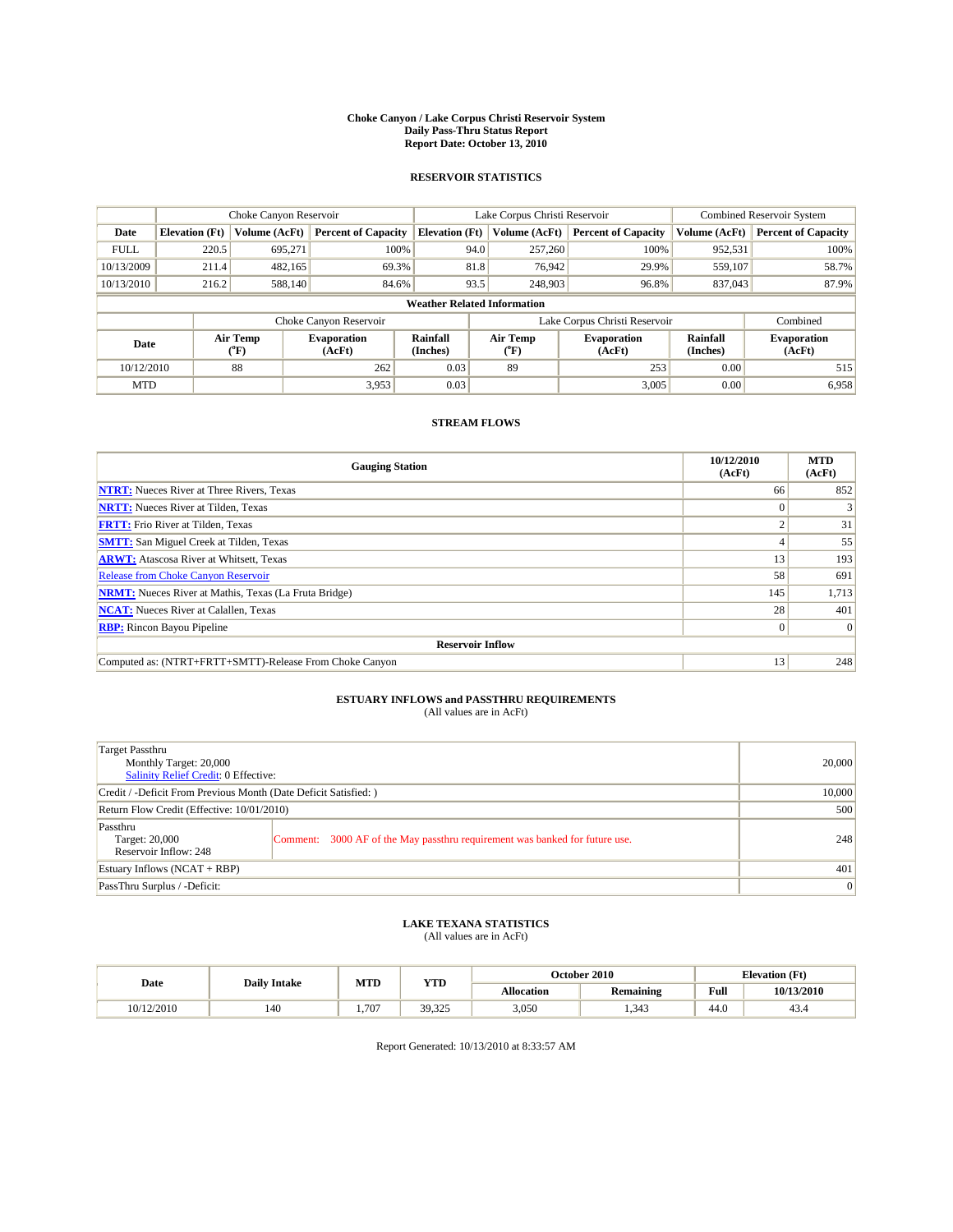#### **Choke Canyon / Lake Corpus Christi Reservoir System Daily Pass-Thru Status Report Report Date: October 14, 2010**

## **RESERVOIR STATISTICS**

|             |                                    | Choke Canyon Reservoir |                              |                             | Lake Corpus Christi Reservoir                    |                               |                      | <b>Combined Reservoir System</b> |  |  |
|-------------|------------------------------------|------------------------|------------------------------|-----------------------------|--------------------------------------------------|-------------------------------|----------------------|----------------------------------|--|--|
| Date        | <b>Elevation</b> (Ft)              | Volume (AcFt)          | <b>Percent of Capacity</b>   | <b>Elevation</b> (Ft)       | Volume (AcFt)                                    | <b>Percent of Capacity</b>    | Volume (AcFt)        | <b>Percent of Capacity</b>       |  |  |
| <b>FULL</b> | 220.5                              | 695,271                | 100%                         | 94.0                        | 257,260                                          | 100%                          | 952,531              | 100%                             |  |  |
| 10/14/2009  | 211.4                              | 482,165                | 69.3%                        | 81.8                        | 77,534                                           | 30.1%                         | 559,699              | 58.8%                            |  |  |
| 10/14/2010  | 216.1                              | 586,249                | 84.3%                        | 93.5                        | 248,903                                          | 96.8%                         | 835,152              | 87.7%                            |  |  |
|             | <b>Weather Related Information</b> |                        |                              |                             |                                                  |                               |                      |                                  |  |  |
|             |                                    |                        | Choke Canyon Reservoir       |                             |                                                  | Lake Corpus Christi Reservoir |                      | Combined                         |  |  |
| Date        |                                    | Air Temp<br>(°F)       | <b>Evaporation</b><br>(AcFt) | <b>Rainfall</b><br>(Inches) | Air Temp<br><b>Evaporation</b><br>(AcFt)<br>(°F) |                               | Rainfall<br>(Inches) | <b>Evaporation</b><br>(AcFt)     |  |  |
| 10/13/2010  |                                    | 88                     | 385                          | 0.00                        | 84                                               | 358                           | 0.00                 | 743                              |  |  |
| <b>MTD</b>  |                                    |                        | 4,338                        | 0.03                        |                                                  | 3,363                         | 0.00                 | 7.701                            |  |  |

## **STREAM FLOWS**

| <b>Gauging Station</b>                                       | 10/13/2010<br>(AcFt) | <b>MTD</b><br>(AcFt) |  |  |  |  |
|--------------------------------------------------------------|----------------------|----------------------|--|--|--|--|
| <b>NTRT:</b> Nueces River at Three Rivers, Texas             | 66                   | 917                  |  |  |  |  |
| <b>NRTT:</b> Nueces River at Tilden, Texas                   | $\Omega$             |                      |  |  |  |  |
| <b>FRTT:</b> Frio River at Tilden, Texas                     | $\sim$               | 33                   |  |  |  |  |
| <b>SMTT:</b> San Miguel Creek at Tilden, Texas               |                      | 59                   |  |  |  |  |
| <b>ARWT:</b> Atascosa River at Whitsett, Texas               | 12                   | 205                  |  |  |  |  |
| <b>Release from Choke Canyon Reservoir</b>                   | 58                   | 748                  |  |  |  |  |
| <b>NRMT:</b> Nueces River at Mathis, Texas (La Fruta Bridge) | 139                  | 1,852                |  |  |  |  |
| <b>NCAT:</b> Nueces River at Calallen, Texas                 | 13                   | 415                  |  |  |  |  |
| <b>RBP:</b> Rincon Bayou Pipeline                            | $\overline{0}$       | $\Omega$             |  |  |  |  |
| <b>Reservoir Inflow</b>                                      |                      |                      |  |  |  |  |
| Computed as: (NTRT+FRTT+SMTT)-Release From Choke Canyon      | 13                   | 261                  |  |  |  |  |

# **ESTUARY INFLOWS and PASSTHRU REQUIREMENTS**<br>(All values are in AcFt)

| Target Passthru<br>Monthly Target: 20,000<br>Salinity Relief Credit: 15,000 Effective: 10/13/2010 | 5,000                                                                       |                 |
|---------------------------------------------------------------------------------------------------|-----------------------------------------------------------------------------|-----------------|
| Credit / -Deficit From Previous Month (Date Deficit Satisfied: )                                  |                                                                             | 0               |
| Return Flow Credit (Effective: 10/01/2010)                                                        |                                                                             | 500             |
| Passthru<br>Target: 5,000<br>Reservoir Inflow: 261                                                | Comment: 3000 AF of the May passthru requirement was banked for future use. | 261             |
| Estuary Inflows $(NCAT + RBP)$                                                                    | 415                                                                         |                 |
| PassThru Surplus / -Deficit:                                                                      |                                                                             | $\vert 0 \vert$ |

# **LAKE TEXANA STATISTICS** (All values are in AcFt)

|            | <b>Daily Intake</b> |      | MTD<br><b>YTD</b> |            | October 2010     | <b>Elevation</b> (Ft)                   |            |
|------------|---------------------|------|-------------------|------------|------------------|-----------------------------------------|------------|
| Date       |                     |      |                   | Allocation | <b>Remaining</b> | Full<br>the contract of the contract of | 10/14/2010 |
| 10/13/2010 | 140                 | .847 | 39,465            | 3,050      | .203             | 44.0                                    | 43.4       |

Report Generated: 10/14/2010 at 8:21:41 AM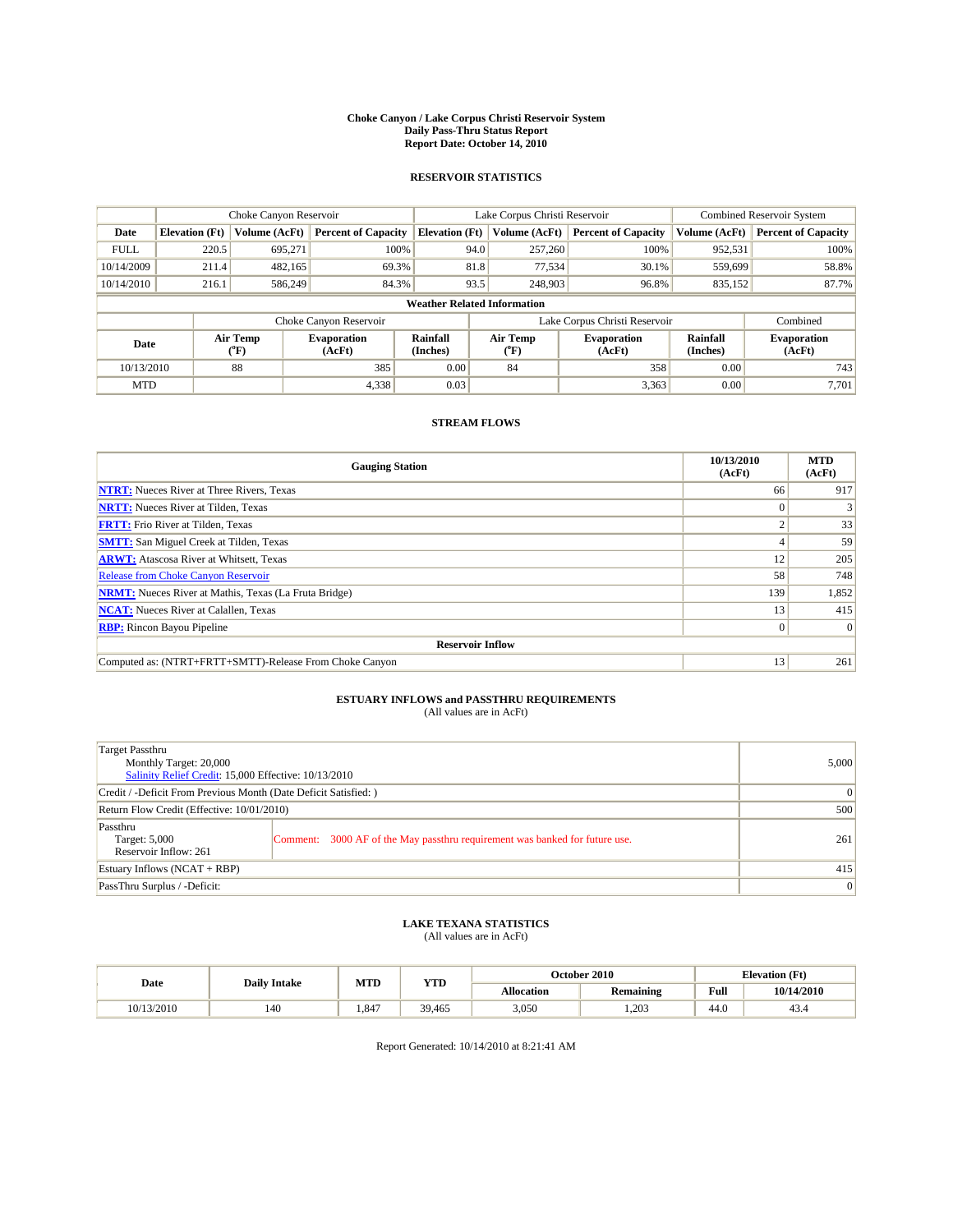#### **Choke Canyon / Lake Corpus Christi Reservoir System Daily Pass-Thru Status Report Report Date: October 15, 2010**

## **RESERVOIR STATISTICS**

|             |                       | Choke Canyon Reservoir |                              |                                    | Lake Corpus Christi Reservoir                                            |                               |               | <b>Combined Reservoir System</b> |  |
|-------------|-----------------------|------------------------|------------------------------|------------------------------------|--------------------------------------------------------------------------|-------------------------------|---------------|----------------------------------|--|
| Date        | <b>Elevation</b> (Ft) | Volume (AcFt)          | <b>Percent of Capacity</b>   | <b>Elevation</b> (Ft)              | Volume (AcFt)                                                            | <b>Percent of Capacity</b>    | Volume (AcFt) | <b>Percent of Capacity</b>       |  |
| <b>FULL</b> | 220.5                 | 695,271                | 100%                         | 94.0                               | 257,260                                                                  | 100%                          | 952,531       | 100%                             |  |
| 10/15/2009  | 211.5                 | 483.209                | 69.5%                        | 81.8                               | 77,238                                                                   | 30.0%                         | 560,447       | 58.8%                            |  |
| 10/15/2010  | 216.1                 | 587,195                | 84.5%                        | 93.5                               | 248,180                                                                  | 96.5%                         | 835,375       | 87.7%                            |  |
|             |                       |                        |                              | <b>Weather Related Information</b> |                                                                          |                               |               |                                  |  |
|             |                       |                        | Choke Canyon Reservoir       |                                    |                                                                          | Lake Corpus Christi Reservoir |               | Combined                         |  |
| Date        |                       | Air Temp<br>(°F)       | <b>Evaporation</b><br>(AcFt) | Rainfall<br>(Inches)               | Air Temp<br>Rainfall<br><b>Evaporation</b><br>(Inches)<br>(AcFt)<br>("F) |                               |               | <b>Evaporation</b><br>(AcFt)     |  |
| 10/14/2010  |                       | 83                     | 372                          | 0.00                               | 78                                                                       | 305                           | 0.00          | 677                              |  |
| <b>MTD</b>  |                       |                        | 4.710                        | 0.03                               |                                                                          | 3,668                         | 0.00          | 8,378                            |  |

## **STREAM FLOWS**

| <b>Gauging Station</b>                                       | 10/14/2010<br>(AcFt) | <b>MTD</b><br>(AcFt) |  |  |  |  |
|--------------------------------------------------------------|----------------------|----------------------|--|--|--|--|
| <b>NTRT:</b> Nueces River at Three Rivers, Texas             | 66                   | 983                  |  |  |  |  |
| <b>NRTT:</b> Nueces River at Tilden, Texas                   | $\Omega$             |                      |  |  |  |  |
| <b>FRTT:</b> Frio River at Tilden, Texas                     |                      | 35                   |  |  |  |  |
| <b>SMTT:</b> San Miguel Creek at Tilden, Texas               |                      | 62                   |  |  |  |  |
| <b>ARWT:</b> Atascosa River at Whitsett, Texas               | 12                   | 217                  |  |  |  |  |
| Release from Choke Canyon Reservoir                          | 58                   | 806                  |  |  |  |  |
| <b>NRMT:</b> Nueces River at Mathis, Texas (La Fruta Bridge) | 121                  | 1,973                |  |  |  |  |
| <b>NCAT:</b> Nueces River at Calallen, Texas                 | 10 <sup>1</sup>      | 425                  |  |  |  |  |
| <b>RBP:</b> Rincon Bayou Pipeline                            | $\overline{0}$       | $\Omega$             |  |  |  |  |
| <b>Reservoir Inflow</b>                                      |                      |                      |  |  |  |  |
| Computed as: (NTRT+FRTT+SMTT)-Release From Choke Canyon      | 13                   | 274                  |  |  |  |  |

## **ESTUARY INFLOWS and PASSTHRU REQUIREMENTS**

|  | (All values are in AcFt) |
|--|--------------------------|
|--|--------------------------|

| Target Passthru<br>Monthly Target: 20,000<br>Salinity Relief Credit: 15,000 Effective: 10/13/2010 | 5,000                                                                       |                 |
|---------------------------------------------------------------------------------------------------|-----------------------------------------------------------------------------|-----------------|
| Credit / -Deficit From Previous Month (Date Deficit Satisfied: )                                  | 0                                                                           |                 |
| Return Flow Credit (Effective: 10/01/2010)                                                        |                                                                             | 500             |
| Passthru<br>Target: 5,000<br>Reservoir Inflow: 274                                                | Comment: 3000 AF of the May passthru requirement was banked for future use. | 274             |
| Estuary Inflows (NCAT + RBP)                                                                      | 425                                                                         |                 |
| PassThru Surplus / -Deficit:                                                                      |                                                                             | $\vert 0 \vert$ |

## **LAKE TEXANA STATISTICS** (All values are in AcFt)

|            |                     | MTD   | <b>YTD</b> | October 2010<br><b>Elevation</b> (Ft) |                  |                                         |            |
|------------|---------------------|-------|------------|---------------------------------------|------------------|-----------------------------------------|------------|
| Date       | <b>Daily Intake</b> |       |            | Allocation                            | <b>Remaining</b> | Full<br>the contract of the contract of | 10/15/2010 |
| 10/14/2010 | 140                 | 1.987 | 39,606     | 3,050                                 | .063             | 44.0                                    | 45.4       |

Report Generated: 10/15/2010 at 9:07:45 AM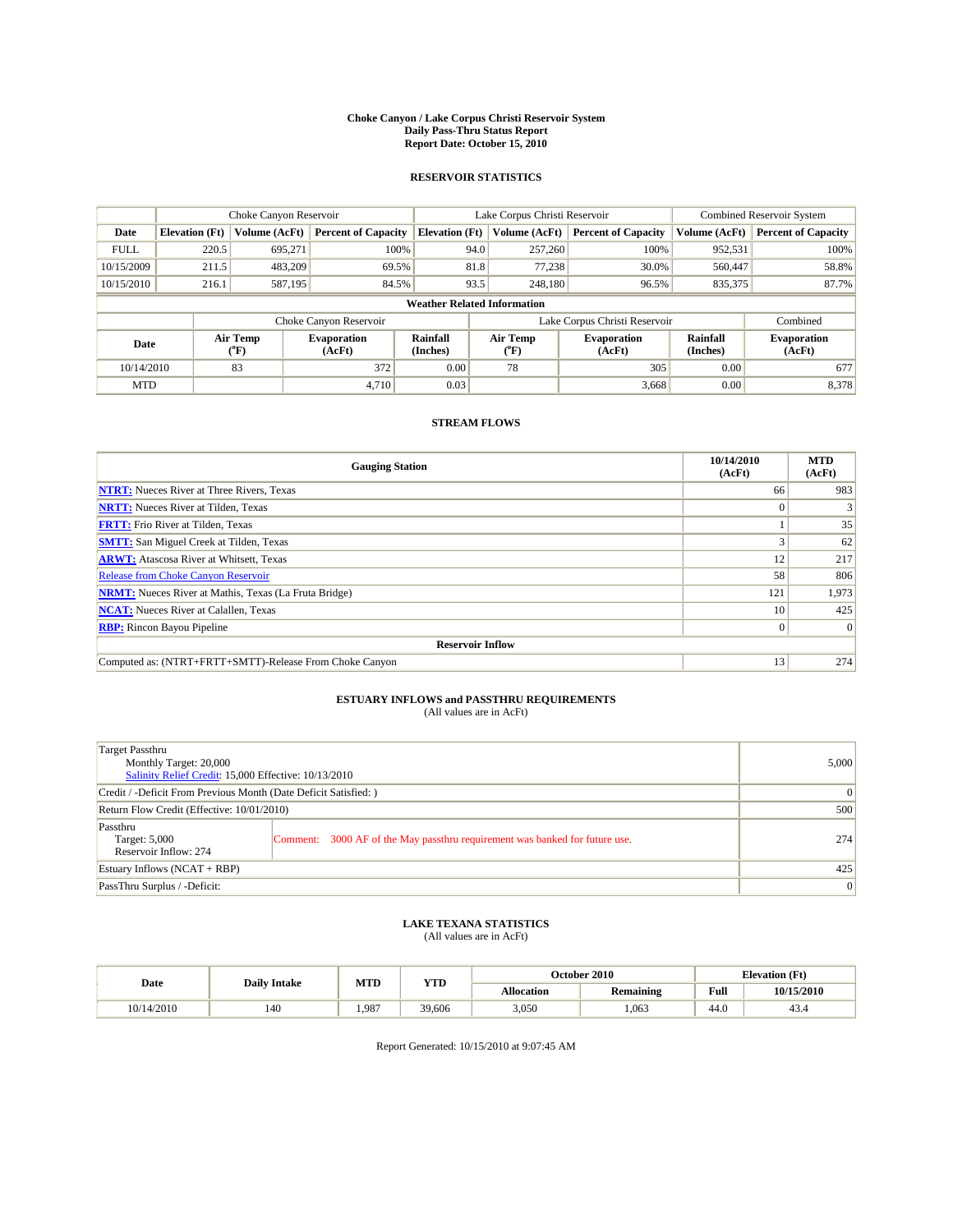#### **Choke Canyon / Lake Corpus Christi Reservoir System Daily Pass-Thru Status Report Report Date: October 16, 2010**

## **RESERVOIR STATISTICS**

|             | Choke Canyon Reservoir                                                                                                        |               |                            |                                    | Lake Corpus Christi Reservoir |                              |                            |               | <b>Combined Reservoir System</b> |  |
|-------------|-------------------------------------------------------------------------------------------------------------------------------|---------------|----------------------------|------------------------------------|-------------------------------|------------------------------|----------------------------|---------------|----------------------------------|--|
| Date        | <b>Elevation</b> (Ft)                                                                                                         | Volume (AcFt) | <b>Percent of Capacity</b> | <b>Elevation</b> (Ft)              |                               | Volume (AcFt)                | <b>Percent of Capacity</b> | Volume (AcFt) | <b>Percent of Capacity</b>       |  |
| <b>FULL</b> | 220.5                                                                                                                         | 695,271       | 100%                       |                                    | 94.0                          | 257,260                      | 100%                       | 952,531       | 100%                             |  |
| 10/16/2009  | 211.4                                                                                                                         | 481,543       | 69.3%                      |                                    | 81.8                          | 77,040                       | 29.9%                      | 558,583       | 58.6%                            |  |
| 10/16/2010  | 216.1                                                                                                                         | 585,781       | 84.3%                      |                                    | 93.5                          | 247,457                      | 96.2%                      | 833,238       | 87.5%                            |  |
|             |                                                                                                                               |               |                            | <b>Weather Related Information</b> |                               |                              |                            |               |                                  |  |
|             |                                                                                                                               |               | Choke Canyon Reservoir     |                                    | Lake Corpus Christi Reservoir |                              |                            | Combined      |                                  |  |
|             | Air Temp<br>Rainfall<br>Air Temp<br><b>Evaporation</b><br>Date<br>(Inches)<br>(AcFt)<br>$({}^{\mathrm{o}}\mathrm{F})$<br>(°F) |               |                            | <b>Evaporation</b><br>(AcFt)       | Rainfall<br>(Inches)          | <b>Evaporation</b><br>(AcFt) |                            |               |                                  |  |
| 10/15/2010  |                                                                                                                               | 86            | 275                        | 0.00                               | 81                            |                              | 221                        | 0.00          | 496                              |  |
| <b>MTD</b>  |                                                                                                                               |               | 4.985                      | 0.03                               |                               |                              | 3,889                      | 0.00          | 8,874                            |  |

## **STREAM FLOWS**

| <b>Gauging Station</b>                                       | 10/15/2010<br>(AcFt) | <b>MTD</b><br>(AcFt) |  |  |  |  |
|--------------------------------------------------------------|----------------------|----------------------|--|--|--|--|
| <b>NTRT:</b> Nueces River at Three Rivers, Texas             | 66                   | 1,048                |  |  |  |  |
| <b>NRTT:</b> Nueces River at Tilden, Texas                   |                      |                      |  |  |  |  |
| <b>FRTT:</b> Frio River at Tilden, Texas                     |                      | 36                   |  |  |  |  |
| <b>SMTT:</b> San Miguel Creek at Tilden, Texas               |                      | 66                   |  |  |  |  |
| <b>ARWT:</b> Atascosa River at Whitsett, Texas               | 12                   | 228                  |  |  |  |  |
| <b>Release from Choke Canyon Reservoir</b>                   | 58                   | 863                  |  |  |  |  |
| <b>NRMT:</b> Nueces River at Mathis, Texas (La Fruta Bridge) | 117                  | 2,090                |  |  |  |  |
| <b>NCAT:</b> Nueces River at Calallen, Texas                 | n                    | 430                  |  |  |  |  |
| <b>RBP:</b> Rincon Bayou Pipeline                            | 0                    | $\Omega$             |  |  |  |  |
| <b>Reservoir Inflow</b>                                      |                      |                      |  |  |  |  |
| Computed as: (NTRT+FRTT+SMTT)-Release From Choke Canyon      | 12                   | 286                  |  |  |  |  |

## **ESTUARY INFLOWS and PASSTHRU REQUIREMENTS**

|  | (All values are in AcFt) |
|--|--------------------------|
|--|--------------------------|

| Target Passthru<br>Monthly Target: 20,000<br>Salinity Relief Credit: 15,000 Effective: 10/13/2010 | 5,000                                                                       |                 |
|---------------------------------------------------------------------------------------------------|-----------------------------------------------------------------------------|-----------------|
| Credit / -Deficit From Previous Month (Date Deficit Satisfied: )                                  | 0                                                                           |                 |
| Return Flow Credit (Effective: 10/01/2010)                                                        | 500                                                                         |                 |
| Passthru<br>Target: 5,000<br>Reservoir Inflow: 286                                                | Comment: 3000 AF of the May passthru requirement was banked for future use. | 286             |
| Estuary Inflows (NCAT + RBP)                                                                      | 430                                                                         |                 |
| PassThru Surplus / -Deficit:                                                                      |                                                                             | $\vert 0 \vert$ |

## **LAKE TEXANA STATISTICS** (All values are in AcFt)

|            |                     | MTD   | <b>YTD</b> | October 2010<br><b>Elevation</b> (Ft) |           |      |            |
|------------|---------------------|-------|------------|---------------------------------------|-----------|------|------------|
| Date       | <b>Daily Intake</b> |       |            | Allocation                            | Remaining | Full | 10/16/2010 |
| 10/15/2010 | 140                 | 2.128 | 39,746     | 3,050                                 | 922       | 44.0 | 43.4       |

Report Generated: 10/16/2010 at 8:27:06 AM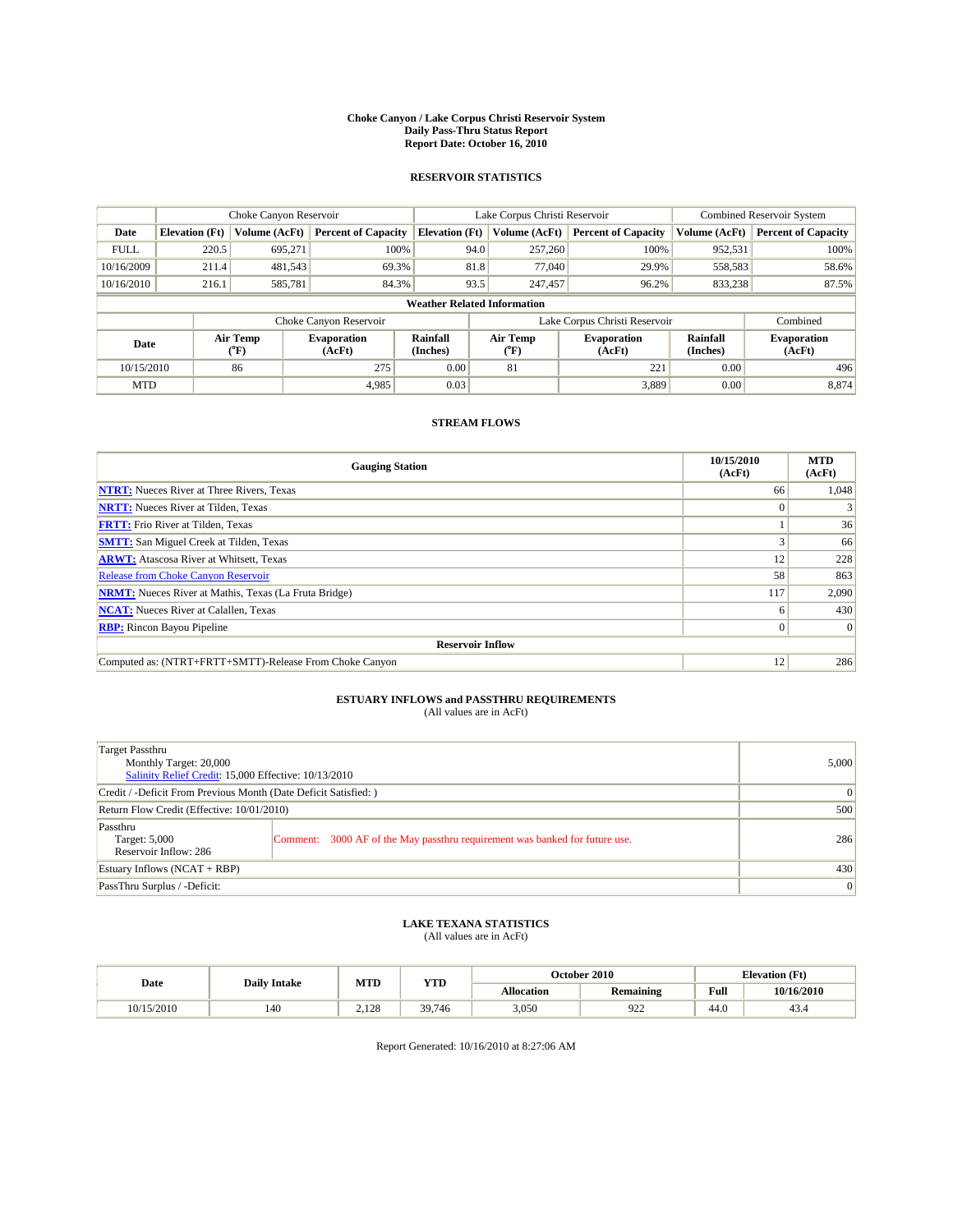#### **Choke Canyon / Lake Corpus Christi Reservoir System Daily Pass-Thru Status Report Report Date: October 17, 2010**

## **RESERVOIR STATISTICS**

|             | Choke Canyon Reservoir                                                                                                                                           |               |                            |                                    | Lake Corpus Christi Reservoir | <b>Combined Reservoir System</b> |               |                            |
|-------------|------------------------------------------------------------------------------------------------------------------------------------------------------------------|---------------|----------------------------|------------------------------------|-------------------------------|----------------------------------|---------------|----------------------------|
| Date        | <b>Elevation</b> (Ft)                                                                                                                                            | Volume (AcFt) | <b>Percent of Capacity</b> | <b>Elevation</b> (Ft)              | Volume (AcFt)                 | <b>Percent of Capacity</b>       | Volume (AcFt) | <b>Percent of Capacity</b> |
| <b>FULL</b> | 220.5                                                                                                                                                            | 695,271       | 100%                       | 94.0                               | 257,260                       | 100%                             | 952,531       | 100%                       |
| 10/17/2009  | 211.4                                                                                                                                                            | 481,336       | 69.2%                      | 81.7                               | 76,549                        | 29.8%                            | 557,885       | 58.6%                      |
| 10/17/2010  | 216.1                                                                                                                                                            | 586,249       | 84.3%                      | 93.4                               | 247,096                       | 96.0%                            | 833,345       | 87.5%                      |
|             |                                                                                                                                                                  |               |                            | <b>Weather Related Information</b> |                               |                                  |               |                            |
|             |                                                                                                                                                                  |               | Choke Canyon Reservoir     |                                    | Lake Corpus Christi Reservoir |                                  |               | Combined                   |
|             | Air Temp<br>Air Temp<br>Rainfall<br><b>Evaporation</b><br><b>Evaporation</b><br>Date<br>(Inches)<br>(AcFt)<br>(AcFt)<br>$({}^o\mathrm{F})$<br>$({}^o\mathrm{F})$ |               |                            | Rainfall<br>(Inches)               | <b>Evaporation</b><br>(AcFt)  |                                  |               |                            |
| 10/16/2010  |                                                                                                                                                                  | 86            | 262                        | 0.00                               | 81                            | 210                              | 0.00          | 472                        |
| <b>MTD</b>  |                                                                                                                                                                  |               | 5,247                      | 0.03                               |                               | 4.099                            | 0.00          | 9,346                      |

## **STREAM FLOWS**

| <b>Gauging Station</b>                                       | 10/16/2010<br>(AcFt) | <b>MTD</b><br>(AcFt) |
|--------------------------------------------------------------|----------------------|----------------------|
| <b>NTRT:</b> Nueces River at Three Rivers, Texas             | 66                   | 1,114                |
| <b>NRTT:</b> Nueces River at Tilden, Texas                   | $\Omega$             |                      |
| <b>FRTT:</b> Frio River at Tilden, Texas                     |                      | 37                   |
| <b>SMTT:</b> San Miguel Creek at Tilden, Texas               |                      | 69                   |
| <b>ARWT:</b> Atascosa River at Whitsett, Texas               |                      | 239                  |
| <b>Release from Choke Canyon Reservoir</b>                   | 58                   | 921                  |
| <b>NRMT:</b> Nueces River at Mathis, Texas (La Fruta Bridge) | 137                  | 2,227                |
| <b>NCAT:</b> Nueces River at Calallen, Texas                 | 18                   | 449                  |
| <b>RBP:</b> Rincon Bayou Pipeline                            | $\overline{0}$       | $\Omega$             |
| <b>Reservoir Inflow</b>                                      |                      |                      |
| Computed as: (NTRT+FRTT+SMTT)-Release From Choke Canyon      | 12                   | 298                  |

## **ESTUARY INFLOWS and PASSTHRU REQUIREMENTS**

|  | (All values are in AcFt) |
|--|--------------------------|
|--|--------------------------|

| Target Passthru<br>Monthly Target: 20,000<br>Salinity Relief Credit: 15,000 Effective: 10/13/2010 | 5,000                                                                       |     |  |  |  |  |
|---------------------------------------------------------------------------------------------------|-----------------------------------------------------------------------------|-----|--|--|--|--|
| Credit / -Deficit From Previous Month (Date Deficit Satisfied: )                                  | $\vert 0 \vert$                                                             |     |  |  |  |  |
| Return Flow Credit (Effective: 10/01/2010)                                                        |                                                                             |     |  |  |  |  |
| Passthru<br>Target: 5,000<br>Reservoir Inflow: 298                                                | Comment: 3000 AF of the May passthru requirement was banked for future use. | 298 |  |  |  |  |
| Estuary Inflows (NCAT + RBP)                                                                      | 449                                                                         |     |  |  |  |  |
| PassThru Surplus / -Deficit:                                                                      |                                                                             |     |  |  |  |  |

# **LAKE TEXANA STATISTICS** (All values are in AcFt)

|            |                     | MTD   | <b>YTD</b> | October 2010<br><b>Elevation</b> (Ft) |           |                                             |            |
|------------|---------------------|-------|------------|---------------------------------------|-----------|---------------------------------------------|------------|
| Date       | <b>Daily Intake</b> |       |            | Allocation                            | Remaining | Full<br>the contract of the contract of the | 10/17/2010 |
| 10/16/2010 | 141                 | 2.268 | 39,887     | 3,050                                 | 782       | 44.0                                        | 43.4       |

Report Generated: 10/17/2010 at 8:21:20 AM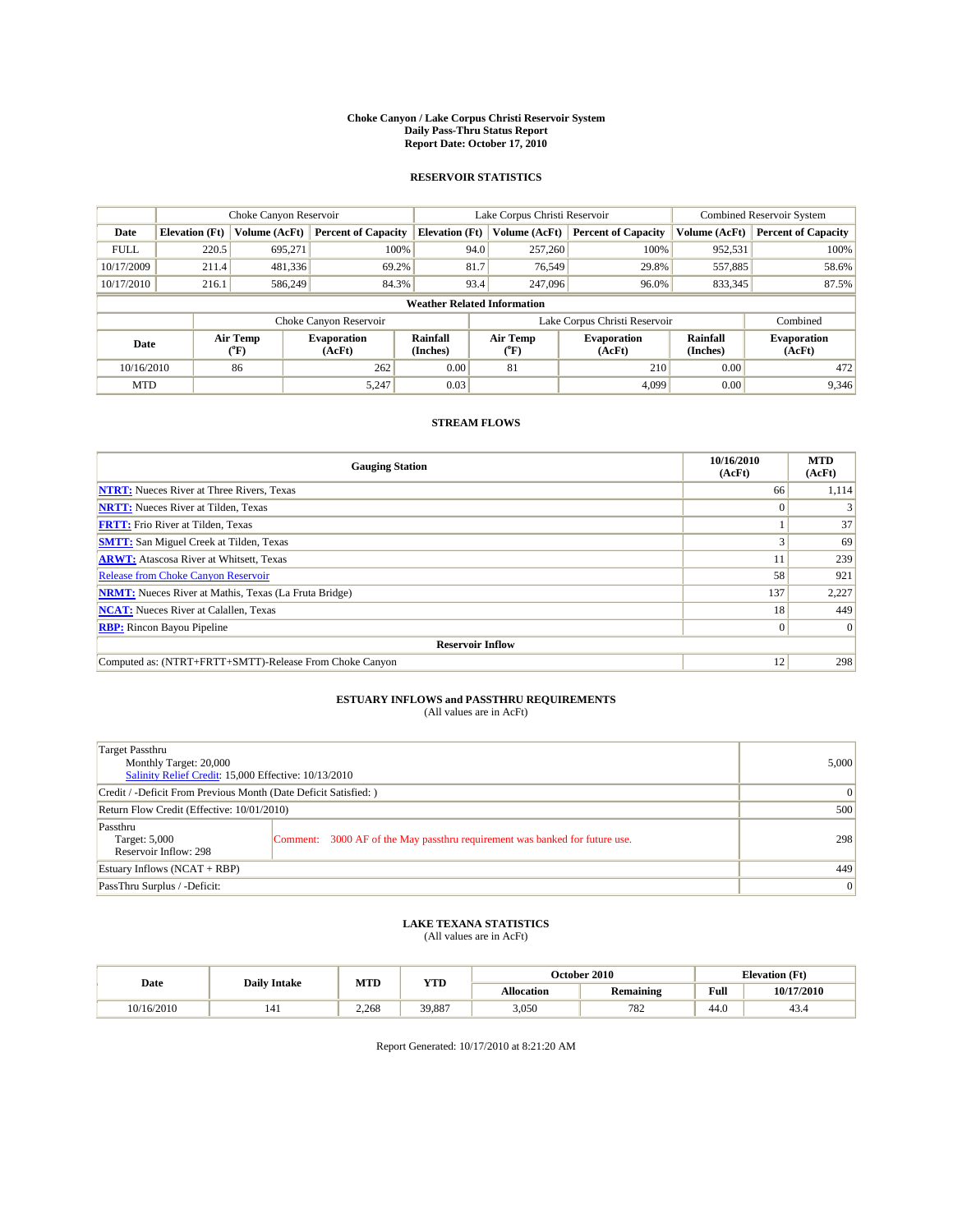#### **Choke Canyon / Lake Corpus Christi Reservoir System Daily Pass-Thru Status Report Report Date: October 18, 2010**

## **RESERVOIR STATISTICS**

|             | Choke Canyon Reservoir |                  |                              |                                    | Lake Corpus Christi Reservoir                    | <b>Combined Reservoir System</b> |                      |                              |
|-------------|------------------------|------------------|------------------------------|------------------------------------|--------------------------------------------------|----------------------------------|----------------------|------------------------------|
| Date        | <b>Elevation</b> (Ft)  | Volume (AcFt)    | <b>Percent of Capacity</b>   | <b>Elevation</b> (Ft)              | Volume (AcFt)                                    | <b>Percent of Capacity</b>       | Volume (AcFt)        | <b>Percent of Capacity</b>   |
| <b>FULL</b> | 220.5                  | 695,271          | 100%                         | 94.0                               | 257,260                                          | 100%                             | 952,531              | 100%                         |
| 10/18/2009  | 211.4                  | 481,336          | 69.2%                        | 81.7                               | 76,353                                           | 29.7%                            | 557,689              | 58.5%                        |
| 10/18/2010  | 216.0                  | 584,141          | 84.0%                        | 93.4                               | 246,735                                          | 95.9%                            | 830,876              | 87.2%                        |
|             |                        |                  |                              | <b>Weather Related Information</b> |                                                  |                                  |                      |                              |
|             |                        |                  | Choke Canyon Reservoir       |                                    | Lake Corpus Christi Reservoir                    |                                  |                      | Combined                     |
| Date        |                        | Air Temp<br>(°F) | <b>Evaporation</b><br>(AcFt) | Rainfall<br>(Inches)               | Air Temp<br><b>Evaporation</b><br>(AcFt)<br>("F) |                                  | Rainfall<br>(Inches) | <b>Evaporation</b><br>(AcFt) |
| 10/17/2010  |                        | 90               | 261                          | 0.00                               | 84                                               | 147                              | 0.00                 | 408                          |
| <b>MTD</b>  |                        |                  | 5,508                        | 0.03                               |                                                  | 4.246                            | 0.00                 | 9,754                        |

## **STREAM FLOWS**

| <b>Gauging Station</b>                                       | 10/17/2010<br>(AcFt) | <b>MTD</b><br>(AcFt) |
|--------------------------------------------------------------|----------------------|----------------------|
| <b>NTRT:</b> Nueces River at Three Rivers, Texas             | 66                   | 1,179                |
| <b>NRTT:</b> Nueces River at Tilden, Texas                   |                      |                      |
| <b>FRTT:</b> Frio River at Tilden, Texas                     |                      | 38                   |
| <b>SMTT:</b> San Miguel Creek at Tilden, Texas               |                      | 72                   |
| <b>ARWT:</b> Atascosa River at Whitsett, Texas               | 10                   | 250                  |
| <b>Release from Choke Canyon Reservoir</b>                   | 58                   | 979                  |
| <b>NRMT:</b> Nueces River at Mathis, Texas (La Fruta Bridge) | 159                  | 2,386                |
| <b>NCAT:</b> Nueces River at Calallen, Texas                 | 30                   | 478                  |
| <b>RBP:</b> Rincon Bayou Pipeline                            | $\theta$             | $\Omega$             |
| <b>Reservoir Inflow</b>                                      |                      |                      |
| Computed as: (NTRT+FRTT+SMTT)-Release From Choke Canyon      | 12                   | 310                  |

## **ESTUARY INFLOWS and PASSTHRU REQUIREMENTS**

|  | (All values are in AcFt) |
|--|--------------------------|
|--|--------------------------|

| Target Passthru<br>Monthly Target: 20,000<br>Salinity Relief Credit: 15,000 Effective: 10/13/2010 | 5,000                                                                       |                 |
|---------------------------------------------------------------------------------------------------|-----------------------------------------------------------------------------|-----------------|
| Credit / -Deficit From Previous Month (Date Deficit Satisfied: )                                  | $\vert 0 \vert$                                                             |                 |
| Return Flow Credit (Effective: 10/01/2010)                                                        | 500                                                                         |                 |
| Passthru<br>Target: 5,000<br>Reservoir Inflow: 310                                                | Comment: 3000 AF of the May passthru requirement was banked for future use. | 310             |
| Estuary Inflows (NCAT + RBP)                                                                      | 478                                                                         |                 |
| PassThru Surplus / -Deficit:                                                                      |                                                                             | $\vert 0 \vert$ |

# **LAKE TEXANA STATISTICS** (All values are in AcFt)

|            | <b>Daily Intake</b> | MTD<br><b>YTD</b> |        | October 2010 |           |                                             | <b>Elevation</b> (Ft) |
|------------|---------------------|-------------------|--------|--------------|-----------|---------------------------------------------|-----------------------|
| Date       |                     |                   |        | Allocation   | Remaining | Full<br>the contract of the contract of the | 10/18/2010            |
| 10/17/2010 | 140                 | 2.409             | 40.027 | 3,050        | 641       | 44.0                                        | 43.4                  |

Report Generated: 10/18/2010 at 8:52:48 AM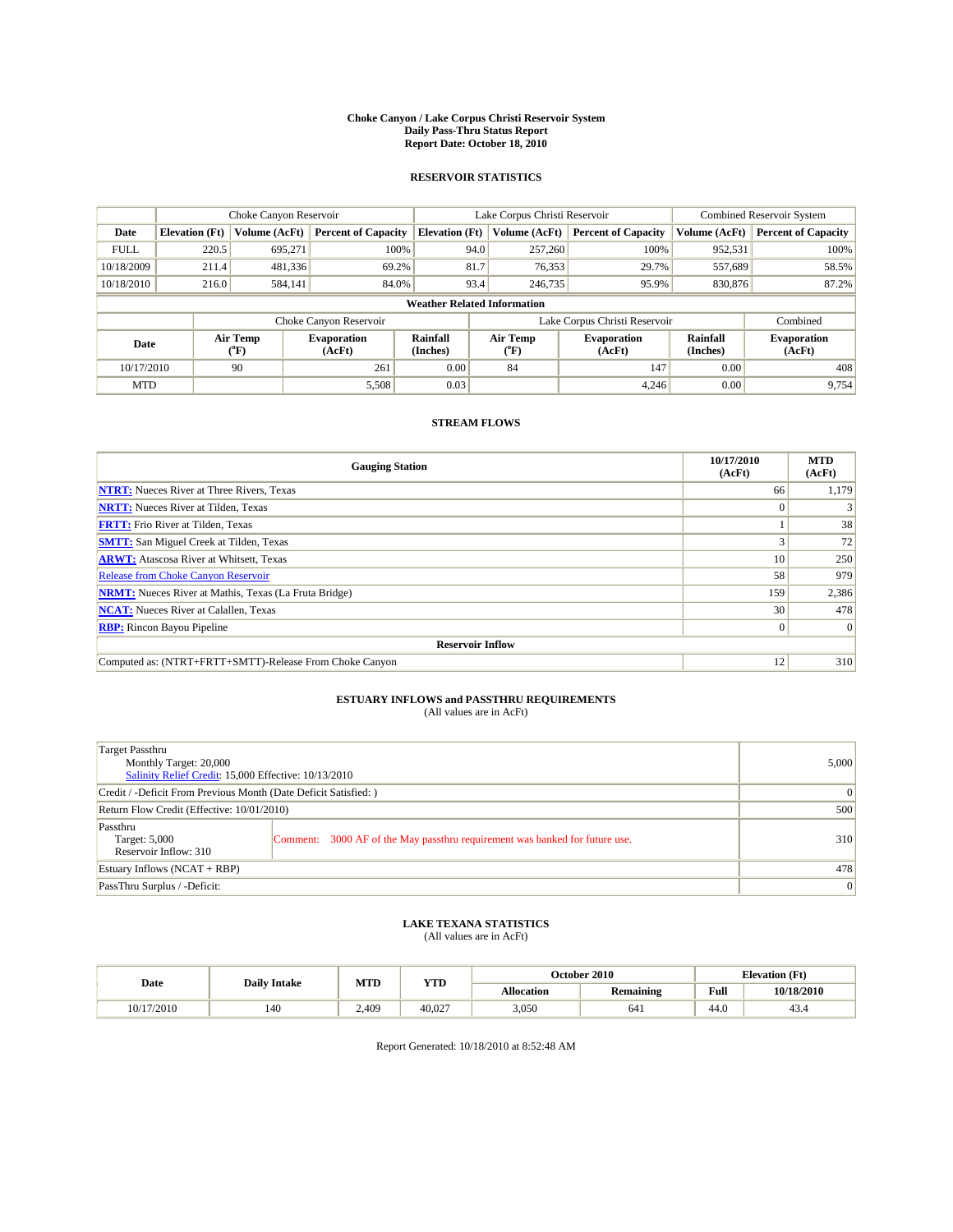#### **Choke Canyon / Lake Corpus Christi Reservoir System Daily Pass-Thru Status Report Report Date: October 19, 2010**

## **RESERVOIR STATISTICS**

|             | Choke Canyon Reservoir |                  |                              |                                    | Lake Corpus Christi Reservoir |                                                      |               | Combined Reservoir System    |  |
|-------------|------------------------|------------------|------------------------------|------------------------------------|-------------------------------|------------------------------------------------------|---------------|------------------------------|--|
| Date        | <b>Elevation</b> (Ft)  | Volume (AcFt)    | <b>Percent of Capacity</b>   | <b>Elevation</b> (Ft)              | Volume (AcFt)                 | <b>Percent of Capacity</b>                           | Volume (AcFt) | <b>Percent of Capacity</b>   |  |
| <b>FULL</b> | 220.5                  | 695,271          | 100%                         | 94.0                               | 257,260                       | 100%                                                 | 952,531       | 100%                         |  |
| 10/19/2009  | 211.4                  | 480,923          | 69.2%                        | 81.6                               | 75,767                        | 29.5%                                                | 556,690       | 58.4%                        |  |
| 10/19/2010  | 216.1                  | 585,546          | 84.2%                        | 93.4                               | 246,555                       | 95.8%                                                | 832,101       | 87.4%                        |  |
|             |                        |                  |                              | <b>Weather Related Information</b> |                               |                                                      |               |                              |  |
|             |                        |                  | Choke Canyon Reservoir       |                                    |                               | Lake Corpus Christi Reservoir                        |               | Combined                     |  |
| Date        |                        | Air Temp<br>(°F) | <b>Evaporation</b><br>(AcFt) | <b>Rainfall</b><br>(Inches)        | Air Temp<br>(°F)              | Rainfall<br><b>Evaporation</b><br>(Inches)<br>(AcFt) |               | <b>Evaporation</b><br>(AcFt) |  |
| 10/18/2010  |                        | 85               | 330                          | 0.00                               | 85                            | 263                                                  | 0.00          | 593                          |  |
| <b>MTD</b>  |                        |                  | 5,838                        | 0.03                               |                               | 4.509                                                | 0.00          | 10.347                       |  |

## **STREAM FLOWS**

| <b>Gauging Station</b>                                       | 10/18/2010<br>(AcFt) | <b>MTD</b><br>(AcFt) |
|--------------------------------------------------------------|----------------------|----------------------|
| <b>NTRT:</b> Nueces River at Three Rivers, Texas             | 64                   | 1,243                |
| <b>NRTT:</b> Nueces River at Tilden, Texas                   | $\Omega$             |                      |
| <b>FRTT:</b> Frio River at Tilden, Texas                     |                      | 38                   |
| <b>SMTT:</b> San Miguel Creek at Tilden, Texas               |                      | 75                   |
| <b>ARWT:</b> Atascosa River at Whitsett, Texas               | 10 <sup>1</sup>      | 259                  |
| <b>Release from Choke Canyon Reservoir</b>                   | 58                   | 1,036                |
| <b>NRMT:</b> Nueces River at Mathis, Texas (La Fruta Bridge) | 169                  | 2,555                |
| <b>NCAT:</b> Nueces River at Calallen, Texas                 | 24                   | 502                  |
| <b>RBP:</b> Rincon Bayou Pipeline                            | $\overline{0}$       | $\Omega$             |
| <b>Reservoir Inflow</b>                                      |                      |                      |
| Computed as: (NTRT+FRTT+SMTT)-Release From Choke Canyon      | 10                   | 319                  |

## **ESTUARY INFLOWS and PASSTHRU REQUIREMENTS**

|  | (All values are in AcFt) |
|--|--------------------------|
|--|--------------------------|

| Target Passthru<br>Monthly Target: 20,000<br>Salinity Relief Credit: 15,000 Effective: 10/13/2010 | 5,000                                                                       |                 |
|---------------------------------------------------------------------------------------------------|-----------------------------------------------------------------------------|-----------------|
| Credit / -Deficit From Previous Month (Date Deficit Satisfied: )                                  |                                                                             | $\vert 0 \vert$ |
| Return Flow Credit (Effective: 10/01/2010)                                                        | 500                                                                         |                 |
| Passthru<br>Target: 5,000<br>Reservoir Inflow: 319                                                | Comment: 3000 AF of the May passthru requirement was banked for future use. | 319             |
| Estuary Inflows (NCAT + RBP)                                                                      |                                                                             | 502             |
| PassThru Surplus / -Deficit:                                                                      |                                                                             | $\vert 0 \vert$ |

# **LAKE TEXANA STATISTICS** (All values are in AcFt)

|            | <b>Daily Intake</b> | MTD<br><b>YTD</b> |        | October 2010 |           |                                             | <b>Elevation</b> (Ft) |
|------------|---------------------|-------------------|--------|--------------|-----------|---------------------------------------------|-----------------------|
| Date       |                     |                   |        | Allocation   | Remaining | Full<br>the contract of the contract of the | 10/19/2010            |
| 10/18/2010 | 141                 | 2.550             | 40.168 | 3,050        | 500       | 44.0                                        | 43.3                  |

Report Generated: 10/19/2010 at 8:39:46 AM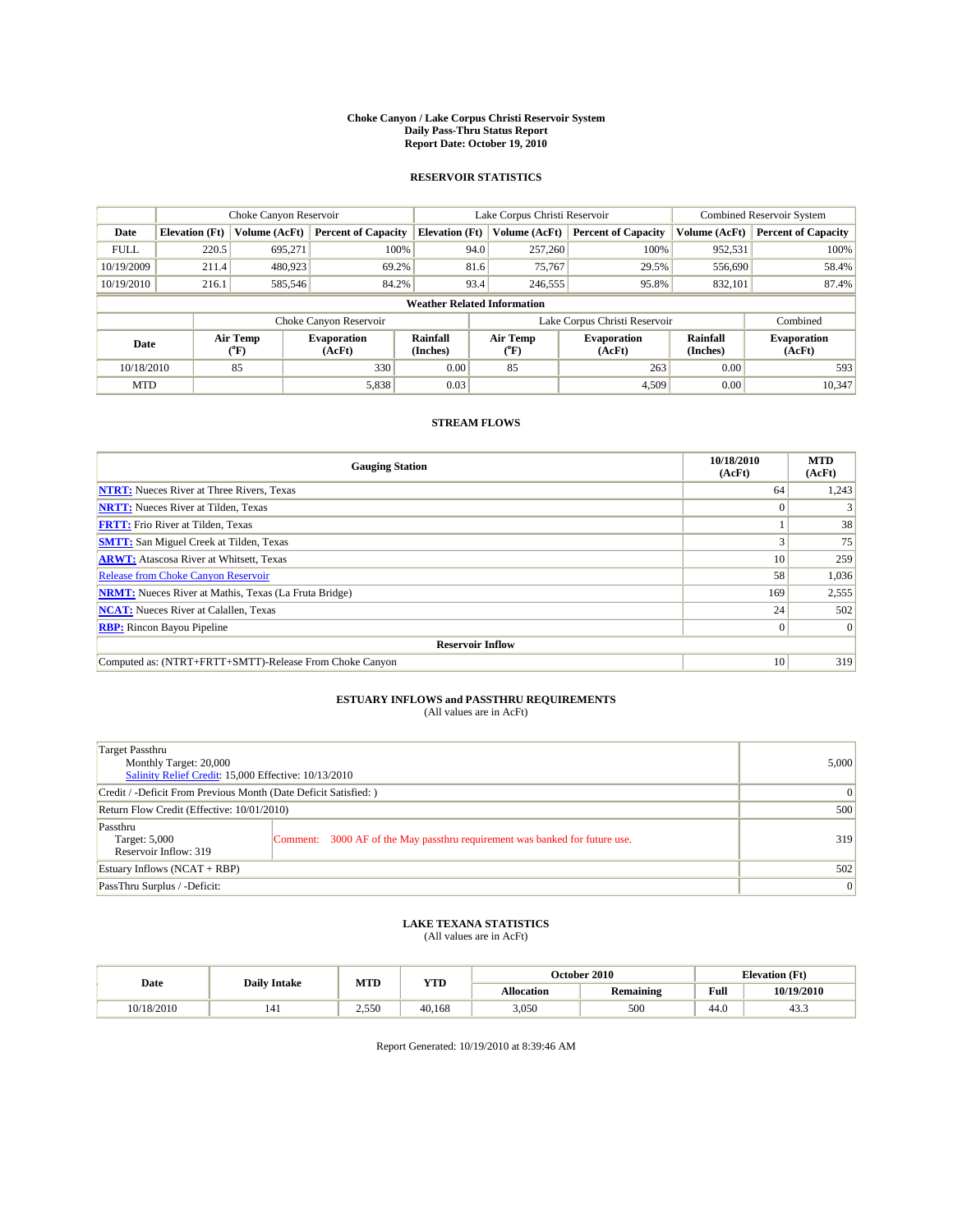#### **Choke Canyon / Lake Corpus Christi Reservoir System Daily Pass-Thru Status Report Report Date: October 20, 2010**

### **RESERVOIR STATISTICS**

|             | Choke Canyon Reservoir |                  |                              |                                    | Lake Corpus Christi Reservoir |                                                      |               | <b>Combined Reservoir System</b> |  |
|-------------|------------------------|------------------|------------------------------|------------------------------------|-------------------------------|------------------------------------------------------|---------------|----------------------------------|--|
| Date        | <b>Elevation</b> (Ft)  | Volume (AcFt)    | <b>Percent of Capacity</b>   | <b>Elevation</b> (Ft)              | Volume (AcFt)                 | <b>Percent of Capacity</b>                           | Volume (AcFt) | <b>Percent of Capacity</b>       |  |
| <b>FULL</b> | 220.5                  | 695.271          | 100%                         | 94.0                               | 257,260                       | 100%                                                 | 952,531       | 100%                             |  |
| 10/20/2009  | 211.3                  | 480,716          | 69.1%                        | 81.6                               | 75,379                        | 29.3%                                                | 556,095       | 58.4%                            |  |
| 10/20/2010  | 216.1                  | 585,078          | 84.2%                        | 93.4                               | 246,195                       | 95.7%                                                | 831,273       | 87.3%                            |  |
|             |                        |                  |                              | <b>Weather Related Information</b> |                               |                                                      |               |                                  |  |
|             |                        |                  | Choke Canyon Reservoir       |                                    |                               | Lake Corpus Christi Reservoir                        |               | Combined                         |  |
| Date        |                        | Air Temp<br>(°F) | <b>Evaporation</b><br>(AcFt) | Rainfall<br>(Inches)               | Air Temp<br>("F)              | Rainfall<br><b>Evaporation</b><br>(AcFt)<br>(Inches) |               | <b>Evaporation</b><br>(AcFt)     |  |
| 10/19/2010  |                        | 86               | 289                          | 0.00                               | 85                            | 263                                                  | 0.00          | 552                              |  |
| <b>MTD</b>  |                        |                  | 6.127                        | 0.03                               |                               | 4.772                                                | 0.00          | 10.899                           |  |

## **STREAM FLOWS**

| <b>Gauging Station</b>                                       | 10/19/2010<br>(AcFt) | <b>MTD</b><br>(AcFt) |
|--------------------------------------------------------------|----------------------|----------------------|
| <b>NTRT:</b> Nueces River at Three Rivers, Texas             | 62                   | 1,304                |
| <b>NRTT:</b> Nueces River at Tilden, Texas                   |                      |                      |
| <b>FRTT:</b> Frio River at Tilden, Texas                     |                      | 39                   |
| <b>SMTT:</b> San Miguel Creek at Tilden, Texas               |                      | 77                   |
| <b>ARWT:</b> Atascosa River at Whitsett, Texas               | 10                   | 269                  |
| <b>Release from Choke Canyon Reservoir</b>                   | 58                   | 1,094                |
| <b>NRMT:</b> Nueces River at Mathis, Texas (La Fruta Bridge) | 173                  | 2,727                |
| <b>NCAT:</b> Nueces River at Calallen, Texas                 |                      | 509                  |
| <b>RBP:</b> Rincon Bayou Pipeline                            | 0                    | $\Omega$             |
| <b>Reservoir Inflow</b>                                      |                      |                      |
| Computed as: (NTRT+FRTT+SMTT)-Release From Choke Canyon      |                      | 327                  |

# **ESTUARY INFLOWS and PASSTHRU REQUIREMENTS**<br>(All values are in AcFt)

| <b>Target Passthru</b><br>Monthly Target: 20,000<br>Salinity Relief Credit: 15,000 Effective: 10/13/2010 | 5,000 |
|----------------------------------------------------------------------------------------------------------|-------|
| Credit / -Deficit From Previous Month (Date Deficit Satisfied: )                                         | 0     |
| Return Flow Credit (Effective: 10/01/2010)                                                               | 500   |
| Passthru<br>Target: 5,000<br>Reservoir Inflow: 327                                                       | 327   |
| Estuary Inflows $(NCAT + RBP)$                                                                           | 509   |
| PassThru Surplus / -Deficit:                                                                             | 0     |

## **LAKE TEXANA STATISTICS** (All values are in AcFt)

| Date       | <b>Daily Intake</b> | MTD   | <b>YTD</b> |                   | <b>October 2010</b> | <b>Elevation</b> (Ft)                       |            |
|------------|---------------------|-------|------------|-------------------|---------------------|---------------------------------------------|------------|
|            |                     |       |            | <b>Allocation</b> | <b>Remaining</b>    | Full<br>the contract of the contract of the | 10/20/2010 |
| 10/19/2010 | 141                 | 2.691 | 40.309     | 3,050             | 359                 | 44.0                                        | 45.5       |

Report Generated: 10/20/2010 at 8:34:34 AM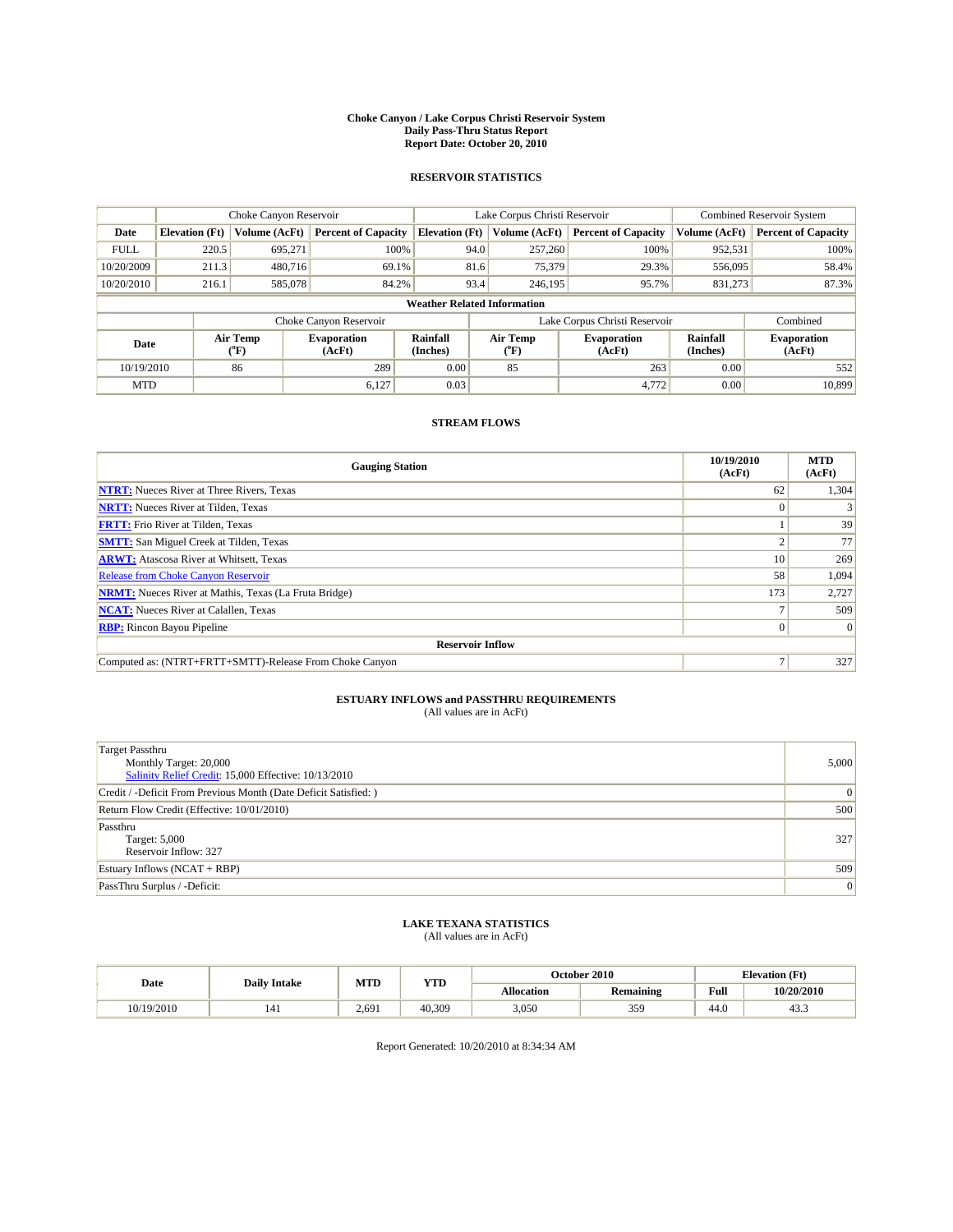#### **Choke Canyon / Lake Corpus Christi Reservoir System Daily Pass-Thru Status Report Report Date: October 21, 2010**

## **RESERVOIR STATISTICS**

|             | Choke Canyon Reservoir             |                  |                              |                       | Lake Corpus Christi Reservoir | <b>Combined Reservoir System</b> |                      |                              |
|-------------|------------------------------------|------------------|------------------------------|-----------------------|-------------------------------|----------------------------------|----------------------|------------------------------|
| Date        | <b>Elevation</b> (Ft)              | Volume (AcFt)    | <b>Percent of Capacity</b>   | <b>Elevation</b> (Ft) | Volume (AcFt)                 | <b>Percent of Capacity</b>       | Volume (AcFt)        | <b>Percent of Capacity</b>   |
| <b>FULL</b> | 220.5                              | 695,271          | 100%                         | 94.0                  | 257,260                       | 100%                             | 952,531              | 100%                         |
| 10/21/2009  | 211.3                              | 479,681          | 69.0%                        | 81.5                  | 74,895                        | 29.1%                            | 554,576              | 58.2%                        |
| 10/21/2010  | 216.0                              | 584,141          | 84.0%                        | 93.4                  | 245,834                       | 95.6%                            | 829,975              | 87.1%                        |
|             | <b>Weather Related Information</b> |                  |                              |                       |                               |                                  |                      |                              |
|             |                                    |                  | Choke Canyon Reservoir       |                       | Lake Corpus Christi Reservoir |                                  |                      | Combined                     |
| Date        |                                    | Air Temp<br>(°F) | <b>Evaporation</b><br>(AcFt) | Rainfall<br>(Inches)  | Air Temp<br>("F)              | <b>Evaporation</b><br>(AcFt)     | Rainfall<br>(Inches) | <b>Evaporation</b><br>(AcFt) |
| 10/20/2010  |                                    | 86               | 288                          | 0.00                  | 85                            | 220                              | 0.00                 | 508                          |
| <b>MTD</b>  |                                    |                  | 6.415                        | 0.03                  |                               | 4.992                            | 0.00                 | 11.407                       |

## **STREAM FLOWS**

| <b>Gauging Station</b>                                       | 10/20/2010<br>(AcFt) | <b>MTD</b><br>(AcFt) |
|--------------------------------------------------------------|----------------------|----------------------|
| <b>NTRT:</b> Nueces River at Three Rivers, Texas             | 66                   | 1,370                |
| <b>NRTT:</b> Nueces River at Tilden, Texas                   | $\Omega$             |                      |
| <b>FRTT:</b> Frio River at Tilden, Texas                     |                      | 40                   |
| <b>SMTT:</b> San Miguel Creek at Tilden, Texas               |                      | 79                   |
| <b>ARWT:</b> Atascosa River at Whitsett, Texas               | 10 <sup>1</sup>      | 279                  |
| <b>Release from Choke Canyon Reservoir</b>                   | 58                   | 1,151                |
| <b>NRMT:</b> Nueces River at Mathis, Texas (La Fruta Bridge) | 165                  | 2,892                |
| <b>NCAT:</b> Nueces River at Calallen, Texas                 | $\theta$             | 509                  |
| <b>RBP:</b> Rincon Bayou Pipeline                            | $\overline{0}$       | $\Omega$             |
| <b>Reservoir Inflow</b>                                      |                      |                      |
| Computed as: (NTRT+FRTT+SMTT)-Release From Choke Canyon      | 11                   | 337                  |

# **ESTUARY INFLOWS and PASSTHRU REQUIREMENTS**<br>(All values are in AcFt)

| <b>Target Passthru</b><br>Monthly Target: 20,000<br>Salinity Relief Credit: 15,000 Effective: 10/13/2010 | 5,000 |
|----------------------------------------------------------------------------------------------------------|-------|
| Credit / -Deficit From Previous Month (Date Deficit Satisfied: )                                         | 0     |
| Return Flow Credit (Effective: 10/01/2010)                                                               | 500   |
| Passthru<br>Target: 5,000<br>Reservoir Inflow: 337                                                       | 337   |
| Estuary Inflows (NCAT + RBP)                                                                             | 509   |
| PassThru Surplus / -Deficit:                                                                             | 0     |

## **LAKE TEXANA STATISTICS** (All values are in AcFt)

| Date       | <b>Daily Intake</b> | MTD   | <b>YTD</b> |                   | October 2010 | <b>Elevation</b> (Ft) |            |
|------------|---------------------|-------|------------|-------------------|--------------|-----------------------|------------|
|            |                     |       |            | <b>Allocation</b> | Remaining    | Full                  | 10/21/2010 |
| 10/20/2010 | 141                 | 2.832 | 40.450     | 3,050             | 218          | 44.0                  | 43.2       |

Report Generated: 10/21/2010 at 8:30:45 AM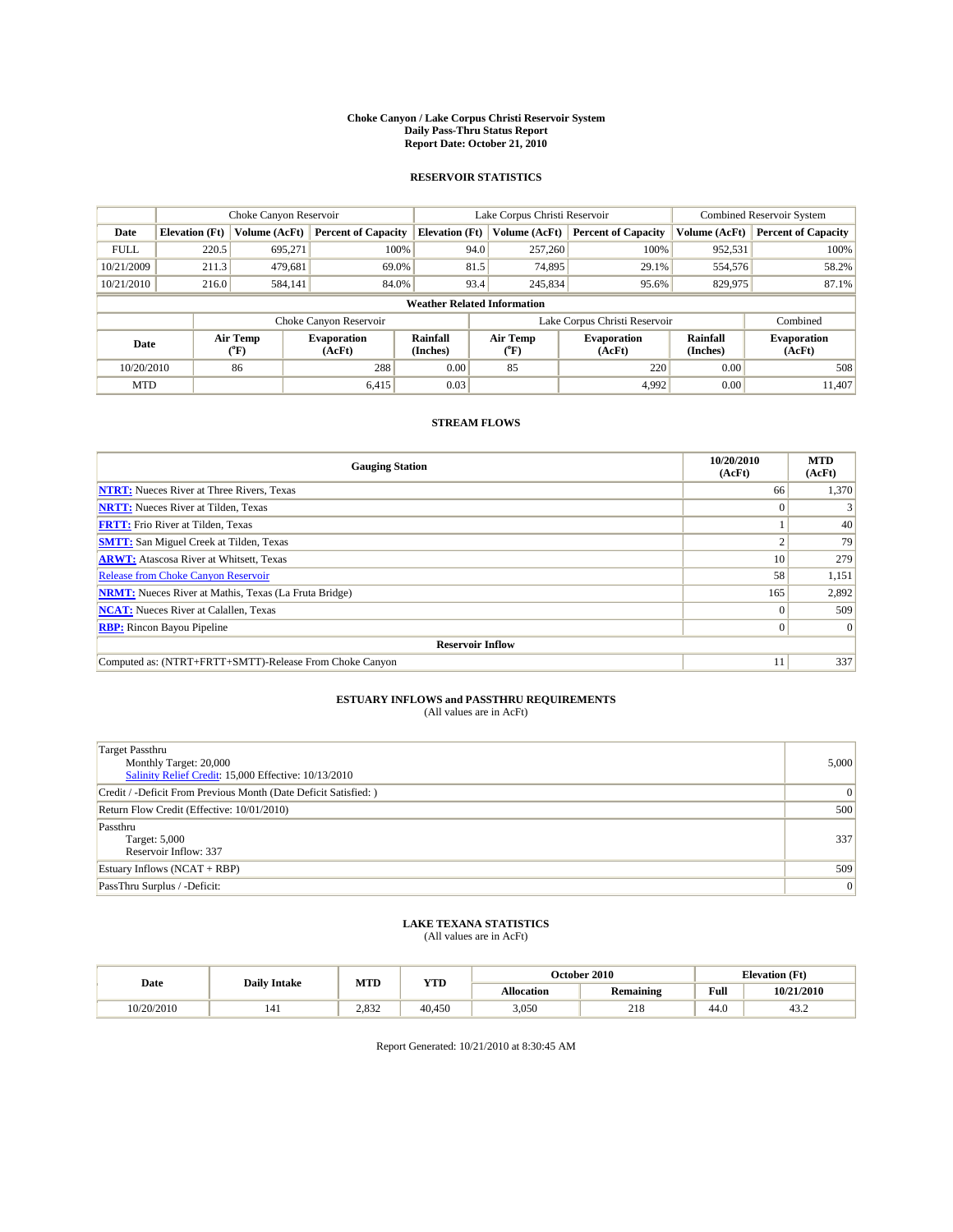#### **Choke Canyon / Lake Corpus Christi Reservoir System Daily Pass-Thru Status Report Report Date: October 22, 2010**

### **RESERVOIR STATISTICS**

|             | Choke Canyon Reservoir             |                  |                              |                       | Lake Corpus Christi Reservoir | <b>Combined Reservoir System</b> |                      |                              |
|-------------|------------------------------------|------------------|------------------------------|-----------------------|-------------------------------|----------------------------------|----------------------|------------------------------|
| Date        | <b>Elevation</b> (Ft)              | Volume (AcFt)    | <b>Percent of Capacity</b>   | <b>Elevation</b> (Ft) | Volume (AcFt)                 | <b>Percent of Capacity</b>       | Volume (AcFt)        | <b>Percent of Capacity</b>   |
| <b>FULL</b> | 220.5                              | 695,271          | 100%                         | 94.0                  | 257,260                       | 100%                             | 952,531              | 100%                         |
| 10/22/2009  | 211.3                              | 479,472          | 69.0%                        | 81.4                  | 73,936                        | 28.7%                            | 553,408              | 58.1%                        |
| 10/22/2010  | 216.0                              | 583,198          | 83.9%                        | 93.4                  | 245,474                       | 95.4%                            | 828,672              | 87.0%                        |
|             | <b>Weather Related Information</b> |                  |                              |                       |                               |                                  |                      |                              |
|             |                                    |                  | Choke Canyon Reservoir       |                       | Lake Corpus Christi Reservoir |                                  |                      | Combined                     |
| Date        |                                    | Air Temp<br>(°F) | <b>Evaporation</b><br>(AcFt) | Rainfall<br>(Inches)  | Air Temp<br>("F)              | <b>Evaporation</b><br>(AcFt)     | Rainfall<br>(Inches) | <b>Evaporation</b><br>(AcFt) |
| 10/21/2010  |                                    | 86               | 302                          | 0.00                  | 86                            | 231                              | 0.03                 | 533                          |
| <b>MTD</b>  |                                    |                  | 6.717                        | 0.03                  |                               | 5,223                            | 0.03                 | 11.940                       |

## **STREAM FLOWS**

| <b>Gauging Station</b>                                       | 10/21/2010<br>(AcFt) | <b>MTD</b><br>(AcFt) |
|--------------------------------------------------------------|----------------------|----------------------|
| <b>NTRT:</b> Nueces River at Three Rivers, Texas             | 66                   | 1,435                |
| <b>NRTT:</b> Nueces River at Tilden, Texas                   |                      |                      |
| <b>FRTT:</b> Frio River at Tilden, Texas                     |                      | 40                   |
| <b>SMTT:</b> San Miguel Creek at Tilden, Texas               |                      | 81                   |
| <b>ARWT:</b> Atascosa River at Whitsett, Texas               |                      | 288                  |
| Release from Choke Canyon Reservoir                          | 58                   | 1,209                |
| <b>NRMT:</b> Nueces River at Mathis, Texas (La Fruta Bridge) | 167                  | 3,059                |
| <b>NCAT:</b> Nueces River at Calallen, Texas                 |                      | 509                  |
| <b>RBP:</b> Rincon Bayou Pipeline                            | $\Omega$             | $\Omega$             |
| <b>Reservoir Inflow</b>                                      |                      |                      |
| Computed as: (NTRT+FRTT+SMTT)-Release From Choke Canyon      | 10                   | 347                  |

# **ESTUARY INFLOWS and PASSTHRU REQUIREMENTS**<br>(All values are in AcFt)

| <b>Target Passthru</b><br>Monthly Target: 20,000<br>Salinity Relief Credit: 15,000 Effective: 10/13/2010 | 5,000 |
|----------------------------------------------------------------------------------------------------------|-------|
| Credit / -Deficit From Previous Month (Date Deficit Satisfied: )                                         | 0     |
| Return Flow Credit (Effective: 10/01/2010)                                                               | 500   |
| Passthru<br>Target: 5,000<br>Reservoir Inflow: 347                                                       | 347   |
| Estuary Inflows $(NCAT + RBP)$                                                                           | 509   |
| PassThru Surplus / -Deficit:                                                                             | 0     |

## **LAKE TEXANA STATISTICS** (All values are in AcFt)

| Date       | <b>Daily Intake</b> | MTD   | <b>YTD</b> |                   | <b>October 2010</b> | <b>Elevation</b> (Ft)                       |            |
|------------|---------------------|-------|------------|-------------------|---------------------|---------------------------------------------|------------|
|            |                     |       |            | <b>Allocation</b> | <b>Remaining</b>    | Full<br>the contract of the contract of the | 10/22/2010 |
| 10/21/2010 | 141                 | 2.973 | 40.591     | 3,050             | $- -$               | 44.0                                        | 43.2       |

Report Generated: 10/22/2010 at 10:19:23 AM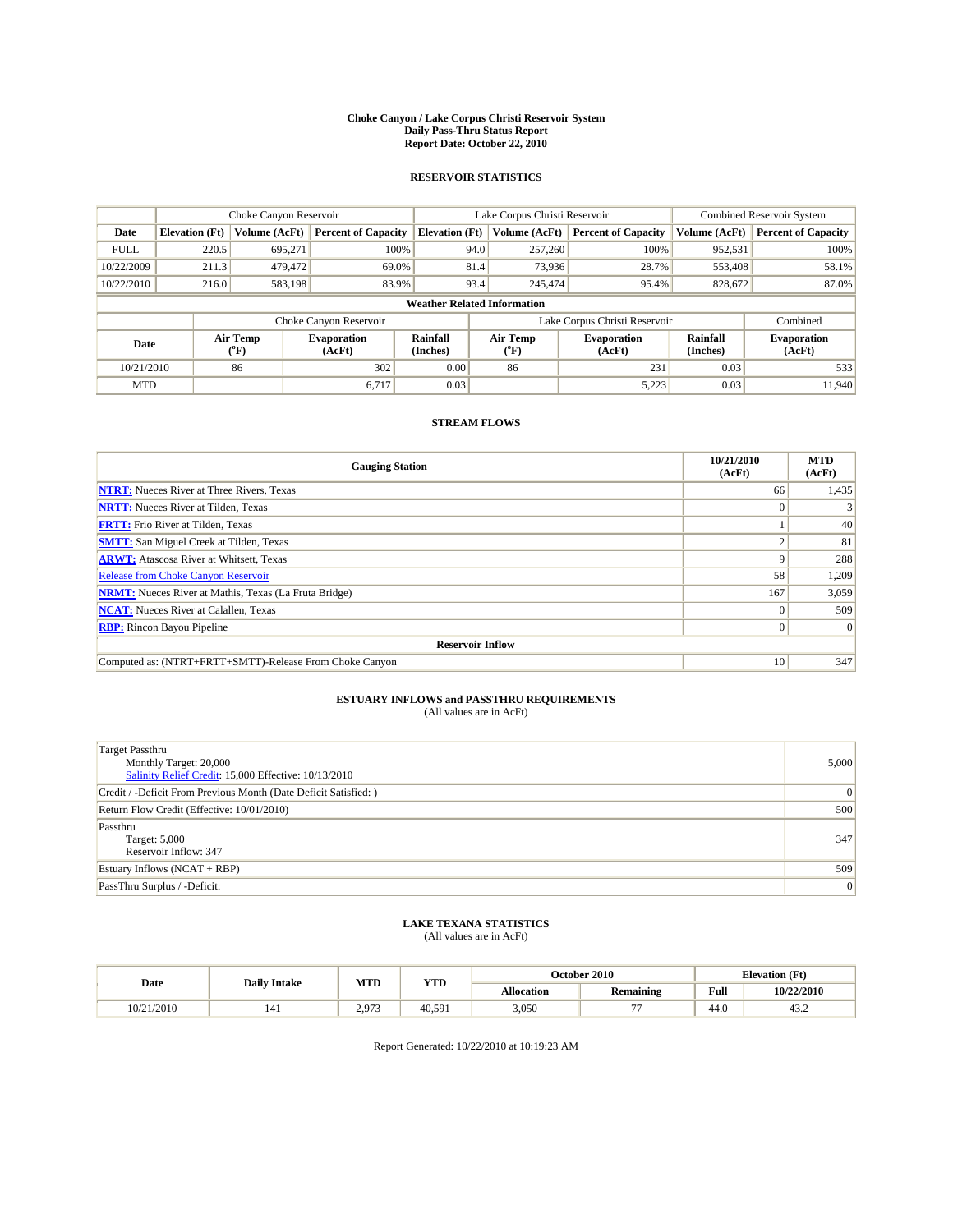#### **Choke Canyon / Lake Corpus Christi Reservoir System Daily Pass-Thru Status Report Report Date: October 23, 2010**

## **RESERVOIR STATISTICS**

|             | Choke Canyon Reservoir             |                  |                              |                       | Lake Corpus Christi Reservoir | <b>Combined Reservoir System</b> |                      |                              |
|-------------|------------------------------------|------------------|------------------------------|-----------------------|-------------------------------|----------------------------------|----------------------|------------------------------|
| Date        | <b>Elevation</b> (Ft)              | Volume (AcFt)    | <b>Percent of Capacity</b>   | <b>Elevation</b> (Ft) | Volume (AcFt)                 | <b>Percent of Capacity</b>       | Volume (AcFt)        | <b>Percent of Capacity</b>   |
| <b>FULL</b> | 220.5                              | 695,271          | 100%                         | 94.0                  | 257,260                       | 100%                             | 952,531              | 100%                         |
| 10/23/2009  | 211.3                              | 480.510          | 69.1%                        | 81.6                  | 75,088                        | 29.2%                            | 555,598              | 58.3%                        |
| 10/23/2010  | 215.9                              | 582.489          | 83.8%                        | 93.3                  | 244,394                       | 95.0%                            | 826,883              | 86.8%                        |
|             | <b>Weather Related Information</b> |                  |                              |                       |                               |                                  |                      |                              |
|             |                                    |                  | Choke Canyon Reservoir       |                       | Lake Corpus Christi Reservoir |                                  |                      | Combined                     |
| Date        |                                    | Air Temp<br>(°F) | <b>Evaporation</b><br>(AcFt) | Rainfall<br>(Inches)  | Air Temp<br>("F)              | <b>Evaporation</b><br>(AcFt)     | Rainfall<br>(Inches) | <b>Evaporation</b><br>(AcFt) |
| 10/22/2010  |                                    | 87               | 329                          | 0.00                  | 86                            | 220                              | 0.00                 | 549                          |
| <b>MTD</b>  |                                    |                  | 7.046                        | 0.03                  |                               | 5,443                            | 0.03                 | 12.489                       |

## **STREAM FLOWS**

| <b>Gauging Station</b>                                       | 10/22/2010<br>(AcFt) | <b>MTD</b><br>(AcFt) |
|--------------------------------------------------------------|----------------------|----------------------|
| <b>NTRT:</b> Nueces River at Three Rivers, Texas             | 66                   | 1,501                |
| <b>NRTT:</b> Nueces River at Tilden, Texas                   | $\Omega$             |                      |
| <b>FRTT:</b> Frio River at Tilden, Texas                     |                      | 41                   |
| <b>SMTT:</b> San Miguel Creek at Tilden, Texas               |                      | 83                   |
| <b>ARWT:</b> Atascosa River at Whitsett, Texas               | 9                    | 297                  |
| <b>Release from Choke Canyon Reservoir</b>                   | 58                   | 1,266                |
| <b>NRMT:</b> Nueces River at Mathis, Texas (La Fruta Bridge) | 165                  | 3,224                |
| <b>NCAT:</b> Nueces River at Calallen, Texas                 | $\theta$             | 509                  |
| <b>RBP:</b> Rincon Bayou Pipeline                            | $\overline{0}$       | $\Omega$             |
| <b>Reservoir Inflow</b>                                      |                      |                      |
| Computed as: (NTRT+FRTT+SMTT)-Release From Choke Canyon      | 10                   | 358                  |

# **ESTUARY INFLOWS and PASSTHRU REQUIREMENTS**

| (All values are in AcFt) |  |
|--------------------------|--|
|--------------------------|--|

| <b>Target Passthru</b><br>Monthly Target: 20,000<br>Salinity Relief Credit: 15,000 Effective: 10/13/2010 | 5,000 |
|----------------------------------------------------------------------------------------------------------|-------|
| Credit / -Deficit From Previous Month (Date Deficit Satisfied: )                                         | 0     |
| Return Flow Credit (Effective: 10/01/2010)                                                               | 500   |
| Passthru<br>Target: 5,000<br>Reservoir Inflow: 358                                                       | 358   |
| Estuary Inflows $(NCAT + RBP)$                                                                           | 509   |
| PassThru Surplus / -Deficit:                                                                             | 0     |

# **LAKE TEXANA STATISTICS** (All values are in AcFt)

|            | <b>Daily Intake</b> | MTD   | <b>YTD</b>   |                   | October 2010     | <b>Elevation</b> (Ft)                       |            |
|------------|---------------------|-------|--------------|-------------------|------------------|---------------------------------------------|------------|
| Date       |                     |       |              | <b>Allocation</b> | <b>Remaining</b> | Full<br>the contract of the contract of the | 10/23/2010 |
| 10/22/2010 | 141                 | 3.114 | 40.7<br>.732 | 3,050             | -64              | 44.0                                        | 45.1       |

Report Generated: 10/23/2010 at 8:09:27 AM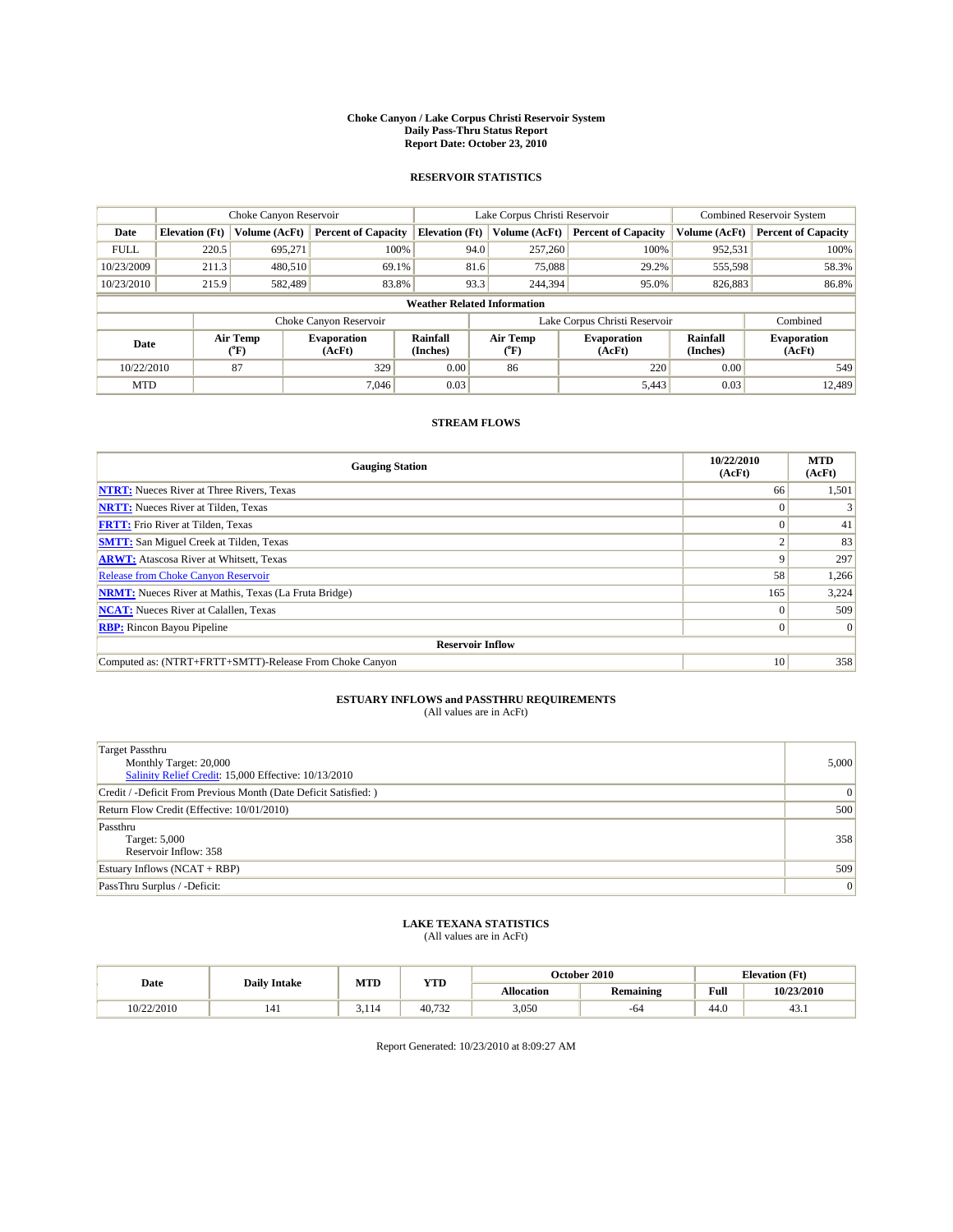#### **Choke Canyon / Lake Corpus Christi Reservoir System Daily Pass-Thru Status Report Report Date: October 24, 2010**

## **RESERVOIR STATISTICS**

|             |                       | Choke Canyon Reservoir |                              |                                    | Lake Corpus Christi Reservoir |                              | <b>Combined Reservoir System</b> |                              |  |
|-------------|-----------------------|------------------------|------------------------------|------------------------------------|-------------------------------|------------------------------|----------------------------------|------------------------------|--|
| Date        | <b>Elevation</b> (Ft) | Volume (AcFt)          | <b>Percent of Capacity</b>   | <b>Elevation</b> (Ft)              | Volume (AcFt)                 | <b>Percent of Capacity</b>   | Volume (AcFt)                    | <b>Percent of Capacity</b>   |  |
| <b>FULL</b> | 220.5                 | 695,271                | 100%                         | 94.0                               | 257,260                       | 100%                         | 952,531                          | 100%                         |  |
| 10/24/2009  | 211.3                 | 480,097                | 69.1%                        | 81.5                               | 74,606                        | 29.0%                        | 554,703                          | 58.2%                        |  |
| 10/24/2010  | 215.9                 | 582,252                | 83.7%                        | 93.3                               | 244,394                       | 95.0%                        | 826,646                          | 86.8%                        |  |
|             |                       |                        |                              | <b>Weather Related Information</b> |                               |                              |                                  |                              |  |
|             |                       |                        | Choke Canyon Reservoir       |                                    | Lake Corpus Christi Reservoir |                              | Combined                         |                              |  |
| Date        |                       | Air Temp<br>(°F)       | <b>Evaporation</b><br>(AcFt) | Rainfall<br>(Inches)               | Air Temp<br>("F)              | <b>Evaporation</b><br>(AcFt) | Rainfall<br>(Inches)             | <b>Evaporation</b><br>(AcFt) |  |
| 10/23/2010  |                       | 88                     | 356                          | 0.00                               | 86                            | 314                          | 0.00                             | 670                          |  |
| <b>MTD</b>  |                       |                        | 7,402                        | 0.03                               |                               | 5,757                        | 0.03                             | 13,159                       |  |

## **STREAM FLOWS**

| <b>Gauging Station</b>                                       | 10/23/2010<br>(AcFt) | <b>MTD</b><br>(AcFt) |  |  |  |  |  |  |
|--------------------------------------------------------------|----------------------|----------------------|--|--|--|--|--|--|
| <b>NTRT:</b> Nueces River at Three Rivers, Texas             | 66                   | 1,566                |  |  |  |  |  |  |
| <b>NRTT:</b> Nueces River at Tilden, Texas                   |                      |                      |  |  |  |  |  |  |
| <b>FRTT:</b> Frio River at Tilden, Texas                     |                      | 41                   |  |  |  |  |  |  |
| <b>SMTT:</b> San Miguel Creek at Tilden, Texas               |                      | 85                   |  |  |  |  |  |  |
| <b>ARWT:</b> Atascosa River at Whitsett, Texas               |                      | 306                  |  |  |  |  |  |  |
| <b>Release from Choke Canyon Reservoir</b>                   | 58                   | 1,324                |  |  |  |  |  |  |
| <b>NRMT:</b> Nueces River at Mathis, Texas (La Fruta Bridge) | 141                  | 3,365                |  |  |  |  |  |  |
| <b>NCAT:</b> Nueces River at Calallen, Texas                 |                      | 516                  |  |  |  |  |  |  |
| <b>RBP:</b> Rincon Bayou Pipeline                            | $\Omega$             | $\Omega$             |  |  |  |  |  |  |
| <b>Reservoir Inflow</b>                                      |                      |                      |  |  |  |  |  |  |
| Computed as: (NTRT+FRTT+SMTT)-Release From Choke Canyon      | 10                   | 368                  |  |  |  |  |  |  |

# **ESTUARY INFLOWS and PASSTHRU REQUIREMENTS**<br>(All values are in AcFt)

| <b>Target Passthru</b><br>Monthly Target: 20,000<br>Salinity Relief Credit: 15,000 Effective: 10/13/2010 | 5,000 |
|----------------------------------------------------------------------------------------------------------|-------|
| Credit / -Deficit From Previous Month (Date Deficit Satisfied: )                                         | 0     |
| Return Flow Credit (Effective: 10/01/2010)                                                               | 500   |
| Passthru<br>Target: 5,000<br>Reservoir Inflow: 368                                                       | 368   |
| Estuary Inflows $(NCAT + RBP)$                                                                           | 516   |
| PassThru Surplus / -Deficit:                                                                             | 0     |

## **LAKE TEXANA STATISTICS** (All values are in AcFt)

|           | <b>Daily Intake</b> | MTD            | <b>YTD</b> |                   | October 2010     | <b>Elevation</b> (Ft)                       |            |
|-----------|---------------------|----------------|------------|-------------------|------------------|---------------------------------------------|------------|
| Date      |                     |                |            | <b>Allocation</b> | <b>Remaining</b> | Full<br>the contract of the contract of the | 10/24/2010 |
| 0/23/2010 | 141                 | 2755<br>ن کے د | 40,873     | 3,050             | $-205$           | 44.0                                        | 43.1       |

Report Generated: 10/24/2010 at 8:06:00 AM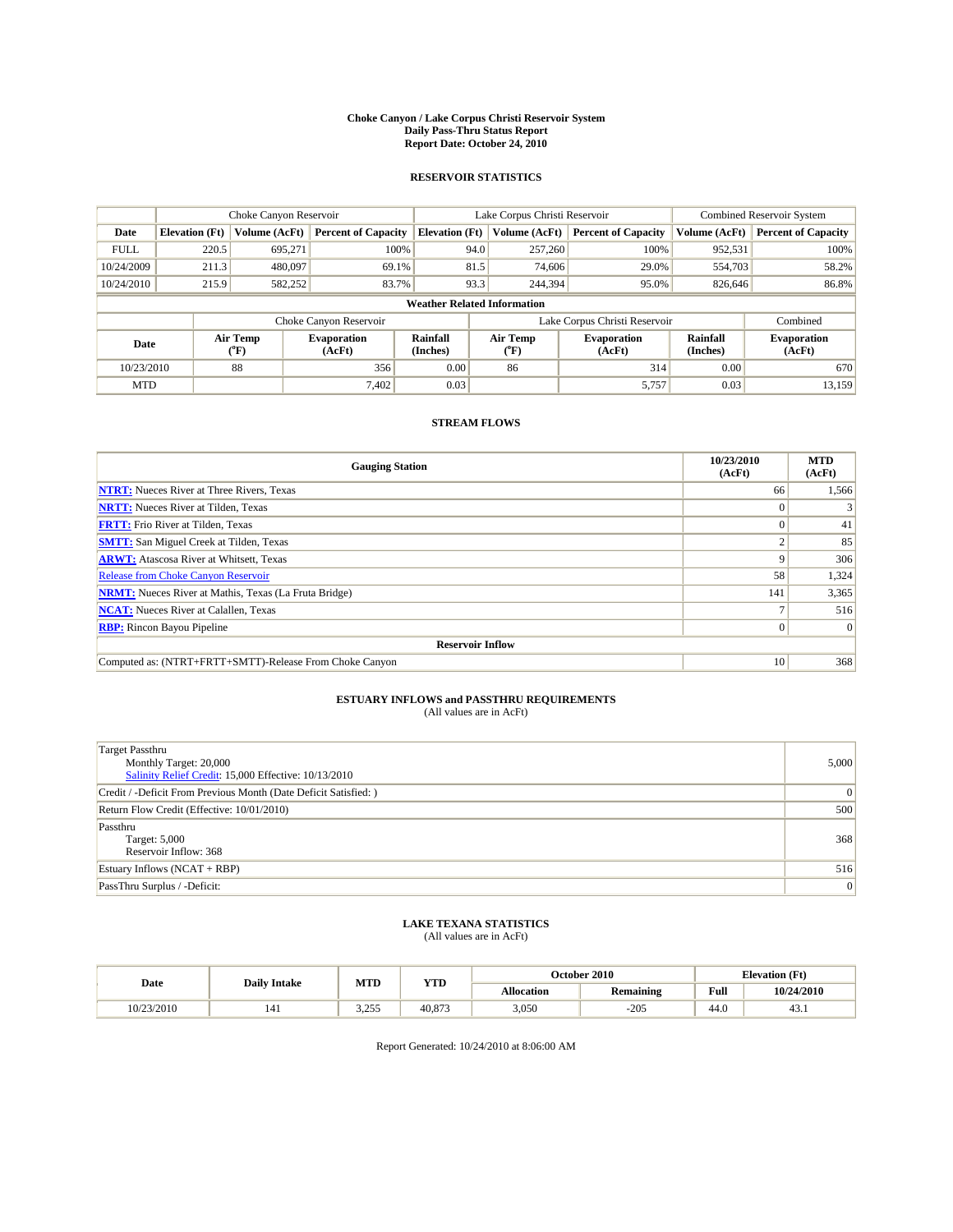#### **Choke Canyon / Lake Corpus Christi Reservoir System Daily Pass-Thru Status Report Report Date: October 25, 2010**

## **RESERVOIR STATISTICS**

|             |                       | Choke Canyon Reservoir |                              |                                    | Lake Corpus Christi Reservoir | Combined Reservoir System    |                      |                              |
|-------------|-----------------------|------------------------|------------------------------|------------------------------------|-------------------------------|------------------------------|----------------------|------------------------------|
| Date        | <b>Elevation</b> (Ft) | Volume (AcFt)          | <b>Percent of Capacity</b>   | <b>Elevation</b> (Ft)              | Volume (AcFt)                 | <b>Percent of Capacity</b>   | Volume (AcFt)        | <b>Percent of Capacity</b>   |
| <b>FULL</b> | 220.5                 | 695,271                | 100%                         | 94.0                               | 257,260                       | 100%                         | 952,531              | 100%                         |
| 10/25/2009  | 211.3                 | 479,472                | 69.0%                        | 81.5                               | 74,414                        | 28.9%                        | 553,886              | 58.1%                        |
| 10/25/2010  | 215.9                 | 581,309                | 83.6%                        | 93.2                               | 243,495                       | 94.6%                        | 824,804              | 86.6%                        |
|             |                       |                        |                              | <b>Weather Related Information</b> |                               |                              |                      |                              |
|             |                       |                        | Choke Canyon Reservoir       |                                    | Lake Corpus Christi Reservoir |                              |                      | Combined                     |
| Date        |                       | Air Temp<br>(°F)       | <b>Evaporation</b><br>(AcFt) | <b>Rainfall</b><br>(Inches)        | Air Temp<br>(°F)              | <b>Evaporation</b><br>(AcFt) | Rainfall<br>(Inches) | <b>Evaporation</b><br>(AcFt) |
| 10/24/2010  |                       | 87                     | 260                          | 0.00                               | 87                            | 262                          | 0.00                 | 522                          |
| <b>MTD</b>  |                       |                        | 7,662                        | 0.03                               |                               | 6.019                        | 0.03                 | 13,681                       |

## **STREAM FLOWS**

| <b>Gauging Station</b>                                       | 10/24/2010<br>(AcFt) | <b>MTD</b><br>(AcFt) |  |  |  |  |  |
|--------------------------------------------------------------|----------------------|----------------------|--|--|--|--|--|
| <b>NTRT:</b> Nueces River at Three Rivers, Texas             | 66                   | 1,632                |  |  |  |  |  |
| <b>NRTT:</b> Nueces River at Tilden, Texas                   |                      |                      |  |  |  |  |  |
| <b>FRTT:</b> Frio River at Tilden, Texas                     |                      | 41                   |  |  |  |  |  |
| <b>SMTT:</b> San Miguel Creek at Tilden, Texas               |                      | 86                   |  |  |  |  |  |
| <b>ARWT:</b> Atascosa River at Whitsett, Texas               | 9                    | 315                  |  |  |  |  |  |
| <b>Release from Choke Canyon Reservoir</b>                   | 58                   | 1,382                |  |  |  |  |  |
| <b>NRMT:</b> Nueces River at Mathis, Texas (La Fruta Bridge) | 107                  | 3,472                |  |  |  |  |  |
| <b>NCAT:</b> Nueces River at Calallen, Texas                 | 20                   | 536                  |  |  |  |  |  |
| <b>RBP:</b> Rincon Bayou Pipeline                            | $\overline{0}$       | $\Omega$             |  |  |  |  |  |
| <b>Reservoir Inflow</b>                                      |                      |                      |  |  |  |  |  |
| Computed as: (NTRT+FRTT+SMTT)-Release From Choke Canyon      | 10                   | 378                  |  |  |  |  |  |

# **ESTUARY INFLOWS and PASSTHRU REQUIREMENTS**<br>(All values are in AcFt)

| <b>Target Passthru</b><br>Monthly Target: 20,000<br>Salinity Relief Credit: 15,000 Effective: 10/13/2010 | 5,000 |
|----------------------------------------------------------------------------------------------------------|-------|
| Credit / -Deficit From Previous Month (Date Deficit Satisfied: )                                         | 0     |
| Return Flow Credit (Effective: 10/01/2010)                                                               | 500   |
| Passthru<br>Target: 5,000<br>Reservoir Inflow: 378                                                       | 378   |
| Estuary Inflows $(NCAT + RBP)$                                                                           | 536   |
| PassThru Surplus / -Deficit:                                                                             | 0     |

# **LAKE TEXANA STATISTICS** (All values are in AcFt)

|            | <b>Daily Intake</b> | MTD   | <b>YTD</b> |                   | <b>October 2010</b> | <b>Elevation</b> (Ft)                       |            |
|------------|---------------------|-------|------------|-------------------|---------------------|---------------------------------------------|------------|
| Date       |                     |       |            | <b>Allocation</b> | <b>Remaining</b>    | Full<br>the contract of the contract of the | 10/25/2010 |
| 10/24/2010 | 141                 | 3.395 | 41.014     | 3,050             | $-345$              | 44.0                                        | 45.1       |

Report Generated: 10/25/2010 at 8:52:17 AM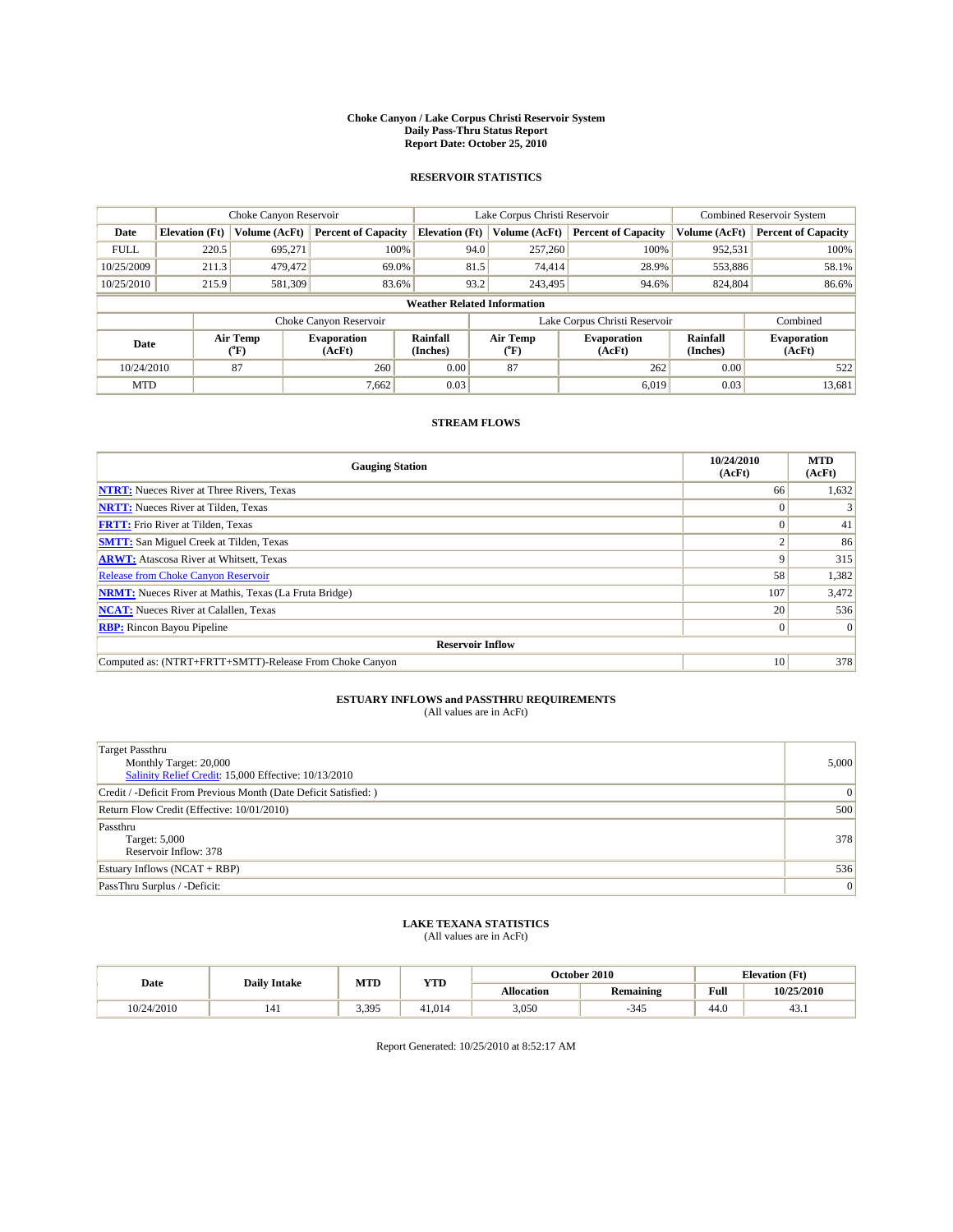#### **Choke Canyon / Lake Corpus Christi Reservoir System Daily Pass-Thru Status Report Report Date: October 26, 2010**

## **RESERVOIR STATISTICS**

|             |                       | Choke Canyon Reservoir |                              | Lake Corpus Christi Reservoir |                                    |  |                              | Combined Reservoir System |                              |  |
|-------------|-----------------------|------------------------|------------------------------|-------------------------------|------------------------------------|--|------------------------------|---------------------------|------------------------------|--|
| Date        | <b>Elevation</b> (Ft) | Volume (AcFt)          | <b>Percent of Capacity</b>   | <b>Elevation</b> (Ft)         | Volume (AcFt)                      |  | <b>Percent of Capacity</b>   | Volume (AcFt)             | <b>Percent of Capacity</b>   |  |
| <b>FULL</b> | 220.5                 | 695,271                | 100%                         |                               | 94.0<br>257,260                    |  | 100%                         | 952,531                   | 100%                         |  |
| 10/26/2009  | 211.2                 | 478,219                | 68.8%                        |                               | 81.5<br>74,414                     |  | 28.9%                        | 552,633                   | 58.0%                        |  |
|             | 215.9                 | 580,372                | 83.5%                        |                               | 93.3<br>243,854                    |  | 94.8%                        | 824,226                   | 86.5%                        |  |
|             |                       |                        |                              |                               | <b>Weather Related Information</b> |  |                              |                           |                              |  |
|             |                       |                        | Choke Canyon Reservoir       |                               | Lake Corpus Christi Reservoir      |  |                              |                           | Combined                     |  |
| Date        |                       | Air Temp<br>(°F)       | <b>Evaporation</b><br>(AcFt) | <b>Rainfall</b><br>(Inches)   | Air Temp<br>$(^{\circ}F)$          |  | <b>Evaporation</b><br>(AcFt) | Rainfall<br>(Inches)      | <b>Evaporation</b><br>(AcFt) |  |
| 10/25/2010  |                       | 91                     | 328                          | 0.00                          | 90                                 |  | 304                          | 0.00                      | 632                          |  |
| <b>MTD</b>  |                       |                        | 7.990                        | 0.03                          |                                    |  | 6,323                        | 0.03                      | 14,313                       |  |

## **STREAM FLOWS**

| <b>Gauging Station</b>                                       | 10/25/2010<br>(AcFt) | <b>MTD</b><br>(AcFt) |  |  |  |  |  |
|--------------------------------------------------------------|----------------------|----------------------|--|--|--|--|--|
| <b>NTRT:</b> Nueces River at Three Rivers, Texas             | 62                   | 1,693                |  |  |  |  |  |
| <b>NRTT:</b> Nueces River at Tilden, Texas                   |                      |                      |  |  |  |  |  |
| <b>FRTT:</b> Frio River at Tilden, Texas                     |                      | 42                   |  |  |  |  |  |
| <b>SMTT:</b> San Miguel Creek at Tilden, Texas               |                      | 88                   |  |  |  |  |  |
| <b>ARWT:</b> Atascosa River at Whitsett, Texas               | 9                    | 324                  |  |  |  |  |  |
| Release from Choke Canyon Reservoir                          | 58                   | 1,439                |  |  |  |  |  |
| <b>NRMT:</b> Nueces River at Mathis, Texas (La Fruta Bridge) | 135                  | 3,607                |  |  |  |  |  |
| <b>NCAT:</b> Nueces River at Calallen, Texas                 | $\Omega$             | 537                  |  |  |  |  |  |
| <b>RBP:</b> Rincon Bayou Pipeline                            | $\Omega$             | $\Omega$             |  |  |  |  |  |
| <b>Reservoir Inflow</b>                                      |                      |                      |  |  |  |  |  |
| Computed as: (NTRT+FRTT+SMTT)-Release From Choke Canyon      | 6                    | 384                  |  |  |  |  |  |

## **ESTUARY INFLOWS and PASSTHRU REQUIREMENTS**

|  | (All values are in AcFt) |  |
|--|--------------------------|--|
|--|--------------------------|--|

| Target Passthru<br>Monthly Target: 20,000<br>Salinity Relief Credit: 15,000 Effective: 10/13/2010 |          |     |  |
|---------------------------------------------------------------------------------------------------|----------|-----|--|
| Credit / -Deficit From Previous Month (Date Deficit Satisfied: )                                  |          |     |  |
| Return Flow Credit (Effective: 10/01/2010)                                                        |          | 500 |  |
| Passthru<br>Target: 5,000<br>Reservoir Inflow: 384                                                | Comment: | 384 |  |
| Estuary Inflows (NCAT + RBP)                                                                      |          |     |  |
| PassThru Surplus / -Deficit:                                                                      |          | 0   |  |

## **LAKE TEXANA STATISTICS** (All values are in AcFt)

| Date       | <b>Daily Intake</b> | <b>MTD</b>        | YTD              |       | October 2010 |      | <b>Elevation</b> (Ft) |
|------------|---------------------|-------------------|------------------|-------|--------------|------|-----------------------|
|            |                     | <b>Allocation</b> | <b>Remaining</b> | Full  |              |      |                       |
| 10/25/2010 | 141                 | 3,536             | 41.154           | 3.050 | $-486$       | 44.0 | 43.U                  |

Report Generated: 10/26/2010 at 9:54:15 AM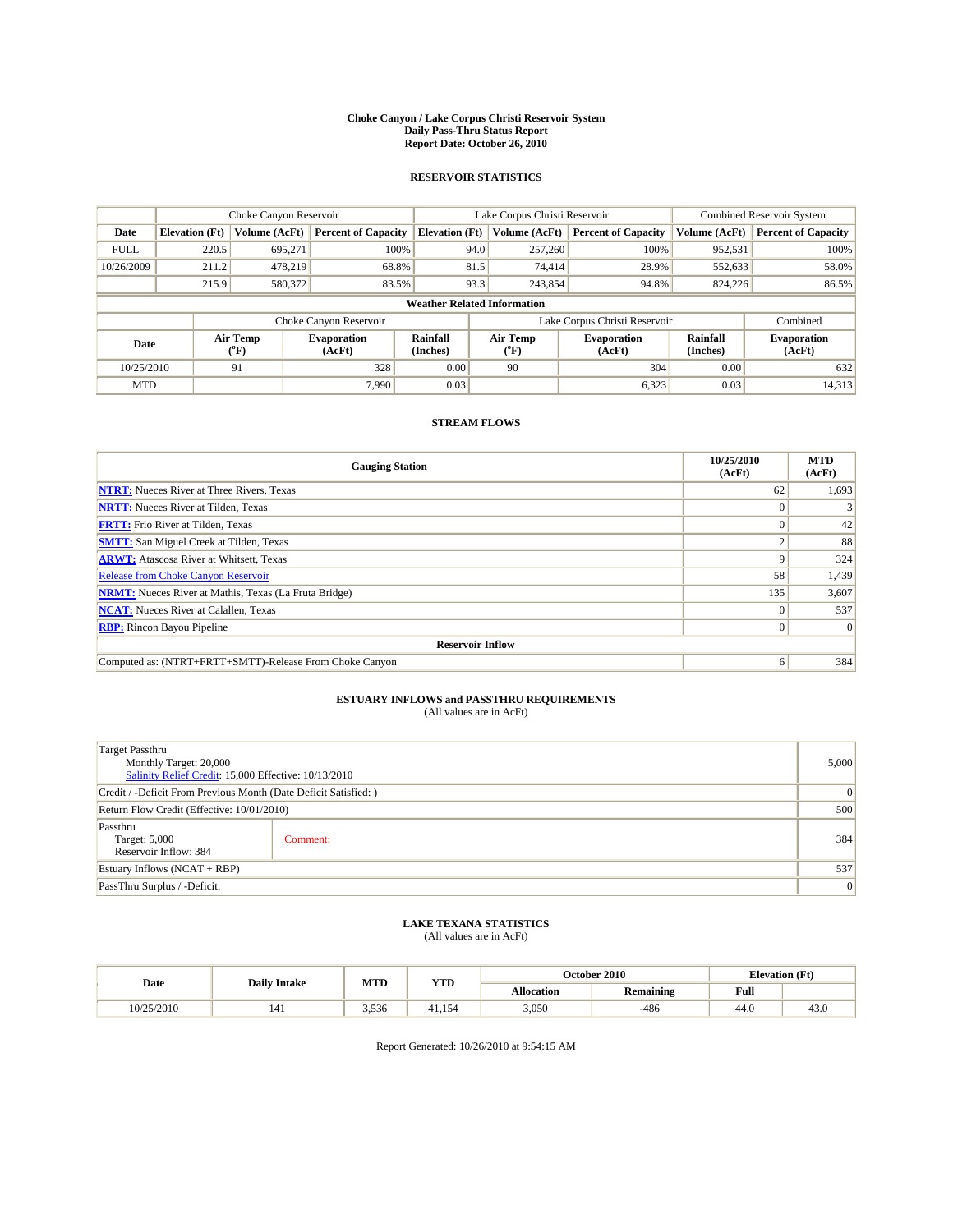#### **Choke Canyon / Lake Corpus Christi Reservoir System Daily Pass-Thru Status Report Report Date: October 27, 2010**

## **RESERVOIR STATISTICS**

|             | Choke Canyon Reservoir |                  |                              |                                    | Lake Corpus Christi Reservoir | Combined Reservoir System                            |               |                              |
|-------------|------------------------|------------------|------------------------------|------------------------------------|-------------------------------|------------------------------------------------------|---------------|------------------------------|
| Date        | <b>Elevation</b> (Ft)  | Volume (AcFt)    | <b>Percent of Capacity</b>   | <b>Elevation</b> (Ft)              | Volume (AcFt)                 | <b>Percent of Capacity</b>                           | Volume (AcFt) | <b>Percent of Capacity</b>   |
| <b>FULL</b> | 220.5                  | 695,271          | 100%                         | 94.0                               | 257,260                       | 100%                                                 | 952,531       | 100%                         |
| 10/27/2009  | 211.2                  | 478,428          | 68.8%                        | 81.6                               | 75,670                        | 29.4%                                                | 554,098       | 58.2%                        |
|             | 216.0                  | 583,671          | 83.9%                        | 93.3                               | 243,675                       | 94.7%                                                | 827,346       | 86.9%                        |
|             |                        |                  |                              | <b>Weather Related Information</b> |                               |                                                      |               |                              |
|             |                        |                  | Choke Canyon Reservoir       |                                    |                               | Lake Corpus Christi Reservoir                        |               | Combined                     |
| Date        |                        | Air Temp<br>(°F) | <b>Evaporation</b><br>(AcFt) | <b>Rainfall</b><br>(Inches)        | Air Temp<br>$(^{\circ}F)$     | Rainfall<br><b>Evaporation</b><br>(Inches)<br>(AcFt) |               | <b>Evaporation</b><br>(AcFt) |
| 10/26/2010  |                        | 88               | 330                          | 0.00                               | 88                            | 157                                                  | 0.00          | 487                          |
| <b>MTD</b>  |                        |                  | 8.320                        | 0.03                               |                               | 6,480                                                | 0.03          | 14.800                       |

## **STREAM FLOWS**

| <b>Gauging Station</b>                                       | 10/26/2010<br>(AcFt) | <b>MTD</b><br>(AcFt) |  |  |  |
|--------------------------------------------------------------|----------------------|----------------------|--|--|--|
| <b>NTRT:</b> Nueces River at Three Rivers, Texas             | 58                   | 1,751                |  |  |  |
| <b>NRTT:</b> Nueces River at Tilden, Texas                   |                      |                      |  |  |  |
| <b>FRTT:</b> Frio River at Tilden, Texas                     |                      | 42                   |  |  |  |
| <b>SMTT:</b> San Miguel Creek at Tilden, Texas               |                      | 90                   |  |  |  |
| <b>ARWT:</b> Atascosa River at Whitsett, Texas               | 9                    | 333                  |  |  |  |
| Release from Choke Canyon Reservoir                          | 58                   | 1,497                |  |  |  |
| <b>NRMT:</b> Nueces River at Mathis, Texas (La Fruta Bridge) | 151                  | 3,758                |  |  |  |
| <b>NCAT:</b> Nueces River at Calallen, Texas                 | $\Omega$             | 537                  |  |  |  |
| <b>RBP:</b> Rincon Bayou Pipeline                            | $\Omega$             | $\Omega$             |  |  |  |
| <b>Reservoir Inflow</b>                                      |                      |                      |  |  |  |
| Computed as: (NTRT+FRTT+SMTT)-Release From Choke Canyon      |                      | 387                  |  |  |  |

# **ESTUARY INFLOWS and PASSTHRU REQUIREMENTS**

|  | (All values are in AcFt) |
|--|--------------------------|
|--|--------------------------|

| <b>Target Passthru</b><br>Monthly Target: 20,000<br>Salinity Relief Credit: 15,000 Effective: 10/13/2010 |                                                                  |     |  |  |
|----------------------------------------------------------------------------------------------------------|------------------------------------------------------------------|-----|--|--|
|                                                                                                          | Credit / -Deficit From Previous Month (Date Deficit Satisfied: ) |     |  |  |
| Return Flow Credit (Effective: 10/01/2010)                                                               |                                                                  |     |  |  |
| Passthru<br>Target: 5,000<br>Reservoir Inflow: 387                                                       | Comment:                                                         | 387 |  |  |
| Estuary Inflows (NCAT + RBP)                                                                             |                                                                  |     |  |  |
| PassThru Surplus / -Deficit:                                                                             |                                                                  | 0   |  |  |

## **LAKE TEXANA STATISTICS** (All values are in AcFt)

| Date       | <b>Daily Intake</b> | <b>MTD</b> |        |                   | October 2010     | <b>Elevation</b> (Ft) |      |
|------------|---------------------|------------|--------|-------------------|------------------|-----------------------|------|
|            |                     |            | YTD    | <b>Allocation</b> | <b>Remaining</b> | Full                  |      |
| 10/26/2010 | 140                 | 3.677      | 41.295 | 3.050             | $-627$           | 44.0                  | 43.U |

Report Generated: 10/27/2010 at 9:08:45 AM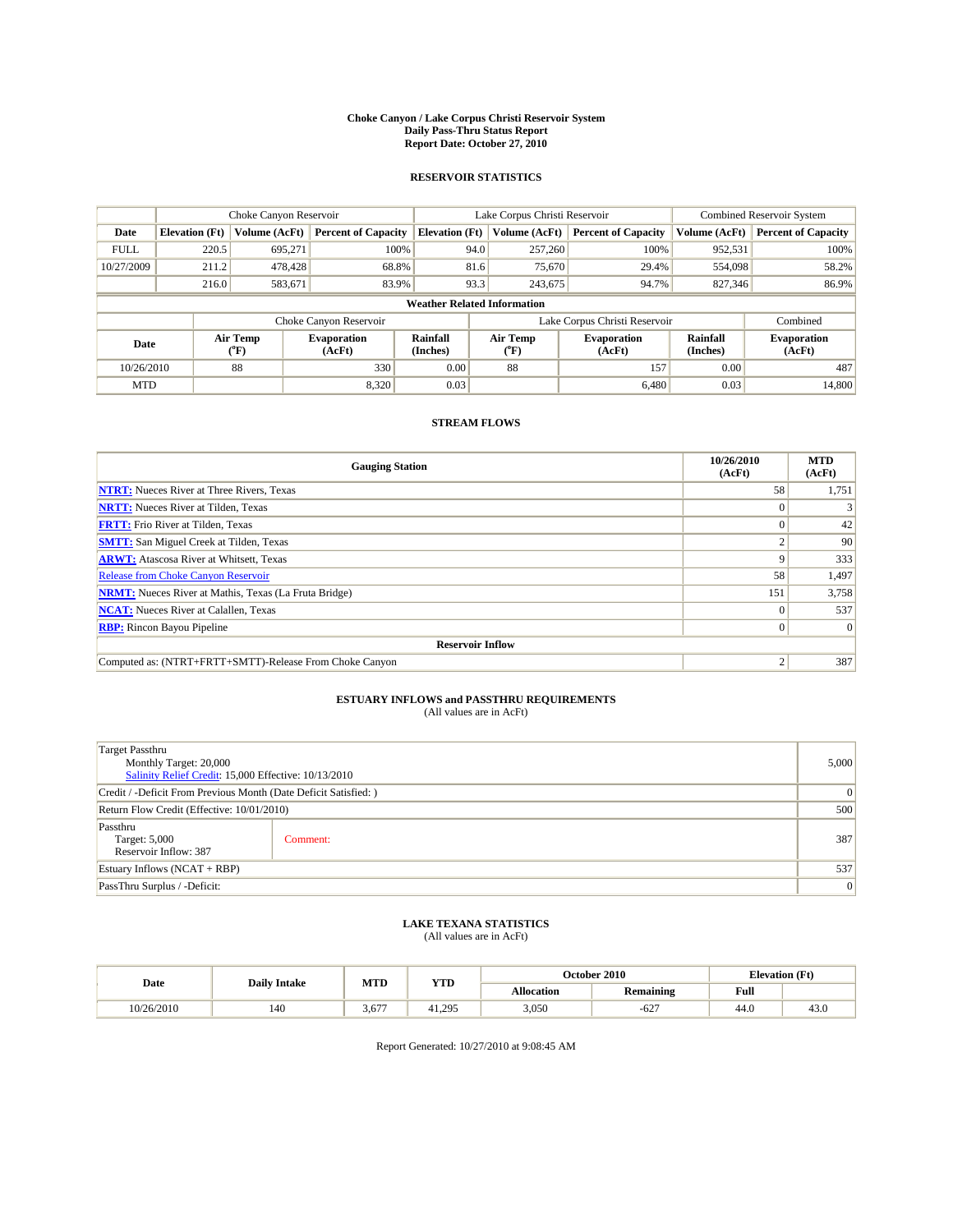#### **Choke Canyon / Lake Corpus Christi Reservoir System Daily Pass-Thru Status Report Report Date: October 28, 2010**

## **RESERVOIR STATISTICS**

|             | Choke Canyon Reservoir |                  |                              |                             | Lake Corpus Christi Reservoir      |                                                      |                               |                              | Combined Reservoir System  |  |
|-------------|------------------------|------------------|------------------------------|-----------------------------|------------------------------------|------------------------------------------------------|-------------------------------|------------------------------|----------------------------|--|
| Date        | <b>Elevation</b> (Ft)  | Volume (AcFt)    | <b>Percent of Capacity</b>   | <b>Elevation</b> (Ft)       | Volume (AcFt)                      |                                                      | <b>Percent of Capacity</b>    | Volume (AcFt)                | <b>Percent of Capacity</b> |  |
| <b>FULL</b> | 220.5                  | 695,271          | 100%                         |                             | 94.0<br>257,260                    |                                                      | 100%                          | 952,531                      | 100%                       |  |
| 10/28/2009  | 211.2                  | 477,181          | 68.6%                        |                             | 81.7<br>76,157                     |                                                      | 29.6%                         | 553,338                      | 58.1%                      |  |
|             | 215.8                  | 579.669          | 83.4%                        |                             | 93.3<br>243,854                    |                                                      | 94.8%                         | 823,523                      | 86.5%                      |  |
|             |                        |                  |                              |                             | <b>Weather Related Information</b> |                                                      |                               |                              |                            |  |
|             |                        |                  | Choke Canyon Reservoir       |                             |                                    |                                                      | Lake Corpus Christi Reservoir |                              | Combined                   |  |
| Date        |                        | Air Temp<br>(°F) | <b>Evaporation</b><br>(AcFt) | <b>Rainfall</b><br>(Inches) | Air Temp<br>$(^{\circ}F)$          | Rainfall<br><b>Evaporation</b><br>(Inches)<br>(AcFt) |                               | <b>Evaporation</b><br>(AcFt) |                            |  |
| 10/27/2010  |                        | 88               | 342                          | 0.00                        | 89                                 |                                                      | 293                           | 0.00                         | 635                        |  |
| <b>MTD</b>  |                        |                  | 8,662                        | 0.03                        |                                    |                                                      | 6,773                         | 0.03                         | 15,435                     |  |

## **STREAM FLOWS**

| <b>Gauging Station</b>                                       | 10/27/2010<br>(AcFt) | <b>MTD</b><br>(AcFt) |  |  |  |
|--------------------------------------------------------------|----------------------|----------------------|--|--|--|
| <b>NTRT:</b> Nueces River at Three Rivers, Texas             | 60                   | 1,810                |  |  |  |
| <b>NRTT:</b> Nueces River at Tilden, Texas                   |                      |                      |  |  |  |
| <b>FRTT:</b> Frio River at Tilden, Texas                     |                      | 42                   |  |  |  |
| <b>SMTT:</b> San Miguel Creek at Tilden, Texas               |                      | 92                   |  |  |  |
| <b>ARWT:</b> Atascosa River at Whitsett, Texas               | 9                    | 342                  |  |  |  |
| <b>Release from Choke Canyon Reservoir</b>                   | 58                   | 1,554                |  |  |  |
| <b>NRMT:</b> Nueces River at Mathis, Texas (La Fruta Bridge) | 159                  | 3,916                |  |  |  |
| <b>NCAT:</b> Nueces River at Calallen, Texas                 | $\Omega$             | 537                  |  |  |  |
| <b>RBP:</b> Rincon Bayou Pipeline                            | $\overline{0}$       | $\Omega$             |  |  |  |
| <b>Reservoir Inflow</b>                                      |                      |                      |  |  |  |
| Computed as: (NTRT+FRTT+SMTT)-Release From Choke Canyon      | 4                    | 391                  |  |  |  |

# **ESTUARY INFLOWS and PASSTHRU REQUIREMENTS**

|  | (All values are in AcFt) |
|--|--------------------------|
|--|--------------------------|

| <b>Target Passthru</b><br>Monthly Target: 20,000<br>Salinity Relief Credit: 15,000 Effective: 10/13/2010 |                                                                  |     |  |  |
|----------------------------------------------------------------------------------------------------------|------------------------------------------------------------------|-----|--|--|
|                                                                                                          | Credit / -Deficit From Previous Month (Date Deficit Satisfied: ) |     |  |  |
| Return Flow Credit (Effective: 10/01/2010)                                                               |                                                                  |     |  |  |
| Passthru<br>Target: 5,000<br>Reservoir Inflow: 391                                                       | Comment:                                                         | 391 |  |  |
| Estuary Inflows $(NCAT + RBP)$                                                                           |                                                                  |     |  |  |
| PassThru Surplus / -Deficit:                                                                             |                                                                  | 0   |  |  |

## **LAKE TEXANA STATISTICS** (All values are in AcFt)

|            | <b>Daily Intake</b> | <b>MTD</b> | YTD    | October 2010      |                  | <b>Elevation</b> (Ft) |      |
|------------|---------------------|------------|--------|-------------------|------------------|-----------------------|------|
| Date       |                     |            |        | <b>Allocation</b> | <b>Remaining</b> | Full                  |      |
| 10/27/2010 | 141                 | 3.817      | 41.435 | 3.050             | $-767$           | 44.0                  | 43.U |

Report Generated: 10/28/2010 at 8:25:37 AM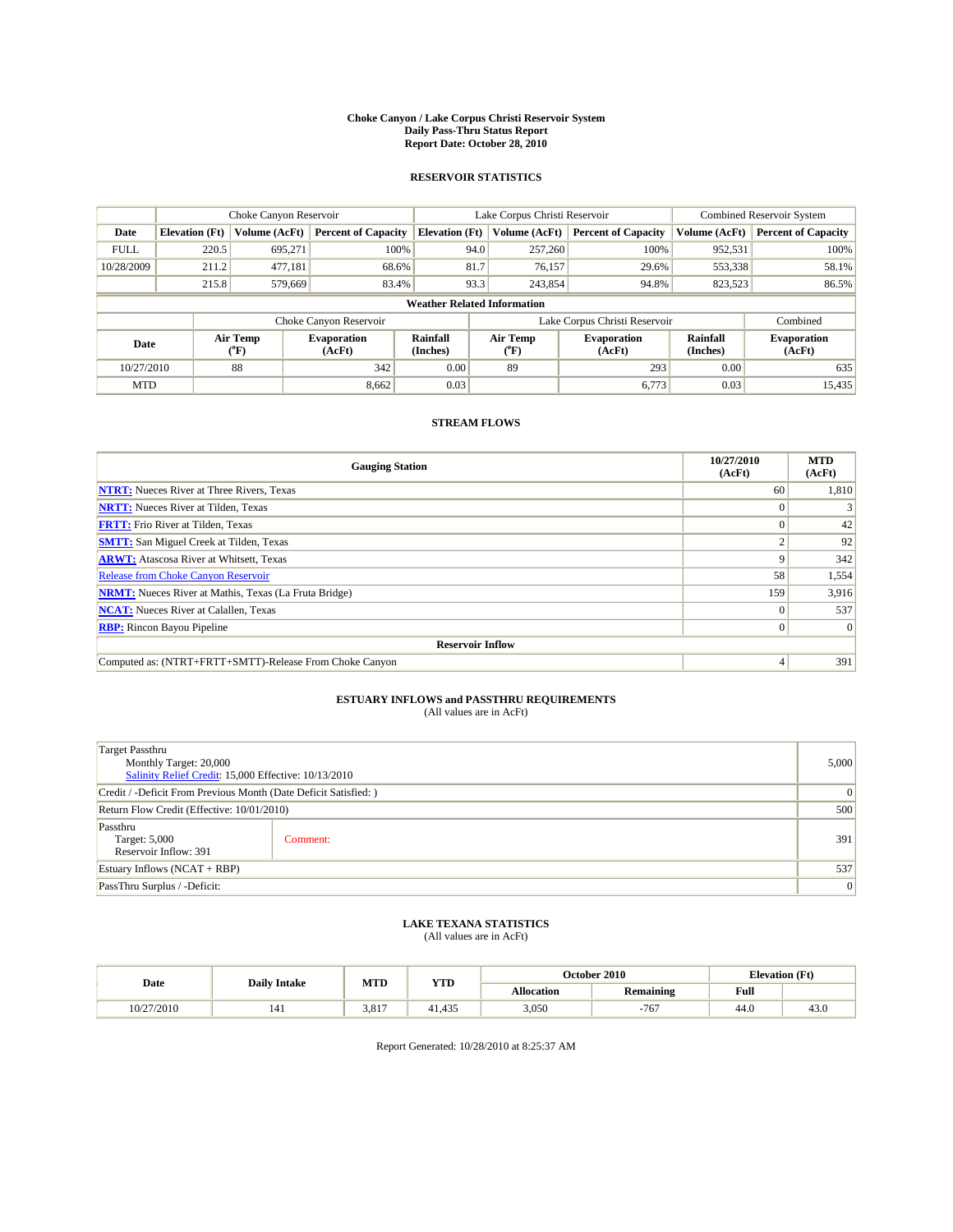#### **Choke Canyon / Lake Corpus Christi Reservoir System Daily Pass-Thru Status Report Report Date: October 29, 2010**

## **RESERVOIR STATISTICS**

|                          | Choke Canyon Reservoir |                              |                             |                                    | Lake Corpus Christi Reservoir | Combined Reservoir System  |                              |                            |
|--------------------------|------------------------|------------------------------|-----------------------------|------------------------------------|-------------------------------|----------------------------|------------------------------|----------------------------|
| Date                     | <b>Elevation</b> (Ft)  | Volume (AcFt)                | <b>Percent of Capacity</b>  | <b>Elevation</b> (Ft)              | Volume (AcFt)                 | <b>Percent of Capacity</b> | Volume (AcFt)                | <b>Percent of Capacity</b> |
| <b>FULL</b>              | 220.5                  | 695,271                      | 100%                        | 94.0                               | 257,260                       | 100%                       | 952,531                      | 100%                       |
| 10/29/2009               | 211.1                  | 475,942                      | 68.5%                       |                                    | 75,282<br>81.6                | 29.3%                      | 551,224                      | 57.9%                      |
|                          | 215.9                  | 580,372                      | 83.5%                       | 93.2                               | 243,315                       | 94.6%                      | 823,687                      | 86.5%                      |
|                          |                        |                              |                             | <b>Weather Related Information</b> |                               |                            |                              |                            |
|                          |                        |                              | Choke Canyon Reservoir      |                                    | Lake Corpus Christi Reservoir |                            |                              | Combined                   |
| Air Temp<br>Date<br>(°F) |                        | <b>Evaporation</b><br>(AcFt) | <b>Rainfall</b><br>(Inches) | Air Temp<br>$(^{\circ}F)$          | <b>Evaporation</b><br>(AcFt)  |                            | <b>Evaporation</b><br>(AcFt) |                            |
| 10/28/2010               |                        | 79                           | 575                         | 0.00                               | 80                            | 387                        | 0.00                         | 962                        |
| <b>MTD</b>               |                        |                              | 9,237                       | 0.03                               |                               | 7.160                      | 0.03                         | 16,397                     |

## **STREAM FLOWS**

| <b>Gauging Station</b>                                       | 10/28/2010<br>(AcFt) | <b>MTD</b><br>(AcFt) |  |  |  |  |
|--------------------------------------------------------------|----------------------|----------------------|--|--|--|--|
| <b>NTRT:</b> Nueces River at Three Rivers, Texas             | 62                   | 1,872                |  |  |  |  |
| <b>NRTT:</b> Nueces River at Tilden, Texas                   |                      |                      |  |  |  |  |
| <b>FRTT:</b> Frio River at Tilden, Texas                     |                      | 43                   |  |  |  |  |
| <b>SMTT:</b> San Miguel Creek at Tilden, Texas               |                      | 94                   |  |  |  |  |
| <b>ARWT:</b> Atascosa River at Whitsett, Texas               | 9                    | 350                  |  |  |  |  |
| <b>Release from Choke Canyon Reservoir</b>                   | 58                   | 1,612                |  |  |  |  |
| <b>NRMT:</b> Nueces River at Mathis, Texas (La Fruta Bridge) | 169                  | 4,085                |  |  |  |  |
| <b>NCAT:</b> Nueces River at Calallen, Texas                 |                      | 537                  |  |  |  |  |
| <b>RBP:</b> Rincon Bayou Pipeline                            | $\overline{0}$       | $\Omega$             |  |  |  |  |
| <b>Reservoir Inflow</b>                                      |                      |                      |  |  |  |  |
| Computed as: (NTRT+FRTT+SMTT)-Release From Choke Canyon      | 6                    | 397                  |  |  |  |  |

# **ESTUARY INFLOWS and PASSTHRU REQUIREMENTS**

|  | (All values are in AcFt) |
|--|--------------------------|
|--|--------------------------|

| <b>Target Passthru</b><br>Monthly Target: 20,000<br>Salinity Relief Credit: 15,000 Effective: 10/13/2010 |          |     |  |  |
|----------------------------------------------------------------------------------------------------------|----------|-----|--|--|
| Credit / -Deficit From Previous Month (Date Deficit Satisfied: )                                         |          |     |  |  |
| Return Flow Credit (Effective: 10/01/2010)                                                               |          |     |  |  |
| Passthru<br>Target: 5,000<br>Reservoir Inflow: 397                                                       | Comment: | 397 |  |  |
| Estuary Inflows (NCAT + RBP)                                                                             |          |     |  |  |
| PassThru Surplus / -Deficit:                                                                             |          |     |  |  |

## **LAKE TEXANA STATISTICS** (All values are in AcFt)

|            | <b>Daily Intake</b> | <b>MTD</b> | YTD    | October 2010      | <b>Elevation</b> (Ft) |      |      |
|------------|---------------------|------------|--------|-------------------|-----------------------|------|------|
| Date       |                     |            |        | <b>Allocation</b> | <b>Remaining</b>      | Full |      |
| 10/28/2010 | 141                 | 3.958      | 41.576 | 3.050             | $-908$                | 44.0 | 43.U |

Report Generated: 10/29/2010 at 8:22:56 AM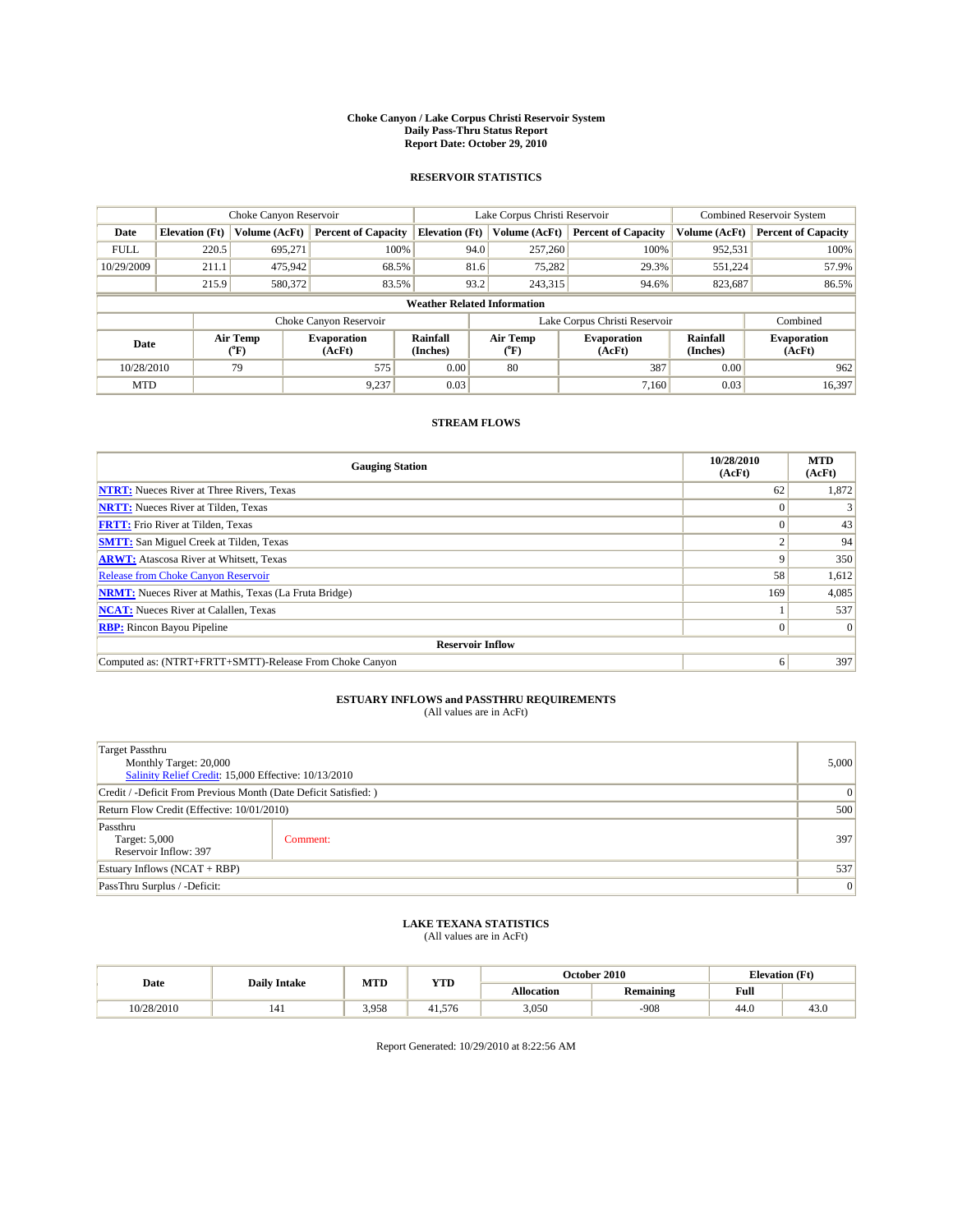#### **Choke Canyon / Lake Corpus Christi Reservoir System Daily Pass-Thru Status Report Report Date: October 30, 2010**

## **RESERVOIR STATISTICS**

|                          | Choke Canyon Reservoir |                              |                             |                           | Lake Corpus Christi Reservoir      | Combined Reservoir System  |                              |                            |
|--------------------------|------------------------|------------------------------|-----------------------------|---------------------------|------------------------------------|----------------------------|------------------------------|----------------------------|
| Date                     | <b>Elevation</b> (Ft)  | Volume (AcFt)                | <b>Percent of Capacity</b>  | <b>Elevation</b> (Ft)     | Volume (AcFt)                      | <b>Percent of Capacity</b> | Volume (AcFt)                | <b>Percent of Capacity</b> |
| <b>FULL</b>              | 220.5                  | 695,271                      | 100%                        |                           | 94.0<br>257,260                    | 100%                       | 952,531                      | 100%                       |
| 10/30/2009               | 211.2                  | 477,594                      | 68.7%                       | 81.7                      | 76,157                             | 29.6%                      | 553,751                      | 58.1%                      |
|                          | 215.8                  | 579,435                      | 83.3%                       |                           | 93.2<br>242,059                    | 94.1%                      | 821,494                      | 86.2%                      |
|                          |                        |                              |                             |                           | <b>Weather Related Information</b> |                            |                              |                            |
|                          |                        |                              | Choke Canyon Reservoir      |                           | Lake Corpus Christi Reservoir      |                            |                              | Combined                   |
| Air Temp<br>Date<br>(°F) |                        | <b>Evaporation</b><br>(AcFt) | <b>Rainfall</b><br>(Inches) | Air Temp<br>$(^{\circ}F)$ | <b>Evaporation</b><br>(AcFt)       | Rainfall<br>(Inches)       | <b>Evaporation</b><br>(AcFt) |                            |
| 10/29/2010               |                        | 73                           | 287                         | 0.00                      | 74                                 | 230                        | 0.00                         | 517                        |
| <b>MTD</b>               |                        |                              | 9,524                       | 0.03                      |                                    | 7,390                      | 0.03                         | 16.914                     |

## **STREAM FLOWS**

| <b>Gauging Station</b>                                       | 10/29/2010<br>(AcFt) | <b>MTD</b><br>(AcFt) |  |  |  |  |  |
|--------------------------------------------------------------|----------------------|----------------------|--|--|--|--|--|
| <b>NTRT:</b> Nueces River at Three Rivers, Texas             | 62                   | 1,933                |  |  |  |  |  |
| <b>NRTT:</b> Nueces River at Tilden, Texas                   |                      |                      |  |  |  |  |  |
| <b>FRTT:</b> Frio River at Tilden, Texas                     |                      | 43                   |  |  |  |  |  |
| <b>SMTT:</b> San Miguel Creek at Tilden, Texas               |                      | 96                   |  |  |  |  |  |
| <b>ARWT:</b> Atascosa River at Whitsett, Texas               | ð.                   | 358                  |  |  |  |  |  |
| <b>Release from Choke Canyon Reservoir</b>                   | 58                   | 1,669                |  |  |  |  |  |
| <b>NRMT:</b> Nueces River at Mathis, Texas (La Fruta Bridge) | 149                  | 4,234                |  |  |  |  |  |
| <b>NCAT:</b> Nueces River at Calallen, Texas                 | 10                   | 547                  |  |  |  |  |  |
| <b>RBP:</b> Rincon Bayou Pipeline                            | 4.                   |                      |  |  |  |  |  |
| <b>Reservoir Inflow</b>                                      |                      |                      |  |  |  |  |  |
| Computed as: (NTRT+FRTT+SMTT)-Release From Choke Canyon      | 6                    | 403                  |  |  |  |  |  |

# **ESTUARY INFLOWS and PASSTHRU REQUIREMENTS**

|  | (All values are in AcFt) |
|--|--------------------------|
|--|--------------------------|

| <b>Target Passthru</b><br>Monthly Target: 20,000<br>Salinity Relief Credit: 15,000 Effective: 10/13/2010 |          |     |  |  |
|----------------------------------------------------------------------------------------------------------|----------|-----|--|--|
| Credit / -Deficit From Previous Month (Date Deficit Satisfied: )                                         |          |     |  |  |
| Return Flow Credit (Effective: 10/01/2010)                                                               |          |     |  |  |
| Passthru<br>Target: 5,000<br>Reservoir Inflow: 403                                                       | Comment: | 403 |  |  |
| Estuary Inflows (NCAT + RBP)                                                                             |          |     |  |  |
| PassThru Surplus / -Deficit:                                                                             |          |     |  |  |

## **LAKE TEXANA STATISTICS** (All values are in AcFt)

|            | <b>Daily Intake</b> | <b>MTD</b> | YTD    | October 2010      | <b>Elevation</b> (Ft) |      |      |
|------------|---------------------|------------|--------|-------------------|-----------------------|------|------|
| Date       |                     |            |        | <b>Allocation</b> | <b>Remaining</b>      | Full |      |
| 10/29/2010 | 141                 | 4.098      | 41.717 | 3.050             | 1.048                 | 44.0 | 42.6 |

Report Generated: 10/30/2010 at 8:05:58 AM